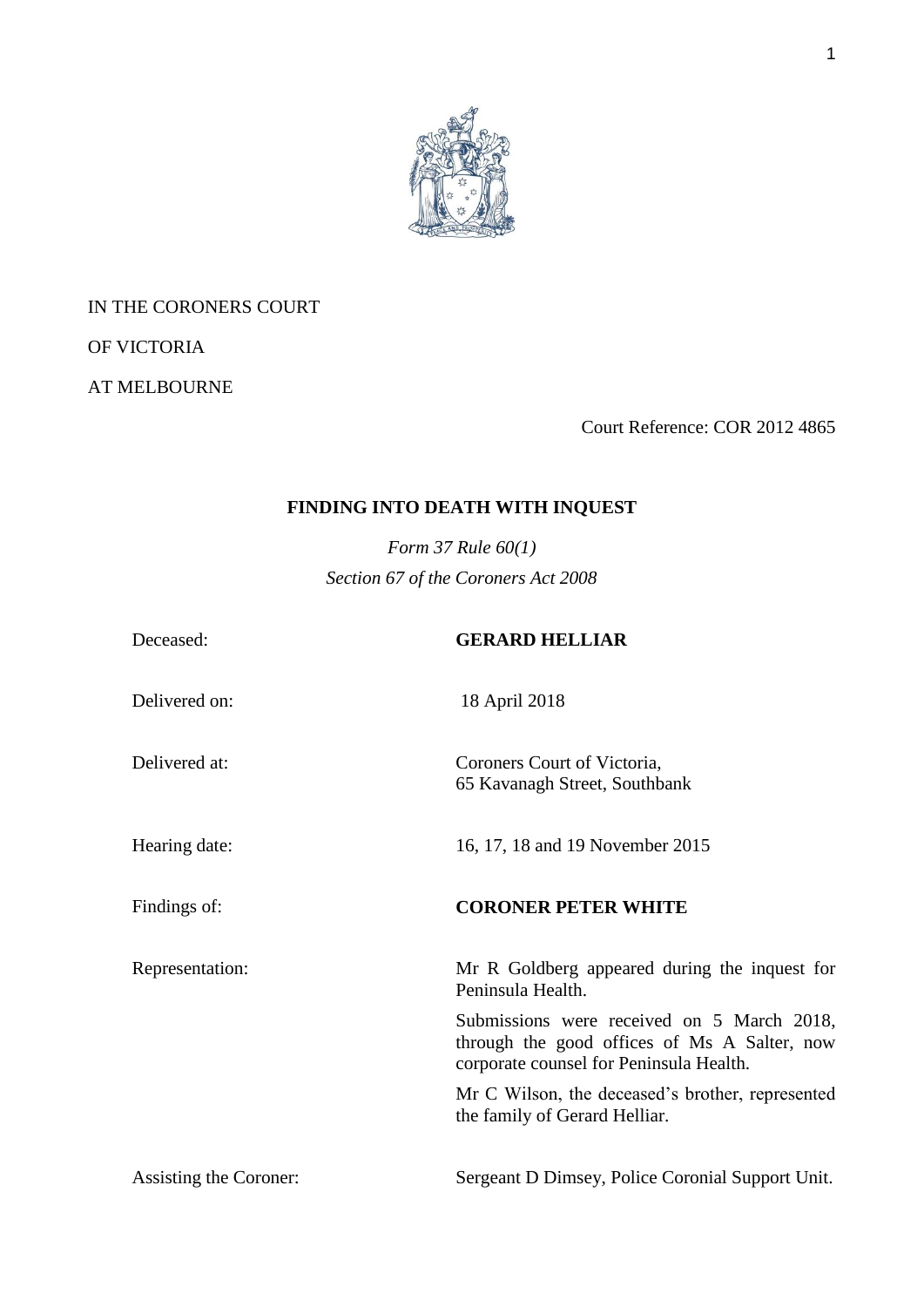Catchwords: Suicide in Psychiatric Hospital by a long term patient who had earlier received in excess of 200 unilateral and bilateral ECT treatments, the latter of which followed his involuntary admission and were undertaken over his objection. Application of the Victorian Charter on Human Rights and Responsibilities Act, 2006.

I, PETER WHITE, CORONER, find that the identity of the deceased was GERARD HELLIAR, born on 31 March 1950, and that death occurred on 16 November 2012, at Frankston Hospital,

from: **1 (a) Cerebral ischaemic injury due to hanging,**

In the following circumstances:

#### **BACKGROUND**

- 1. Gerard Helliar (Gerard) was 62 years of age at the time of his death. Gerard had been diagnosed with bipolar affective disorder in 1994.<sup>1</sup> Thereafter he was treated at Frankston Hospital, as both an outpatient and an inpatient, during which period he had received in excess of 200 electro convulsive therapy treatments. (ECT)<sup>2</sup>
- 2. Gerard's applicable Community Treatment Order (CTO) was revoked on 4 September 2012, due to his then deteriorating mental health, suicidal thoughts and suicidal behaviours and he was held at Ward 2b (West), Frankston Hospital as an involuntary patient. He remained as an involuntary patient until 7 November 2012, when he self-harmed by hanging.
- 3. He died at the Hospital on 16 November 2012, after a decision was made to take him off life support.
- 4. The statement from Gerard's GP, Dr Andrew Taylor, which had earlier supported the revocation of the CTO advised that, *Gerard had extremely severe and treatment resistant*

 $1$  Bipolar Disorder is a mood disorder characterised by episodes of mania and depression. He was diagnosed and had been treated at Frankston Hospital over an 18 year period prior to his death. See exhibit 2 page 1-2 and exhibit 3(a) at page 1.

 $2^2$  See evidence of Dr Carmen Peavey, Consultant Psychiatrist and Director of ECT at Peninsula Health at paragraph 97 below.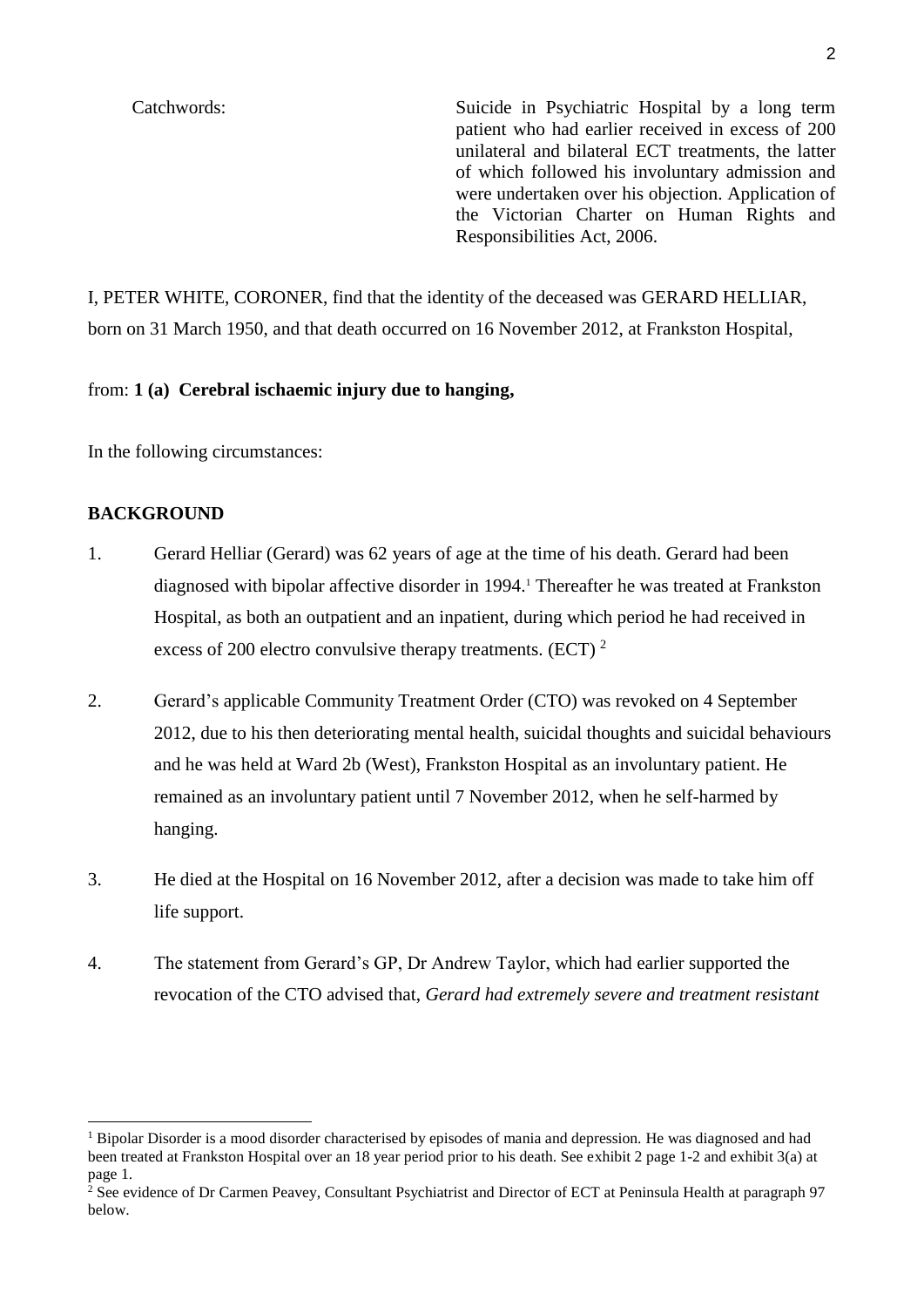*mental illness and was often non-compliant with medication even when closely monitored by treatment providers*. *3*

- 5. A difficulty expressed by Gerard's treatment providers was that he could rapidly switch from depression to mania. He had significant risk factors during both his manic and depressive episodes, with the risk of aggression and poor financial management during mania, <sup>4</sup> and the risk of self-neglect and suicidal ideation during depression.<sup>5</sup>
- 6. On 18 September 2012, the Mental Health Review Board established under the Mental Health Act (MHA) 1986, confirmed an involuntary treatment order placing Gerard under the care of Psychiatrist, Dr Binta Sharma. Specifically the Mental Health Review Board convened at Frankston Hospital, and pursuant to Sections 8 and 35 of the MHA determined that the continued treatment of Gerard as an involuntary patient was necessary and,

*that the authorised psychiatrist has prepared, reviewed or revised the patient's treatment plan in accordance with the Act and that, the treatment plan is capable of being implemented.*<sup>6</sup>

- 7. The application document was prepared by Dr Mahammad Alam, a psychiatric registrar who had been engaged in providing treatment to Gerard, and named Dr Benita Sharma as the monitoring Consultant Psychiatrist. I note here that the application stated that Gerard was not able to give informed consent and had limited contact with his family, and that, family members were not involved in treatment decisions. Rather the treatment plan had been discussed with Gerard's, close friend and house mate WG.<sup>7</sup>
- 8. As to the nature of that plan see further discussion below under Comment.<sup>8</sup>
- 9. The application noted Gerald's opposition to continued ECT. It went on to state that (he), *does not agree with his diagnosis but his ability to provide informed consent can vary depending on his mental state, he does not agree with ECT despite this being historically*

<sup>&</sup>lt;sup>3</sup> Letter from Frankston Healthcare exhibit 11 page 10.

<sup>4</sup> Ibid.

 $<sup>5</sup>$  Exhibit 11 page 141.</sup>

<sup>6</sup> The Mental Health Review Board determination was located in the medical records and for completeness is now added as exhibit 11(a).

<sup>7</sup> WG was a former patient in Ward 2b.

See also conflicting evidence touching on his family availability at paragraphs 33-40.

<sup>8</sup> See Comments from paragraph 316 below.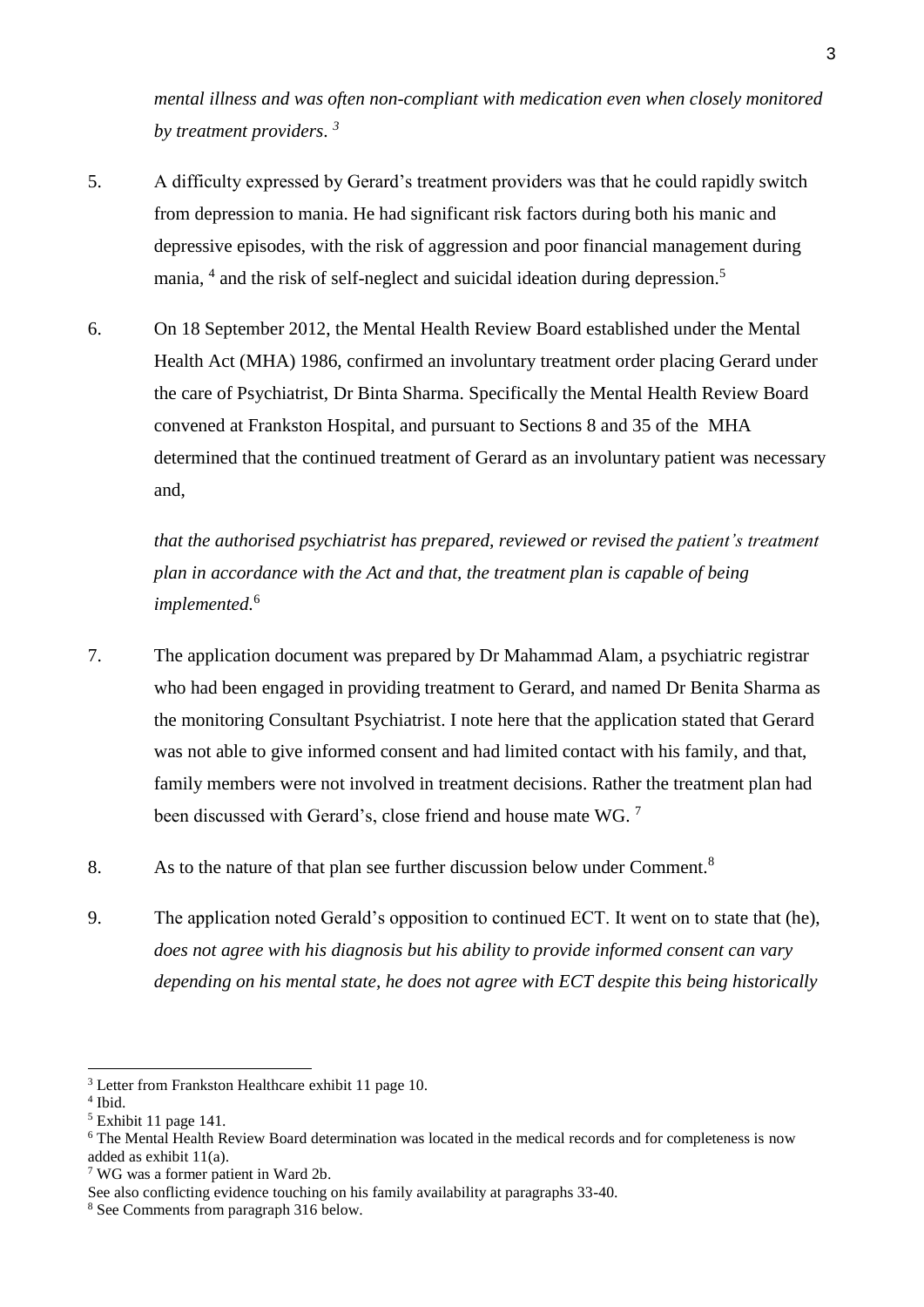*the most effective treatment for his Bipolar illness. Historically (he) has poor insight and poor compliance with treatment.* <sup>9</sup>

10. As above, apart from one outing in the company of a friend, Gerard remained an inpatient treatment at Ward 2b Frankston Hospital until he self-harmed on November 7.

## **Inquest Focus**

11. Two primary questions were identified for consideration prior to the commencement of the inquest.

## **a) Treatment**

- 12. On admission to Frankston Hospital psychiatric ward on 4 September 2012, Gerard was assessed as a high risk of suicide.<sup>10</sup> A formal risk assessment indicated that he was expressing suicidal ideation and intent, with an identified plan. Due to his high risk rating he was placed on 15 minute observations. As above Gerard had been previously admitted to the psychiatric ward on numerous occasions since 1994, and received a total in excess of  $200$  ECT treatments, both while an outpatient and as an inpatient.<sup>11</sup>
- 13. The treatment plan on admission, (later adopted by the Mental Health Review Board), was to conduct a physical examination, administer regular medications and consider an alternative mood stabiliser.
- 14. It was also further intended to monitor mental state and risk, and again introduce ECT, while seeking an external opinion regarding the efficacy of such therapy. This external opinion was obtained at the request of Dr Sharma who was concerned about Gerard's medical history and his ongoing opposition to the plan. Her evidence is considered below commencing at paragraph 39.
- 15. The Director of the ECT Unit, Consultant Psychiatrist, Dr Carmel Peavey also supported this request as she was also concerned about the number of previous ECT treatments and Gerard's ongoing objection. Dr Peavey's evidence is reviewed from paragraph 92 below.
- 16. The external opinion was obtained from Consultant Psychiatrist, Professor Daniel O'Connor on 9 October 2012. Professor O'Connor, *supported the continuation of ECT as*

<sup>-</sup><sup>9</sup> The Report on Involuntary Status prepared for the Mental Health Review Board, see exhibit 11 pages 144-48.

<sup>&</sup>lt;sup>10</sup> Statement of Dr Sharma exhibit 3. This same review prepared by psychiatric registrar Dr Alma, was included as the treatment plan, and later formed the basis of the Mental Health Tribunal Order discussed above.

<sup>&</sup>lt;sup>11</sup> The figure of 210 as the number of Gerard's earlier ECT treatments was not disputed by Peninsula Health.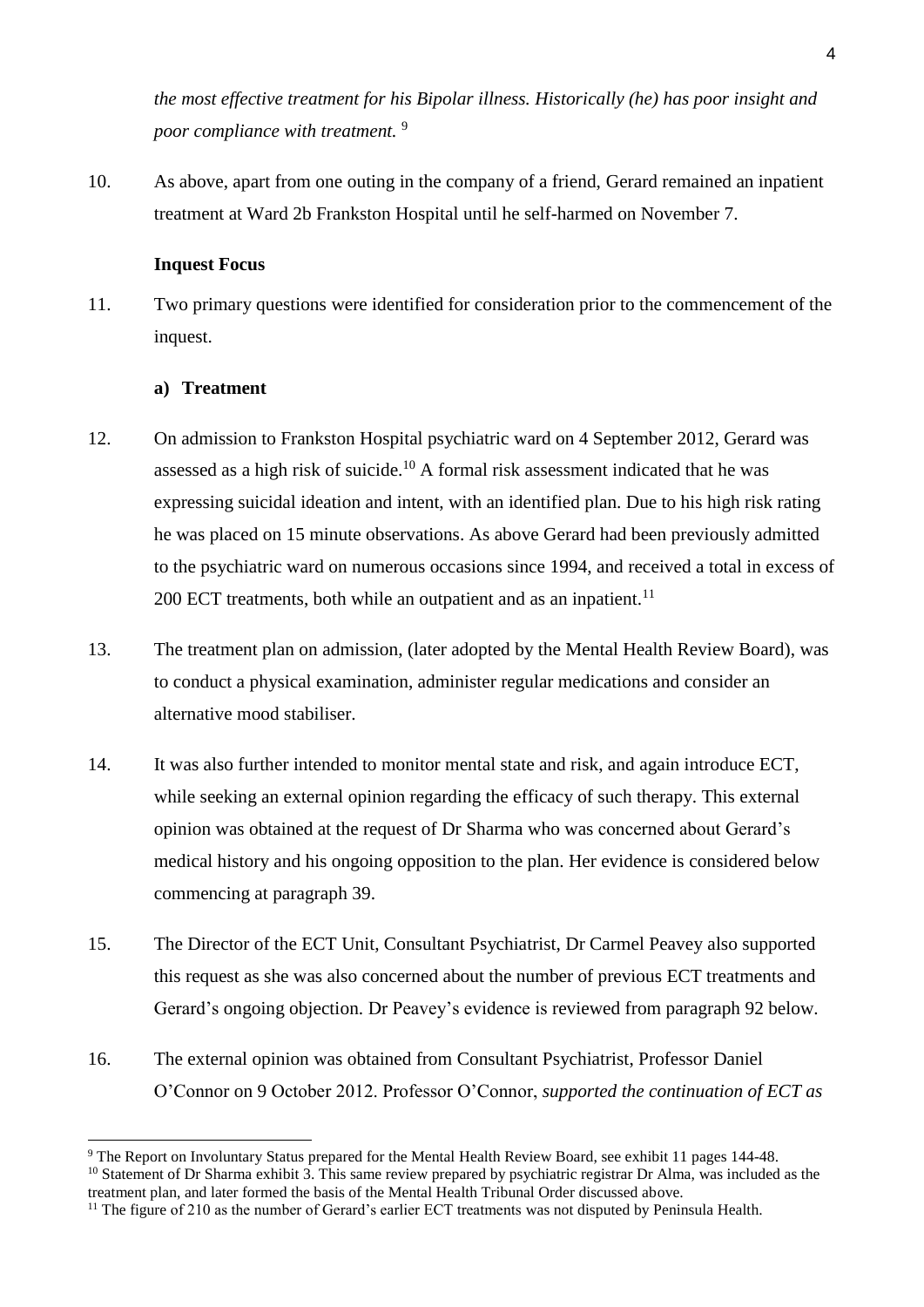*a reasonable and necessary treatment option due to the severity of his illness and poor compliance and response to treatment*. <sup>12</sup> His assessment of Gerard, which I note was addressed to Dr Peavey, is reviewed below commencing at paragraph 72.

- 17. This additional inquiry was later extended to include testing by a neuro-psychologist, so as to provide for the administration of a depression rating scale both before and after ECT, this to seek to monitor his response to that treatment. Neuro-psychological testing was conducted, on 15 October 2012 by Ms Anna Ciotta, who coincidentally had also reviewed Gerard, in a home setting in 2005. Discussion of Ms Ciotta's evidence commences below at paragraph 76.
- 18. During the initial inpatient admission Gerard was commenced on a mood stabiliser, sodium valproate, and continued on the antipsychotic medications, olanzapine and paliperidone.
- 19. Gerard continued to express his strong disapproval of any plan, which allowed for further ECT treatment. Gerard was initially reviewed twice weekly by Dr Sharma, which was reduced to once weekly. <sup>13</sup> His last medical review and risk assessment conducted by Dr Sharma, occurred on 31 October 2012. At this time Gerard expressed that, *he would like to die but would not do anything to actively end his life.* <sup>14</sup>
- 20. His next review with Dr Sharma was to occur on 7 November 2012, the day of his hanging, and did not take place.
- 21. From a consideration of this material, questions arose as to the decision to continue with ECT against Gerard's wishes and without consultation with his family and whether appropriate protocols existed at that time, and exist now, to support informed decision making on that issue.

## **b) Supervision**

22. On 7 November 2012, Gerard was being managed in the Ward 2b west, low dependency area (LDA) on hourly observations, (having been admitted as an involuntary patient approximately two months earlier). The medical records indicate that nursing staff were conducting twice-daily, structured risk assessments utilising the Acute Inpatient Risk

 $12$  Exhibit 5(a).

<sup>&</sup>lt;sup>13</sup> See Dr B Sharma's statement at exhibit 3.

<sup>14</sup> Ibid paragraph 12.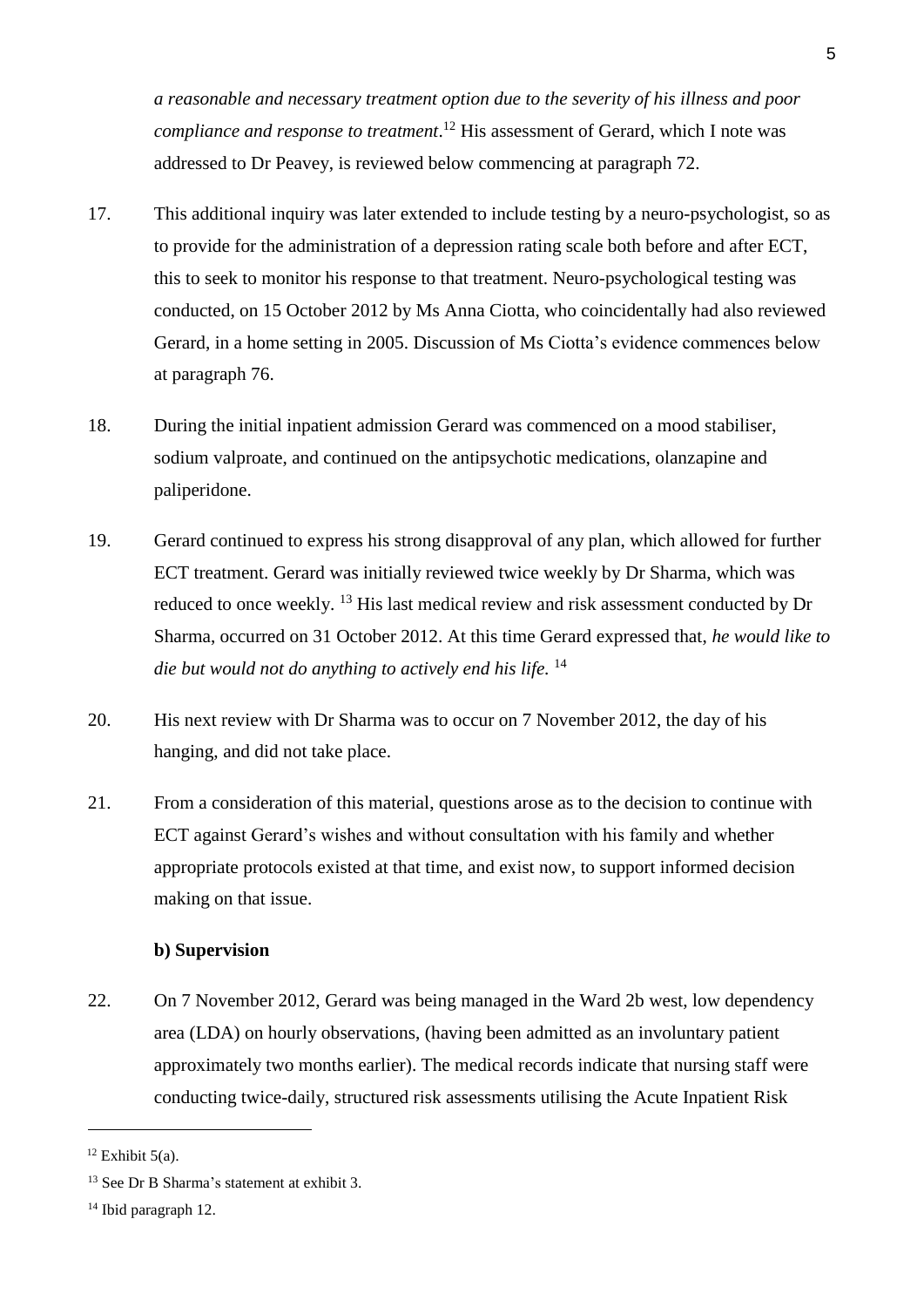Assessment Tool, as well as documenting in some instances, limited information about Gerard's mental state. On some occasions within this period, mental state assessments were not able to be completed.

23. Gerard denied any active suicidal intent when asked by nursing staff during morning and afternoon reviews, but nursing notes from 4 November 2012 indicate,

*no current plan or thoughts to suicide, although this is incongruent with his presentation*. 15

- 24. On 5 November 2012, nursing notes indicate that Gerard guaranteed his safety on the ward but was concerned about discharge and that he was observed to be expressing, *hopelessness and a sense of failure.*
- 25. On 6 November 2012 nursing notes indicate that Gerard denied any suicidal ideation but felt as if he, *had no future*.
- 26. On the Acute Inpatient Risk Assessment Tool from 1 November 2012 until 3 November 2012, Gerard was rated as low risk of suicide. From 4 November until 6 November 2012, Gerard was rated as medium risk of suicide. On the morning shift on 7 November 2012, his contact nurse was Alison Boyte. At an unknown time she recorded in the nursing progress notes and on a risk assessment tool, that Gerard was now rated as, a *low risk of suicide*.
- 27. The circumstances in which these reviews were conducted and the fact that in some instances, including 7 November, mental state assessments were not able to be undertaken, is examined below commencing within Nurse Boyte's evidence from paragraph 185.
- 28. Nurse Boyte's departure from the Hospital before the conclusion of her shift, while being the contact nurse for Gerard and other patients, is also relevant. 16
- 29. I note that visual observation charts in the medical records indicate that the frequency of Gerard's visual observations were hourly from at least 8 am on 5 November 2012 until the time of his death. Registered Nurse, Justin Jose was responsible for the visual observations of patients from 3pm on the afternoon of 7 November 2012. He observed Gerard at 3.00pm

<sup>&</sup>lt;sup>15</sup> Notes of Nurse John Christenson at exhibit 11 page 159. See similar observations concerning his low mood and affect, made later that day by Nurse S Graves.

<sup>&</sup>lt;sup>16</sup> Transcript 157.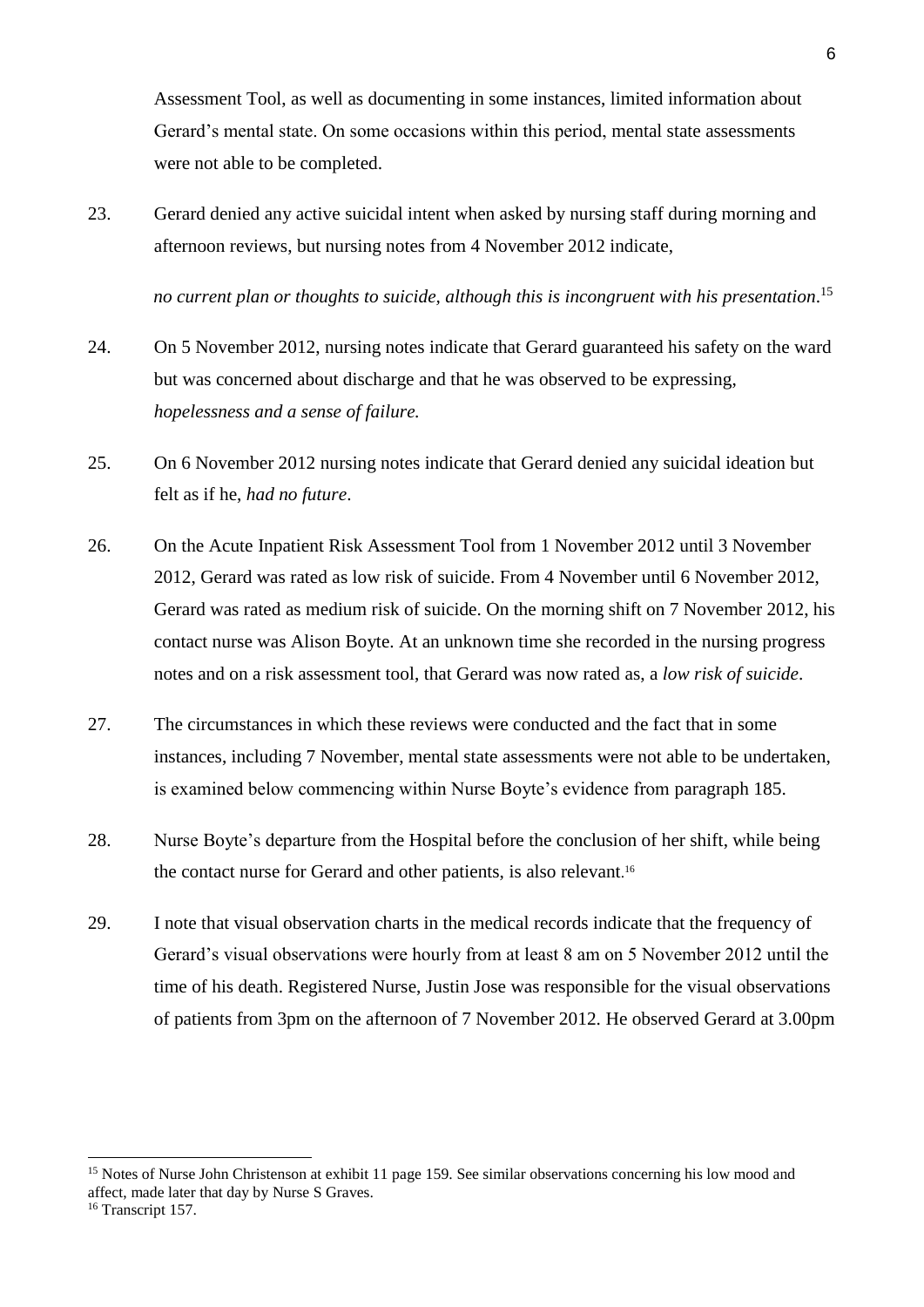in the corridor, answering questions in response to patient SL, and documented this event. 17

30. At Around 3.20pm, Nurse Jose entered the room occupied by Gerard, looking for his room-mate. He found Gerard hanging on the bedroom side of the toilet door and initiated an emergency response.

#### **EVIDENCE**

-

#### **Kate Campbell**

31. Ms Campbell stated that,

*Dad was diagnosed with Bipolar disorder and had been receiving treatment for the last 20 years, with numerous stays in psychiatric wards during that time… He was placed in Frankston ward 2 West on 4 September 2012, as a result of his Community treatment Order being revoked. Dealing with Dad's illness strained our relationship with him at times, resulting in my sister and me distancing ourselves from him in later years. I would speak quite frequently to him on the phone although visits were much less frequent. My sister and I tried to visit Dad in hospital with our children about a month before he passed away, but unfortunately we missed him as he was out with his friend, WG.*

32. *At 3.21 pm on 3rd November 2012, I had a missed call from Dad, and he left a message saying… "(giving details of his will and his solicitors), concluding with Do your best, I love you Kate, bye bye. I have written this thing in the hospital". This didn't alarm me as he had discussed as he had discussed Will amendments with me on numerous occasions over the years. Also as he was in hospital I felt assured he was in safe hands. At approximately 3.00 pm on 7 November 2012, I had another missed call from Dad. I listened to the message he left (at around 4 pm) but he was talking quietly and it was difficult to hear clearly...The part that I did hear was that he loved Gemma and I very much and that he was sorry. I then deleted the message not thinking too much about it. A short time later I received a call I received a call from Dr Binita Sharma, Dad's Doctor at 2 west… I later spoke to the ICU… the Doctors told me Dad had hung himself... Over the next 9 days my sister and I continued to visit Dad in hospital… He was heavily sedated… On 16 November a decision was made to take him off life support… He passed away very quickly that afternoon. Dad had for a long time suffered from mental illness…* 

<sup>&</sup>lt;sup>17</sup> See his statement at exhibit  $6(c)$  and testimony from transcript 148. His further evidence was that his role did not include substituting as Gerard's contact nurse, (following Nurse Boyte's departure).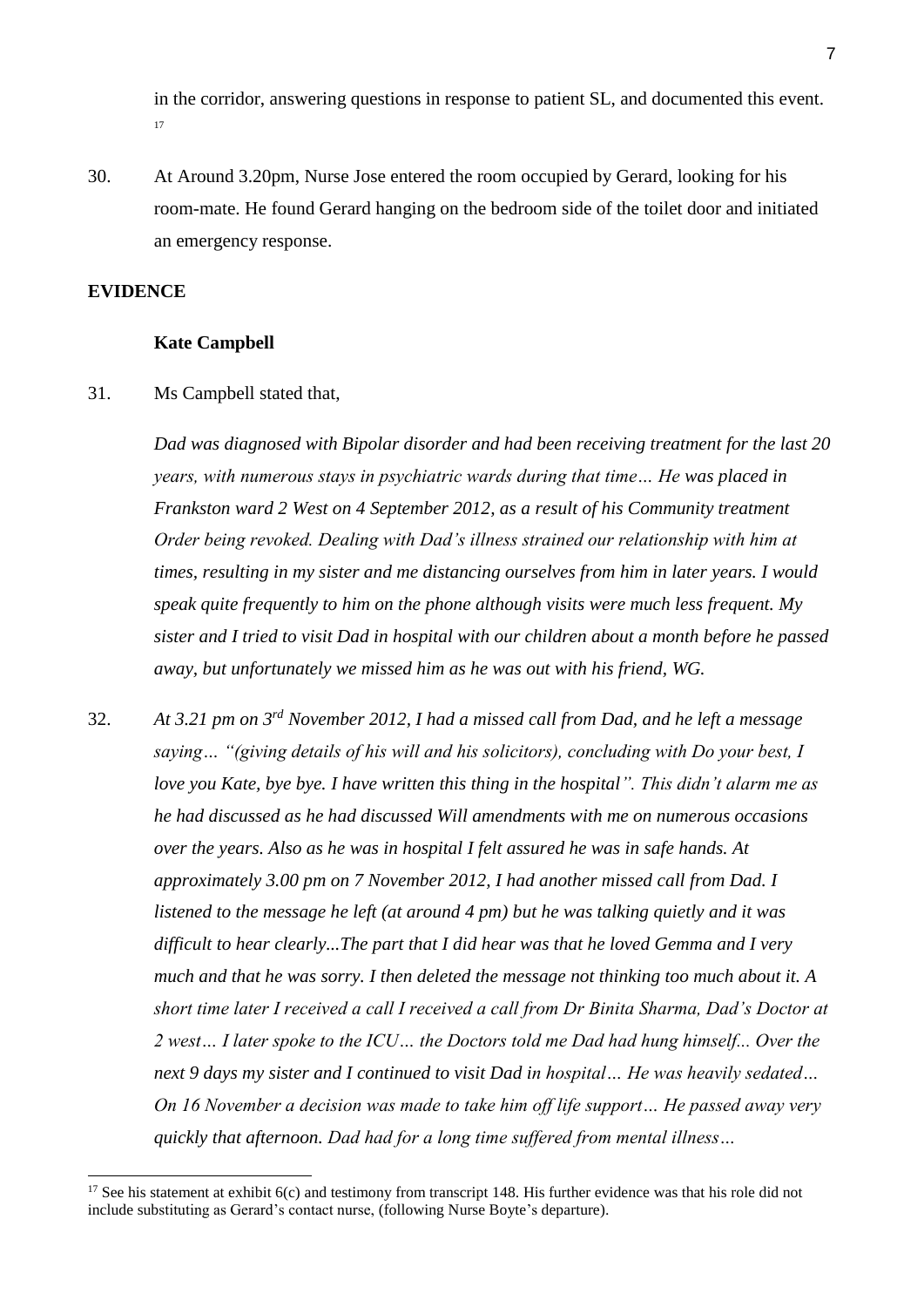- 33. *Dad's issues progressively got worse from my late teens, and it was in the early to mid, 90's when I first remember him going into a psychiatric ward… From then on the Hospital stays became a regular occurrence. It was a roller coaster of highs and lows, and during his episodes of mania, he could be very unreasonable and argumentative… I found it progressively harder to give him the energy and support he wanted…*
- 34. *Over the last few years he was experiencing fewer high episodes and more prolonged periods of depression. Although there were many factors contributing towards his low moods, he consistently told me how much he hated having the ECT. As he was an involuntary patient this could be forced upon him without his consent. He would regularly call me after an ECT session, very distressed and confused. This would last for about a day but left his long term memory more permanently affected. I believe he received over 100 treatments of ECT… Naively I thought the Doctors really new best and that I probably wouldn't have much say in his treatment plan so I never followed this up with his Doctors… he'd talked about it (suicide) so many times in the past but never actually acted upon it… I especially felt that he was safe and protected from harm during his hospital stays under the care of psychiatric staff.* <sup>18</sup>
- 35. In oral testimony Ms Campbell was shown a document purporting to be her father's will, dated 5 October 2012.<sup>19</sup> She agreed that the arrangements set out in the will were similar to the arrangements Gerard had discussed with her during the phone conversation on 3 November.
- 36. Ms Campbell confirmed that she had never had occasion to discuss her father's treatment with his doctors.
- 37. **Q**. *Did you have an idea that his condition appeared resistant to treatment, that his doctors were having great difficulty in finding an appropriate course of medication or indeed any other course which would assist him?*

**Ans**. *Yes, I did realise that.* 

38. **Q**. In regard to ECT did your father discuss that with you?

**Ans***. Yes he did… He would often discuss with me how much he hated having it… and how much it effected his mental capability and mental function… and he would call me after his* 

 $18$  Exhibit 2 page 1-2.

<sup>&</sup>lt;sup>19</sup> See exhibit  $2(a)$ .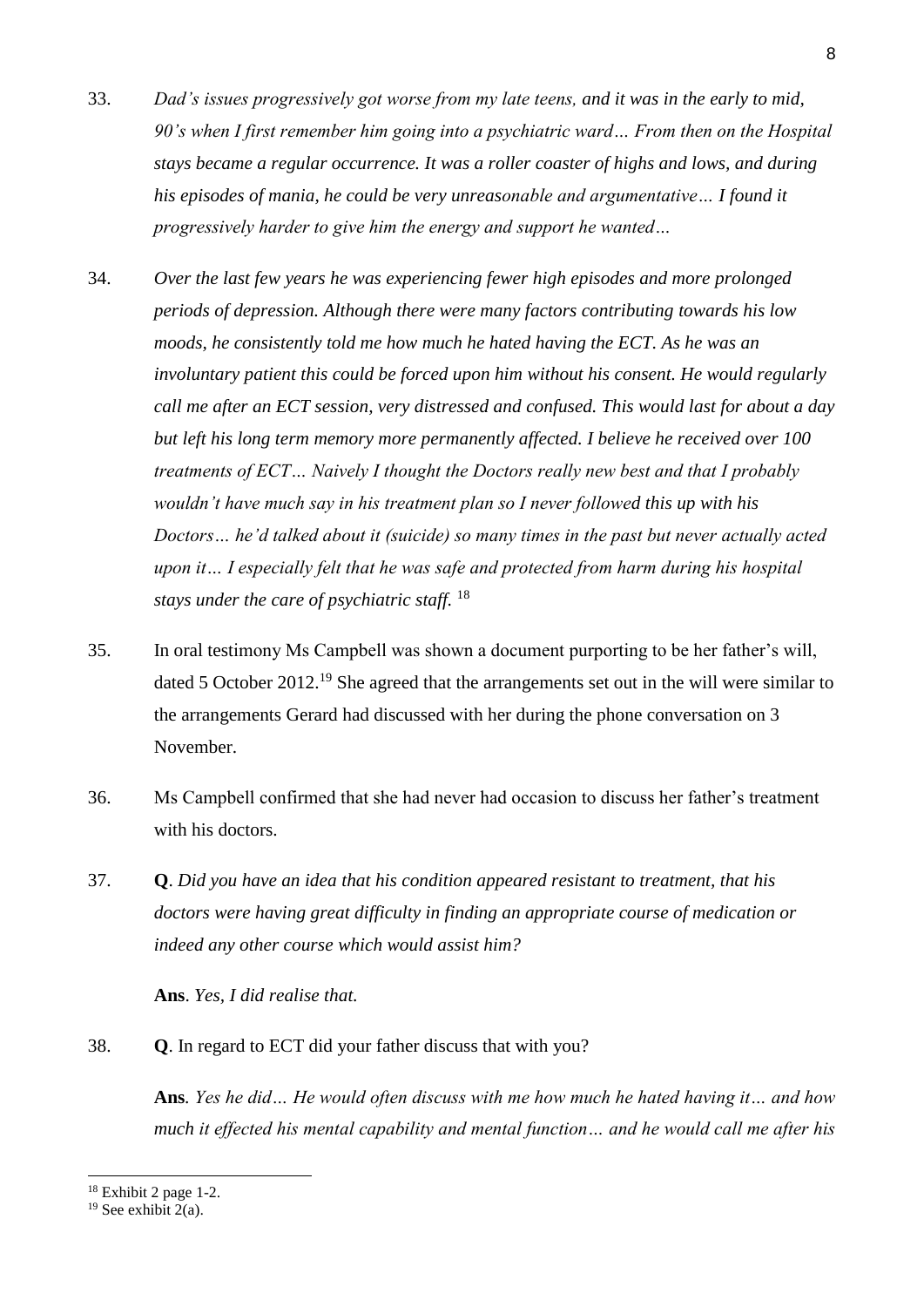*session and he was very distressed and upset and confused… so yeah on many occasions he discussed it with me and the problems he saw with it.* <sup>20</sup>

#### **Dr Benita Sharma**

- 39. Gerard's CTO was revoked by Dr Thorley, who was his psychiatrist in the community, as his mental health was found to have deteriorated and he was having suicidal thoughts.
- 40. Dr Sharma treated Gerard at Frankston Hospital following his admission on 4 September 2012. She stated,

*(Gerard's) primary condition was bipolar mood disorder. During this admission, the effect of his bipolar mood disorder was depressive at first, but at times it would fluctuate between depressive and manic. This is referred to as mixed.*

*(Gerard's) bipolar mood disorder was very difficult to treat because,*

*It was very severe within the spectrum of the illness;*

*It was treatment resistant-and in this regard, the most effective treatment was ECT, a treatment to which (he) was opposed, and which also became less effective over time;\**

*It was "brittle", in that it was very difficult to stabilise him. When treating his depressive symptoms, he would often become more manic and visa-versa; and* 

*His compliance with medication was poor in the community, and he was also resistant to treatment whist an inpatient.* <sup>21</sup>

*Due to his reluctance for ECT during this admission, a second opinion was sought from Professor O'Connor at Monash Health*. 22

- 41. On 3 October 2012, Dr Sharma wrote to Professor O'Connor, setting out Gerrard's history of bipolar affective disorder since 1994, with manic and depressive episodes of intense severity.
- 42. She also advised Professor O'Connor of Gerrard's history of ECT management, and of Gerard's disapproval of the proposal that he continue with ECT.

<sup>20</sup> Transcript 11-12.

<sup>&</sup>lt;sup>21</sup> Dr Sharma is a Consultant psychiatrist, and was employed in that capacity from Peninsula Health from 2010. She treated Gerard following his admission on 4 September 2012.

<sup>22</sup> See witness statement at exhibit 3.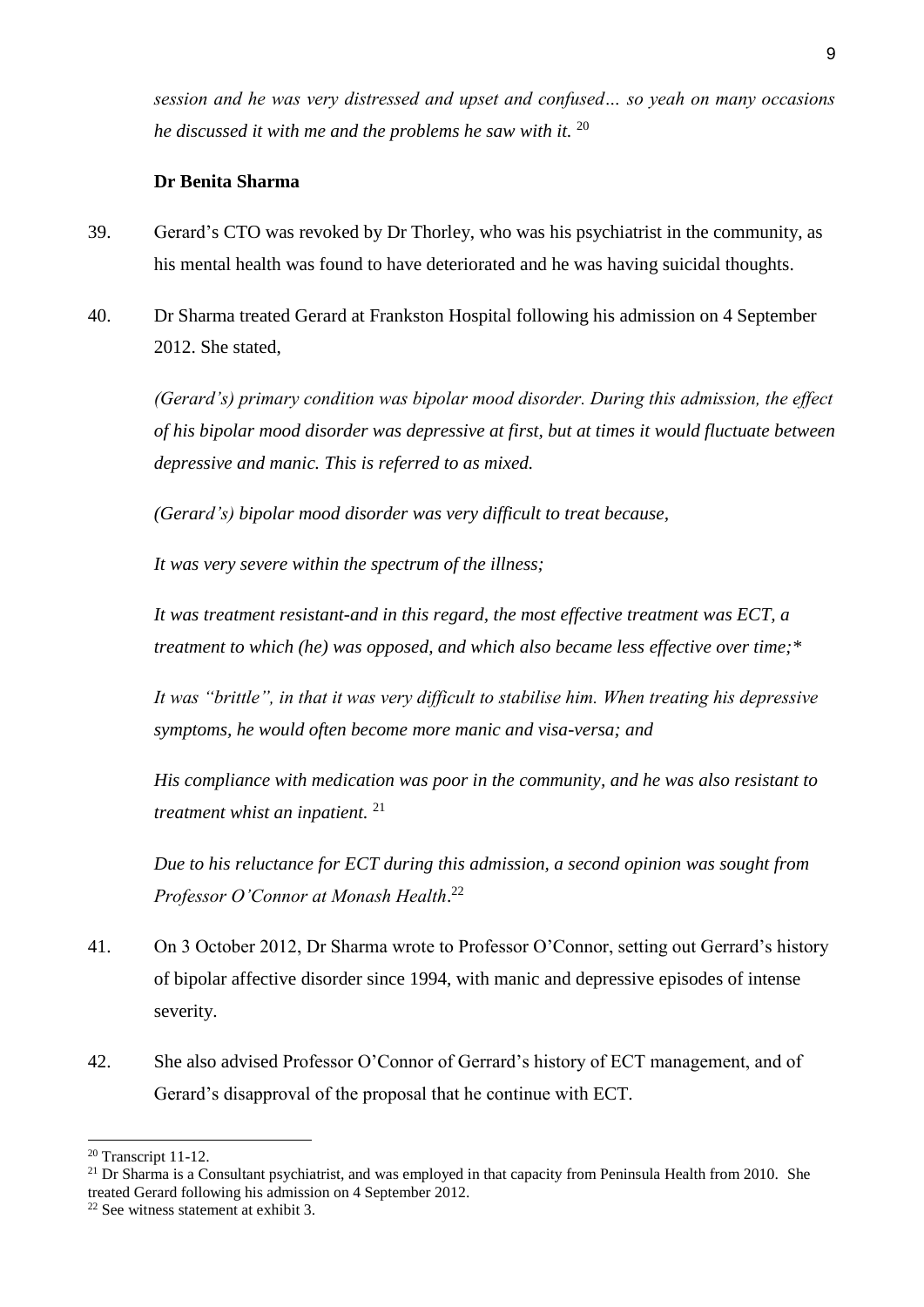#### 43. She further wrote,

*His illness poses significant risk-both during manic and depressed episodes. During manic episodes he is vulnerable to overspending and financial exploitation. There is also a long history of aggression and violence when manic, (gets into fights with strangers and has assaulted staff when unwell)…*

*While in the ward he is treated with Sodium Valproate, Olanzapine and Paliperidone depot. ECT has been stopped pending second opinion, optimum trial on Valporate.* 

*The team remains concerned re his minimal improvement on the current regimen and the risk of further deterioration, secondary to non-compliance with medications*. 23

- 44. Dr Sharma's in her witness statement stated that initially Gerard had been assessed as a high risk of suicide because he was guarded and not open in discussing his mental state.  $^{24}$
- 45. She assessed him on 31 October 2012. At this assessment he initially denied any suicidal thoughts and rated his mood at 7 out of 10. Later at that meeting he expressed that he would like to die but gave an undertaking that he would not do anything to actively end his own life. A mental state assessment was undertaken at this time, which I note was before the commencement of bilateral ECT.
- 46. *Mr Helliar was appropriately dressed and maintained adequate eye contact. His speech was soft but relevant, coherent and adequate. His effect was depressed and communicable. His reactivity was considerably improved. There was no hopelessness and he denied suicidal intent.*
- 47. In testimony Dr Sharma further elaborated on their meeting on 31 October. He had not had ECT that day, but did so on the following day. Assessments are avoided after an ECT. <sup>25</sup>
- 48. She explained to him that they were going to change his then unilateral ECT to bilateral ECT.
- 49. *If someone complains of memory problems we generally do the unilateral, however bilateral has more efficacy for people with depression*. 26

<sup>&</sup>lt;sup>23</sup> See exhibit  $3(a)$ .

 $24$  Exhibit 3 page 2.

 $25$  Transcript  $26-7$ .

<sup>&</sup>lt;sup>26</sup> Transcript 25.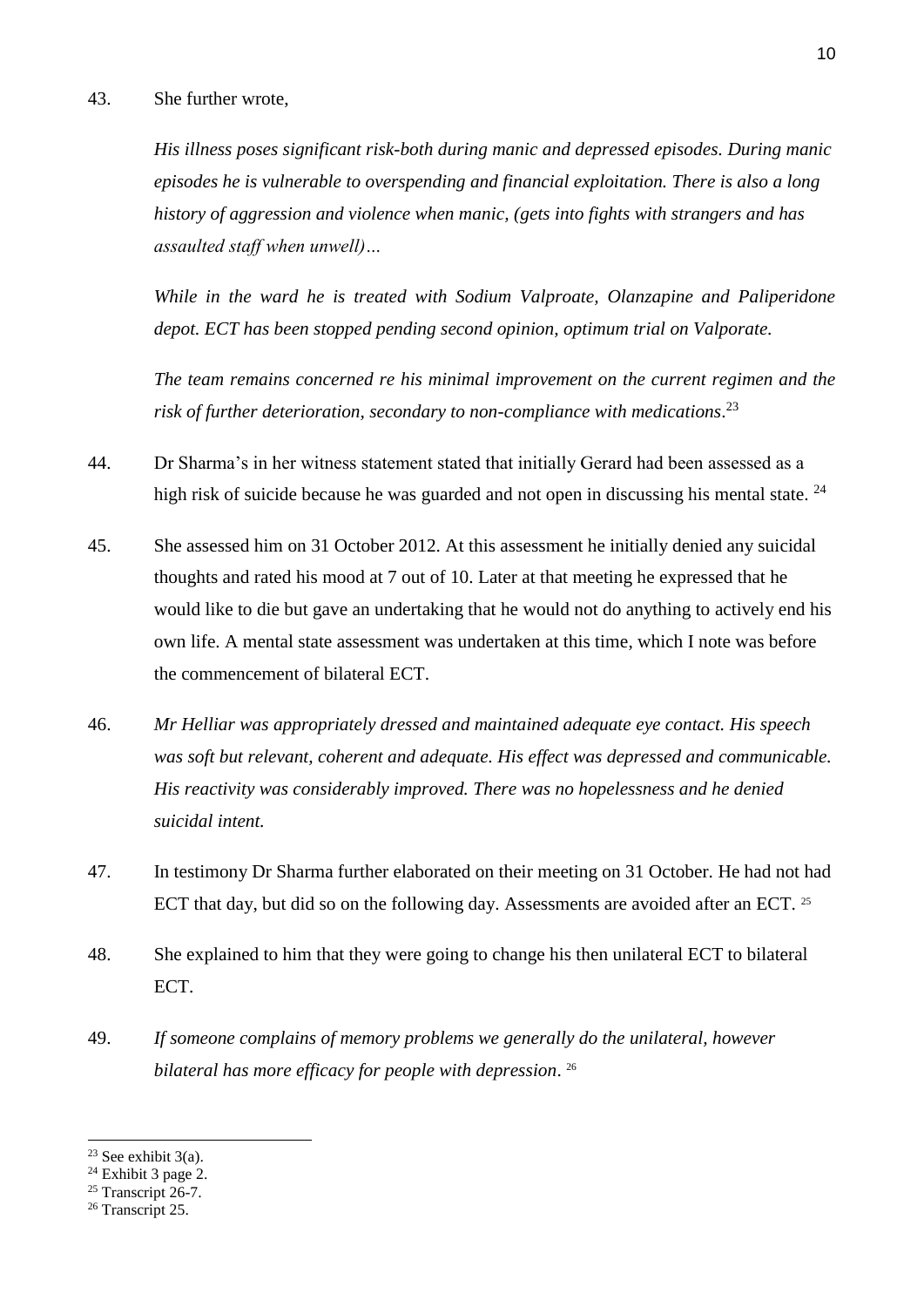- 50. Dr Sharma was planning to see him again on Nov 7. She stated that she happened to see him during a cooking session that morning and told him that she would see him later that afternoon. He said, *OK*. 27
- 51. In her later testimony Dr Sharma spoke further about her earlier meetings with Gerard. She explained that prior to the re-introduction of ECT, his bipolar mood disorder led to him displaying depressive symptoms, which when treated with antidepressant medication, led to him becoming manic within a few days.
- 52. He was on regular treatment but unfortunately was never compliant with it<sup>28</sup> He was on *Lithium, a mood stabiliser but he didn't like it and so he was put on Sodium Valporate. At the same time he was also on Lanzapine and Palperidone Depot, also used for mood stabilisation. So although he was improving he was not improving that much (so) we suggested bilateral.*
- 53. In reference to the use of ECT, *it is used for people who suffer from severe depression, especially people who are suicidal, people who are catatonic, which means not eating or drinking*. *ECT is very good for people who have psychotic depression. In reference to the manic phase… there is a significant substantial body of literature… in the manic phase ECT helps to control manic behaviour and bring them down to a baseline… also some patients need maintenance ECT to maintain the improvement.*<sup>29</sup> *The success of ECT could not be measure after one treatment. A series of 3 or 6 treatments would be needed*. 30
- 54. In Gerard's case just before he came back to hospital on 4 September 2012 he was having outpatient ECT, but he was opposed to it, *so we had stopped the ECT and they were trying on the medication while we were waiting and then when he came into the ward he was opposed to it, so we suggested we do a second opinion and I was waiting, so I would say for about one and a half months or so he was off ECT and then we decided we'll start it again.* 31

Mr Wilson:

55. **Q**. *Did Gerard ever talk to you about magnetic therapy? Were you aware of trials taking place at the Alfred Hospital?* 

<sup>27</sup> Transcript Ibid

<sup>&</sup>lt;sup>28</sup> Transcript 19.

<sup>29</sup> Transcript 25-6.

<sup>&</sup>lt;sup>30</sup> Transcript 27.

<sup>&</sup>lt;sup>31</sup> Transcript 27-8.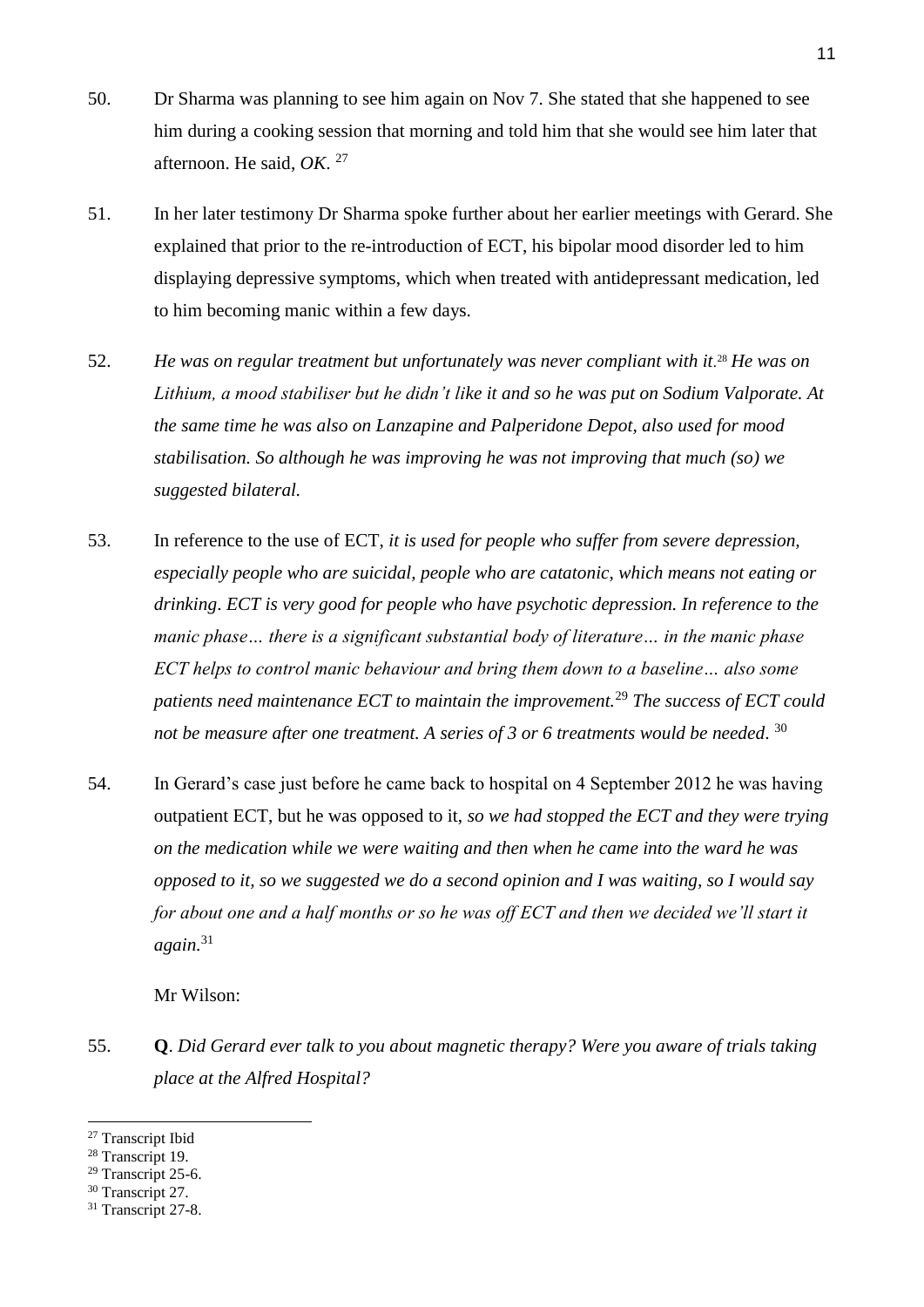**Ans**. *Yes, (I was aware). Repetitive Transcranial Magnetic Stimulation, RTMS.... It was at that time in the experimental phase... I am not an expert in this area. Now it is being used for mild to moderate depression.* 32

Mr Goldberg:

- 56. Later in answer to questions from Mr Goldberg, Dr Sharma described her role as a consultant psychiatrist to Gerard, as assessing his mental state and then advising nursing staff as to how frequently they should observe the patient, and also in respect of medications. On the days that she would do a mental state assessment she would be accompanied by the (contact) nurse who would also complete the risk management tool. Either Dr Sharma or the registrar Dr Alma would see the patient at least twice a week.<sup>33</sup>
- 57. In response to further questioning Dr Sharma testified that she had seen Gerard on a total of 17 occasions between his admission on 4 September 2012 and 31 October 2012.

*He came in as he was starting to feel depressed again, and he was voicing suicidal thoughts, thoughts of jumping in front of a train and on the CTO it was also noted that he was talking about over dosing. There were concerns about his management and about medication compliance as well.*<sup>34</sup> 

58. On the initial review on this admission 5 September, the record noted that Gerard, *was dishevelled and un-kept, quiet, softly spoken, less spontaneous but cooperative and appropriate, dysphoric mood, flat effect, no discernible psychotic symptoms, reasonable insight and judgement and Impression bipolar effective disorder with depressive episode.*

*Undergoing ECT as an outpatient and on a weekly basis. Planned to be seen by Dr Peavey on Friday for a second opinion re ECT File review. Epilem verses Lithium. Continue Paliperidone and Olanzapine at the moment and hold up ECT, at present until review by Dr Peavey.*<sup>35</sup>

*Over the period until he was said to be improving he still remained softly spoken but like his intensity of the voice was not that quiet. He had reasonable insight and judgement…* 

<sup>32</sup> Transcript 29-30.

<sup>&</sup>lt;sup>33</sup> Transcript 40-1.

<sup>&</sup>lt;sup>34</sup> Transcript 33-4.

<sup>&</sup>lt;sup>35</sup> Transcript 34.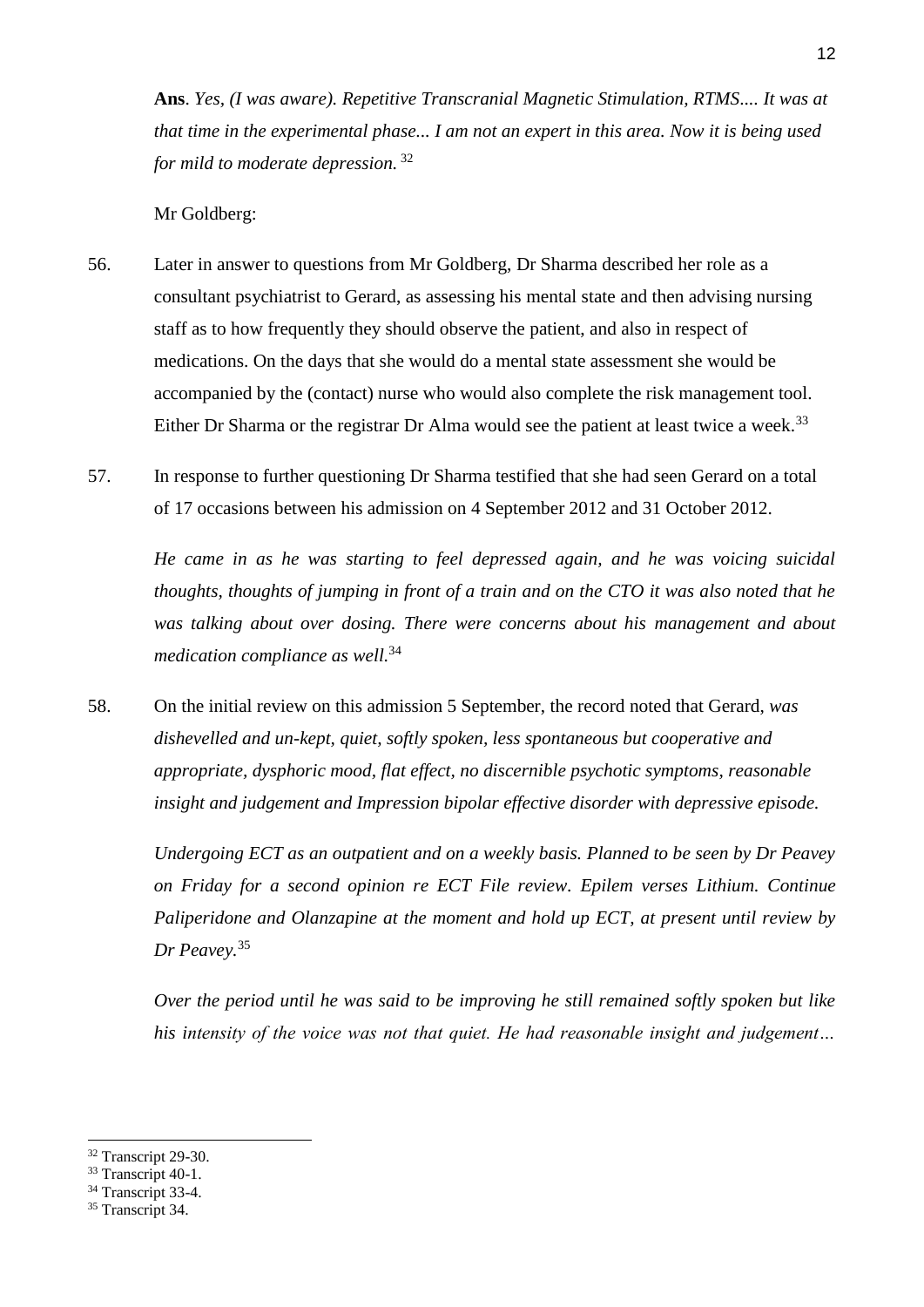*now feeling safe here. I said we will take a second opinion (on the ETC) before… we will continue with the meds, and he was agreeable with that.*<sup>36</sup>

59. **Q.** Under additional examination from Mr Goldberg, Dr Sharma was asked if somebody such as Mr Helliar, *who has severe… bipolar and the treatment resistance that he did… would you describe him a chronic suicide risk?*

**Ans**. *Yes, the suicide risk in people who have severe bipolar is always there, like literature suggests 10 to 15% of people who have bipolar end up committing suicide, so it is high*  risk... at all points in time. <sup>37</sup>

60. In regard to his condition Dr Sharma stated that she thought he was improving as a result of the ECT treatment. (*I think so yes*).<sup>38</sup> He was at the same time continuing with the medication previously supplied and had been given bilateral treatments because, *unilateral and lower dose treatments are not helpful*. 39

*…he was on the same medication so he was also on other medications but he was on the same medications before ECT started and he continued with it and we added the ECT and he started improving after that.*<sup>40</sup>

Court:

61. **Q**. *Now on the 7th he was being managed in the low dependency area?* 

**Ans**. *Yes, Yes…*

62. **Q**. *According to your belief he had been improving as a result of the three provisions of ECT treatment during this stay?*

**Ans**. *He was improving*.

63. **Q**. *He had been there on previous admissions?*

<sup>-</sup> $36$  Exhibit 3(c) 2, provided to the Court by Mr Goldberg purports to be a timeline setting out the occasions on which Dr Sharma reviewed Gerard following his admission on September 4, 2012. This is supported by clinical notes indicating visits by various clinicians. I accept that these documents all tend to establish medical reviews by Dr Sharma, sometimes with Registrar Dr Alam, took place on 5, 7, 13, 19, 25, of September and again on 10, 17, 22, 24, 26 and 31 October, but not after that date.

I note that a second opinion was sought by Dr Sharma from Professor O'Connor on 3/10 exhibit 3(a), and was later provided in a report addressed to Dr Peavey dated 9/10, see exhibit 5(a).

<sup>&</sup>lt;sup>37</sup> Transcript 37.

<sup>38</sup> Transcript 43.

<sup>&</sup>lt;sup>39</sup> Ibid. Adopted by Dr Sharma from the report of Professor O'Connor.

<sup>40</sup> Transcript 43.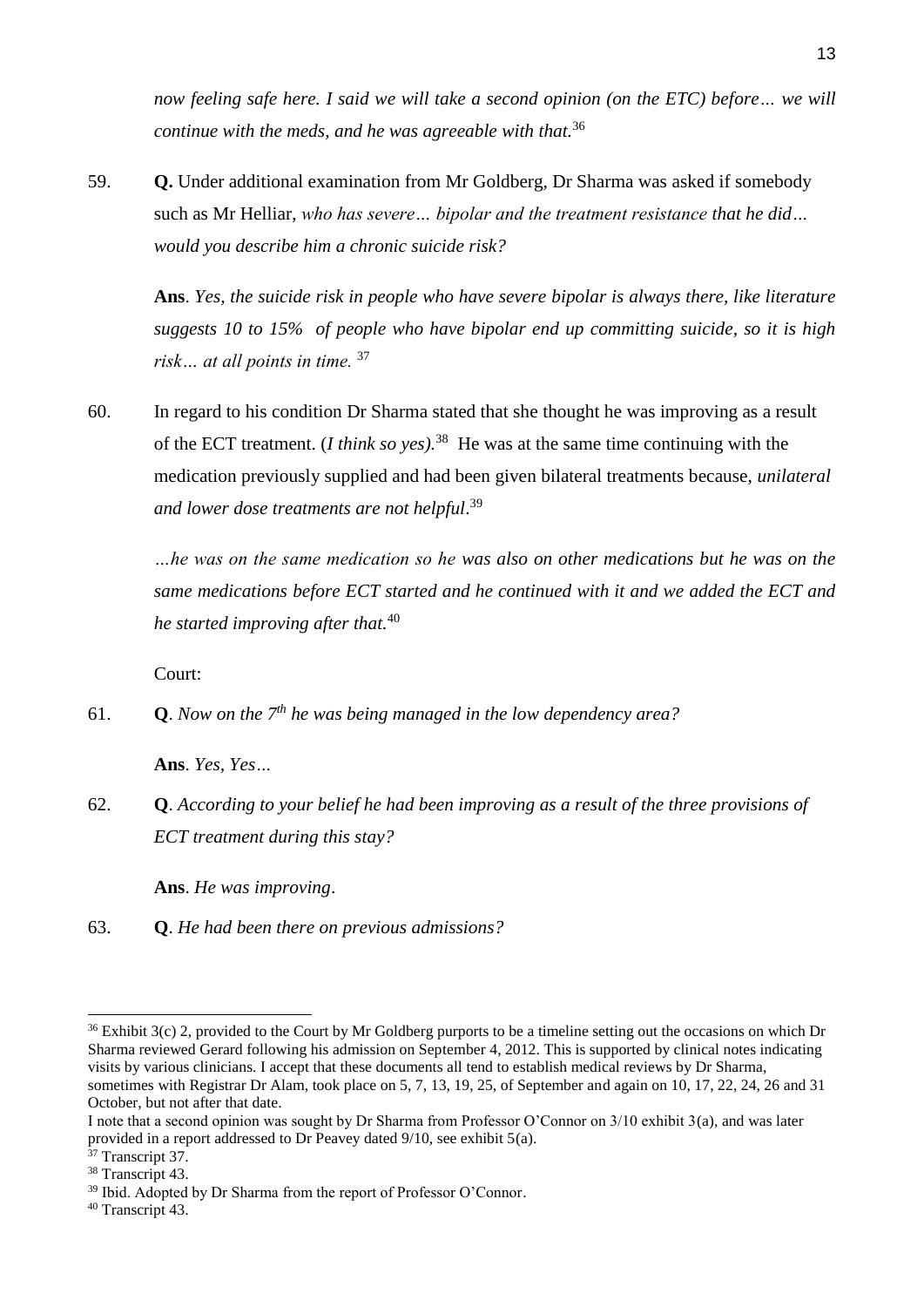**Ans**. *Yes he had lots and lots of ECT*, (on previous admissions)… *I would have participated in the roster for doing ECT, so I would surely have done it, but I can't recall how many times.<sup>41</sup>*

64. **Q**. *When you saw him on 7 November in the kitchen how was his mood on this occasion?*

**Ans**. *I didn't have a big conversation with him, I saw him and he was helping with cutting vegetables, so I did say I wanted to see him and that I would come back later. He said OK. I didn't observe anything different, or very alarming.*

- 65. Mr Goldberg: *(I have a time line showing 8 treatments during this admission, the most recent being on 5 November)*.
- 66. **Q**. *When you saw him on the 7th might he have thought he was about to have another ECT?* **Ans***… I was not going to talk to him about a consent for another ETC. I was just going to observe how things are going for him.*
- 67. **Q**. *Would he have known that?*

**Ans***. Yes.*

68. **Q***. So how many of these eight were bilateral?*

**Ans***. Two were bilateral... On the 1st and the 5th.*

69. **Q**. *Would they have caused greater confusion because they were bilateral?*

**Ans.** *Bilateral ETC definitely causes more confusion than unilateral… Following ECT for an hour or so, he always used to get confused but then later he would pick up and he wouldn't be so, he did not seem confused…* <sup>42</sup>

70. Dr Sharma further testified that she authorised 6 ECT treatments to be taken commencing on 10 October and to be completed on 18 October, (signed 7 September), and a further six to be commenced on 18 October and completed on 11 November, which authority was signed on the 17 October. <sup>43</sup>

<sup>-</sup><sup>41</sup> Transcript 44.

<sup>42</sup> Transcript 48.

 $43$  Transcript 53 and documents at exhibit  $3(c)$  2, the time line tendered by Mr Goldberg sets out the dates upon which ECT was provided to Gerard following his admission. The time line suggests the provision of ECT on 10, 13, 17 of September and then a break until Dr Sharma signs the second authority to perform ECT on 17 October, (during which period, Professor O'Connor's opinion (9/10) was provided).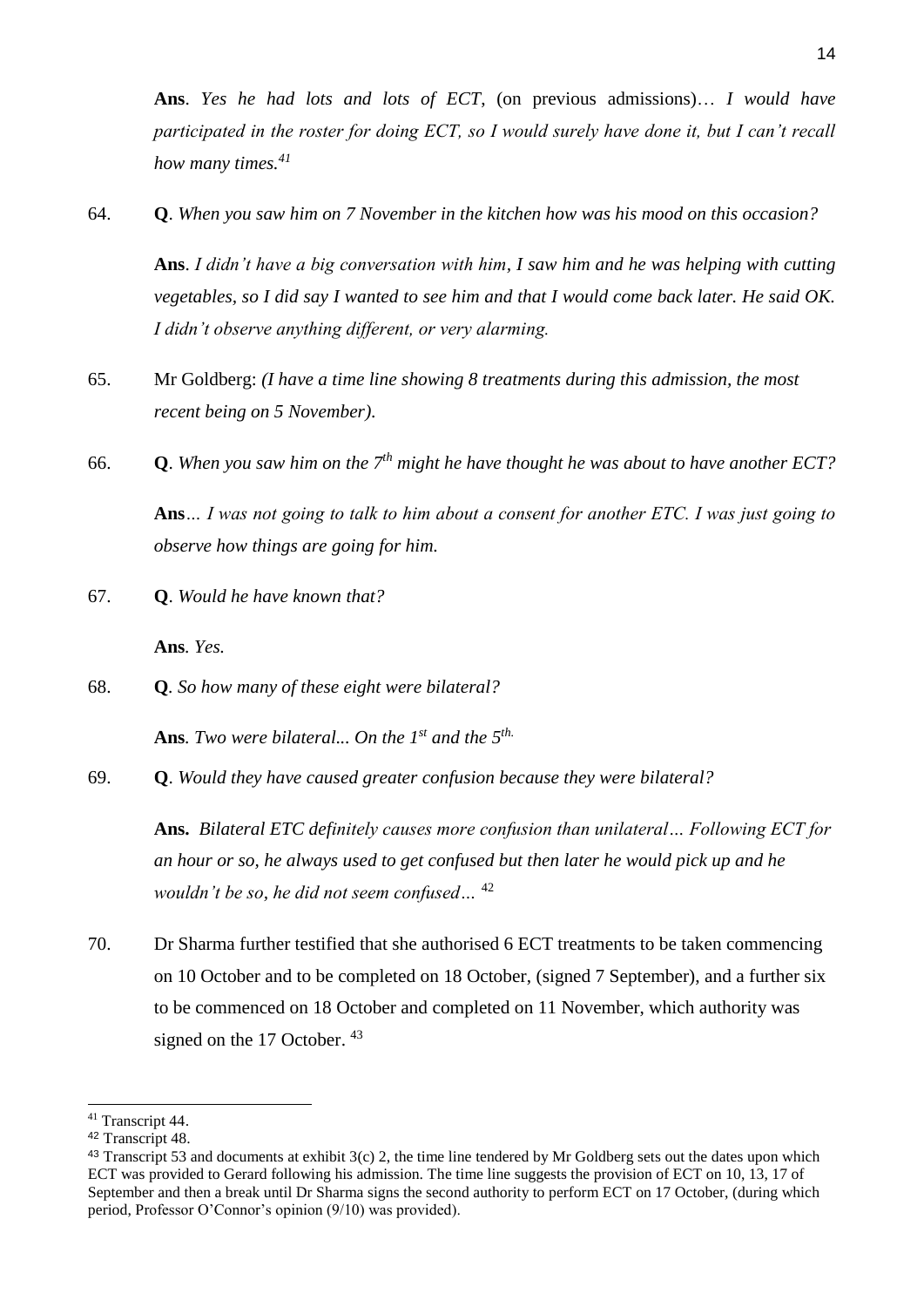71. **Q**. *It appears that the full course that had been authorised by the first document that was signed by you on 7 September, had not been completed?*

**Ans**. *Yes… OK. So with the first series as I said Gerard was having ECT while he was still in the community… so when he got admitted we said we'll continue with ECT in the ward. Later I've written "Talked to Gerard re ECT." He was unhappy with ECT. So then I planned to stop ECT for now and we were waiting for a second opinion, so that's why we stopped. So the first one was done before that. And the second one was done after I got the consent…* (The) *recommendation by Professor O'Connor.*

## **Professor Daniel O' Connor** <sup>44</sup>

-

- 72. On October 9 2012, Professor O'Connor responded in writing directly to the ECT Director and Consultant Psychiatrist Dr Carmel Peavey, having read Dr Sharma's summary and spoken with, Dr Peavey's, *nursing and medical colleagues, and Mr Helliar, and having read his medical file including the ECT documents.* <sup>45</sup>
- 73. He wrote, *I am satisfied that Mr Helliar suffers from a severe bipolar affective disorder, which has affected all parts of his life. When depressed he is barely able to function independently. When manic he behaves in a typically erratic, disinhibited fashion. As a result he is unable to work, his family support has crumbled and his accommodation is uncertain.*

*He is often reluctant to take mood stabilisers, despite clear evidence of their effectiveness and so relapses have usually needed to be treated with ECT. Altogether he believes he has now received over 200 treatments. His recent treatments have all been high energy and bilateral in nature on the grounds that unilateral and or lower dose treatments are not helpful.* 

Thereafter ECT was performed under the  $2<sup>nd</sup>$  authority commencing on 22/10 and continuing on 25/10, 29/10, 1/11 and 5/11. This timeline is consistent with the rest of the evidence and I accept it as accurate.

<sup>&</sup>lt;sup>44</sup> Professor O'Connor was at the relevant time the Professor of Old Age Psychiatry at Monash University. His written response to the request from which his views are taken, became exhibit 5(a).

<sup>45</sup> See Professor O'Connor's letter to Dr Peavey dated 9 October 2012. The evidence of Dr Peavey establishes that Professor O'Connor travelled to Frankston to review Gerard personally. See transcript 126.

In this regard see the ECT Manual issued by the Chief Psychiatrist, through the Mental Health Branch, DHS, in January 2000, (applicable in 2012), which stipulates that where the Authorised Psychiatrist (Dr Sharma) proposes ECT for an *involuntary, security or forensic patient, that a second psychiatric opinion should be obtained. This opinion should be recorded in writing in the case notes before the ECT is given. In remote areas where it may not be possible or practical to have a second psychiatrist examine the patient, other options such as tele-psychiatry or telephone consultation should be considered.*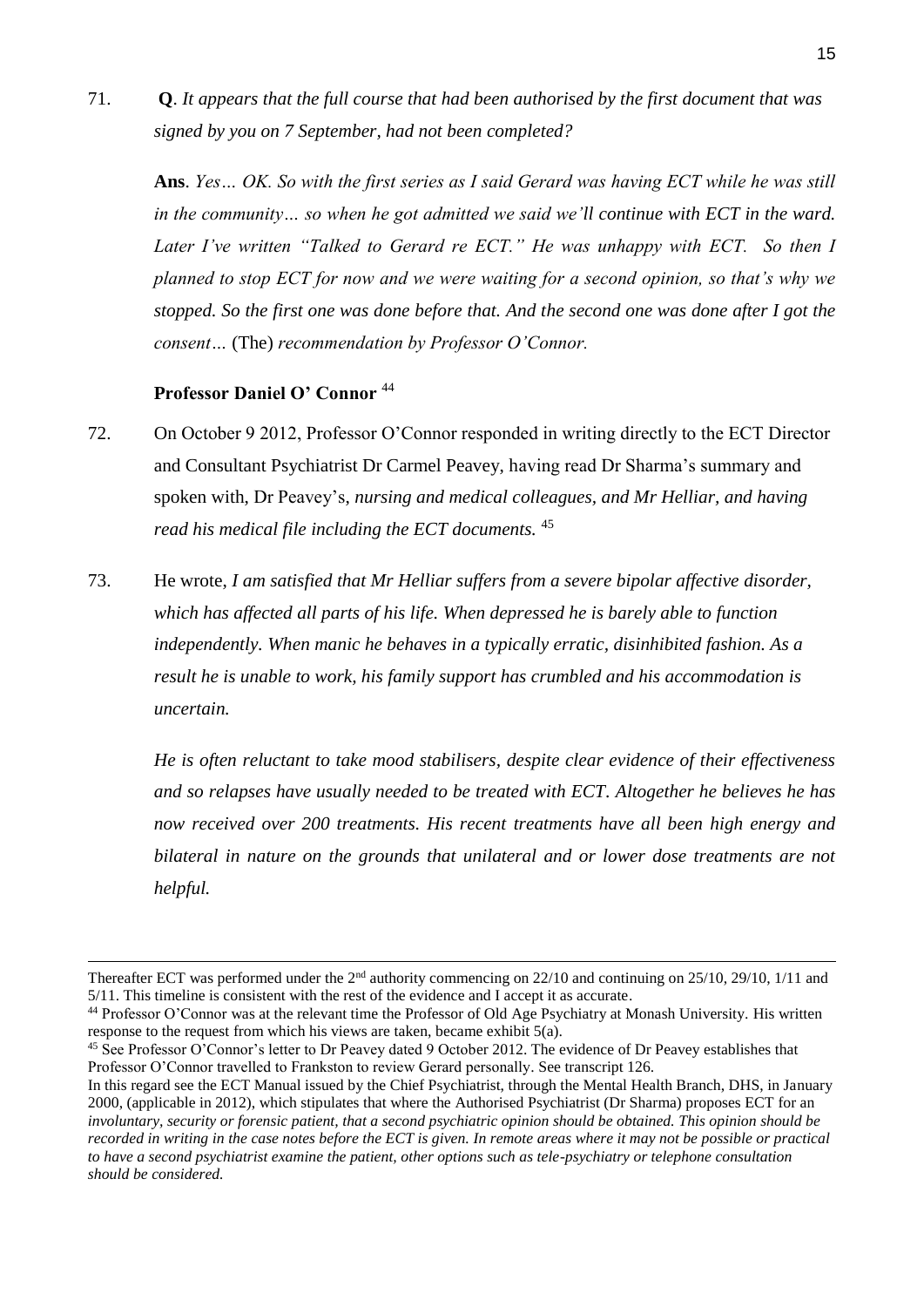*You and your colleagues are confident, however, that ECT works better and faster than antidepressant and antipsychotic medications.\**

*Mr Helliar is clearly very depressed at present. He admits to having a very low mood and has spoken with nurses about making a will, suggesting that he is contemplating ending his life. He dislikes ECT…*

*It is reasonable in the circumstances to continue to administer acute and maintenance ECT to Mr Helliar, if necessary on an involuntary basis*.

74. Professor O'Connor offered further advice in respect of medication support.

75. In conclusion he suggested that,

*It would also be helpful to record in discharge summaries that ECT was helpful, if indeed you believe this to be the case. You might also like to complete a mood rating scale before and after ECT to demonstrate to Mr Helliar, that treatment has proved effective.* <sup>46</sup>

## **Anna Ciotta**

76. Anna Ciotta a clinical Neuro-psychologist, conducted an assessment on Gerard at Frankston Hospital on 15 October 2012.

She reported as follows,

77. *Background*

-

*Mr Helliar is a 62 year old man with a history of Bipolar… since 1994, including numerous hospital admissions for rapid cycling in mood, from manic episodes to periods of depression… He is currently in hospital under revocation of a CTO for relapse into depression with suicidal ideation. He was referred for neuropsychological assessment on this occasion following self-reported memory complaints, such as not being able to recall people's names, which he attributes to past ECT treatments.* 

*He presents with… rapid switching to manic episodes following treatment for a depressive episode. He also presents with risk of physical and verbal aggression towards staff when his mood is elevated and has been at financial risk… When depressed he presents as staying in bed all day, with feelings of low self-esteem and hopelessness, and suicidal ideation including jumping in front of a train or jumping off a bridge.*

<sup>46</sup> See the review of Mr Helliar provided by Professor O'Connor to Dr Carmen Peavey, at Exhibit 5(a).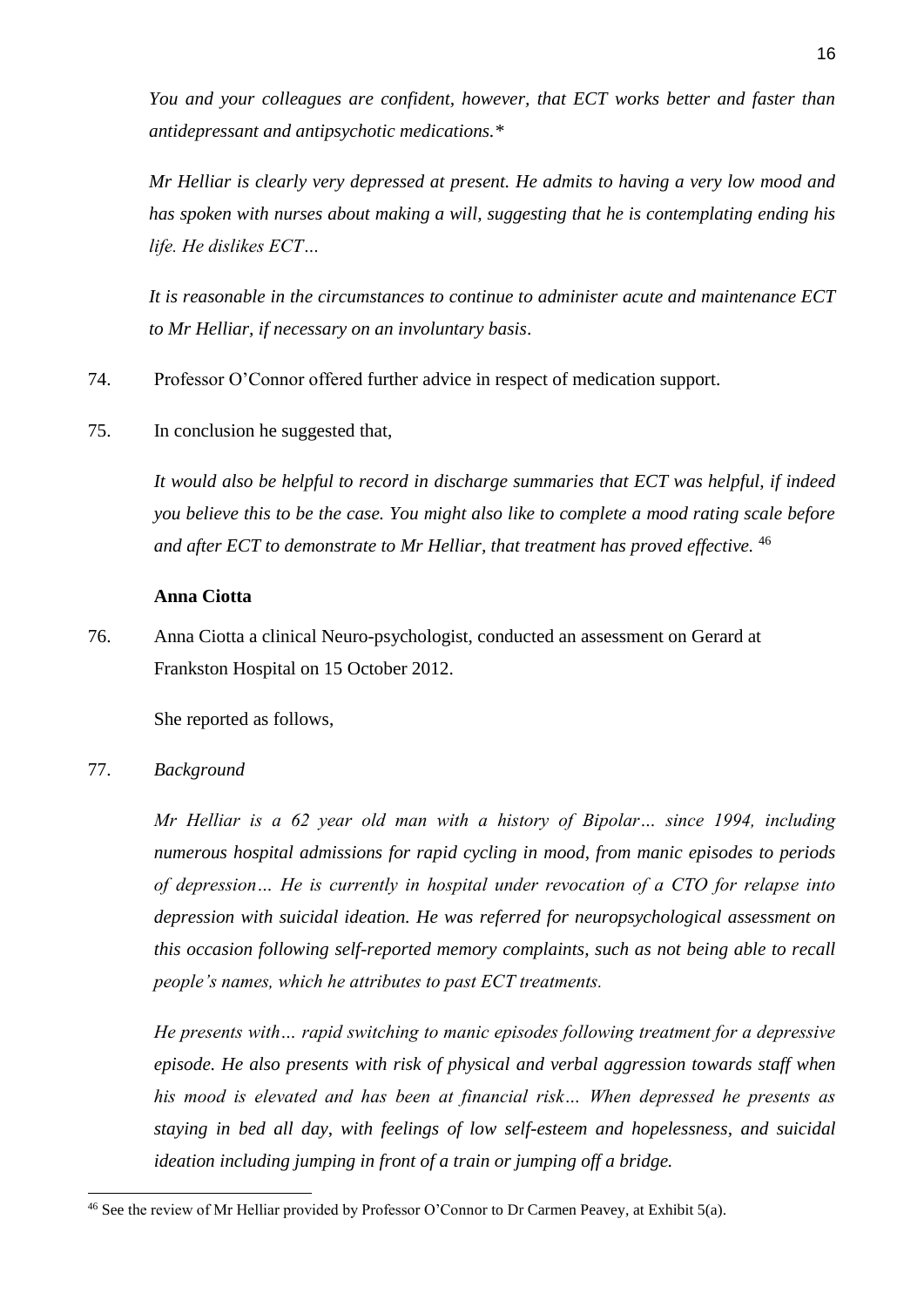*Mr Helliar has a history of non-compliance with treatment in the past, requiring assertive follow up and ECT treatment, both as an inpatient and an outpatient. He has been trialled on several mood stabilisers… and had an earlier neuropsychological assessment in 2005, which disclosed,* (a relatively modest level of disability). <sup>47</sup>

*On presentation (on 15 October, 2012), Mr Helliar was somewhat dishevelled. Affect appeared low, eye contact minimal, with increased response latency and significant psychomotor retardation. Despite his presentation, Mr Helliar denied any depressive feelings currently rating his mood at 7/10… He stated that he had 210 shock treatments in the past and this had effected his memory and ability to recall things… Mr Helliar was generally co-operative with formal assessment, but reduced effort and motivation was a characteristic feature…*

#### 78. *Assessment*

*Our current assessment was that Mr Helliar was well orientated to time, place and person. His memory capacity was assessed in the average range… His information processing range… was reduced at well below normal limits… Within the verbal domain as a measure of concept formation and abstract reasoning was within the low average range… Selfmonitoring was intact throughout, with no repetition or rule breaks evident. Mr Helliar's performance in the visual domain was within the low-average range. Visual reasoning and problem solving skills were within the average range. Mr Helliar's copy of a complex geometric figure was intact, with a well-planned approach to the integration of the various components evident.* 

When called upon to undertake word grouping Mr Helliar complained of being tired, and after a delay he could recall very little of the information earlier given, *and recognition prompting did not assist with retrieval.*

#### 79. *Opinion and Recommendations*

<sup>&</sup>lt;sup>47</sup> See Anna Ciotta Assessment Report at exhibit 4. The neuropsychological assessment undertaken in 2005 was also completed by Anna Ciotta, who stated that this (2005) assessment took place during a community follow up, *following self-reported difficulties in carrying out usual work responsibilities.* 

*According to this report no significant mood disturbance was observed at this time but motivation to complete testing was reduced and effect somewhat irritable, increasing as the session progressed. Assessment findings revealed that Mr Helliar was well oriented with above average basic attention, but some difficulty in dealing with competing stimuli or more than one task at a time. Very mild difficulty also emerged for complex problem solving and verbal reasoning and working memory and the ability to monitor performance in non-structured situations... On the basis of this assessment, it was suggested that Mr Helliar may benefit from memory aids (calendar, diary written notes etc)…*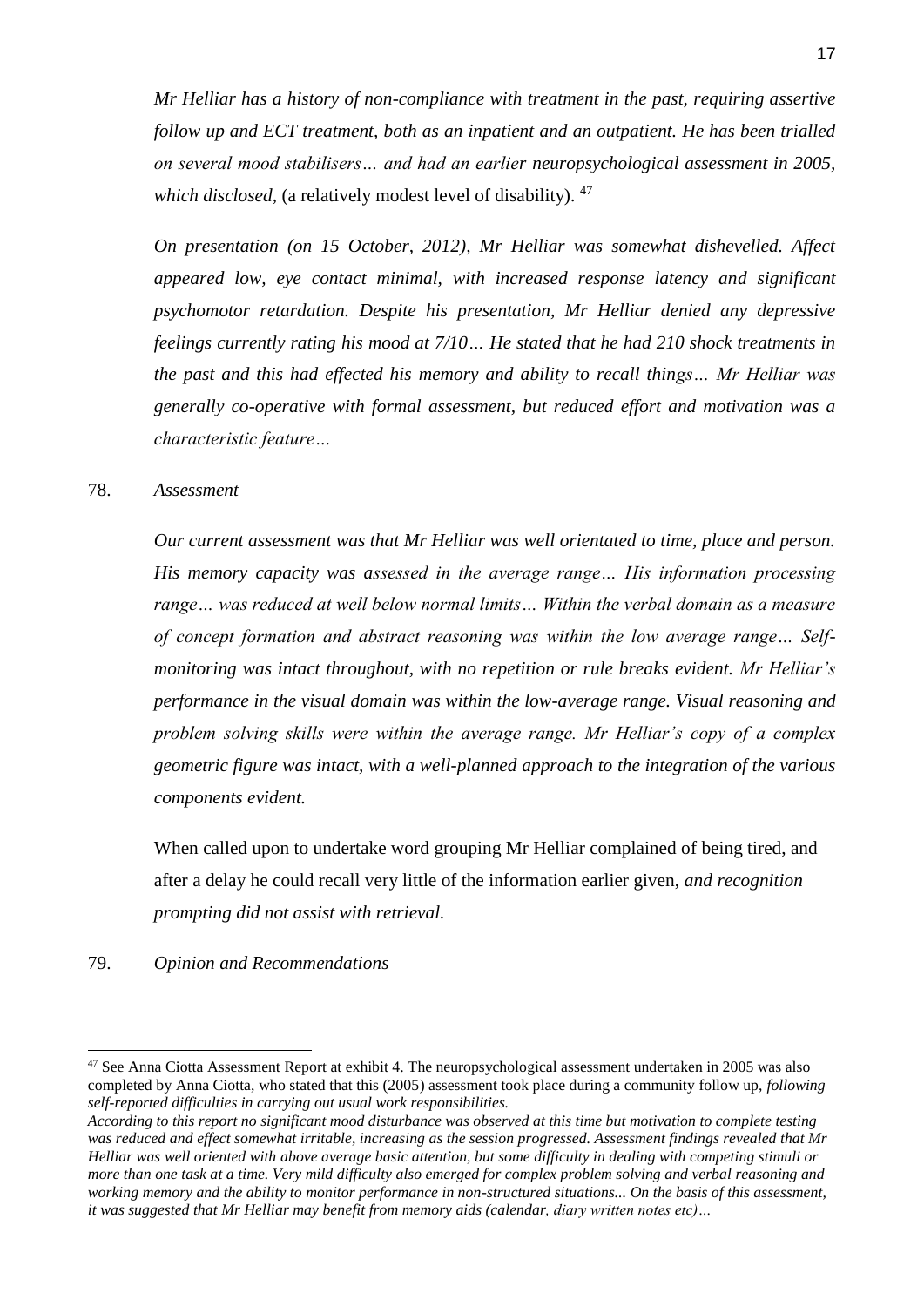*On current presentation he presented with significant psychomotor retardation, in addition to lowered effect, minimal eye contact and increased response latency in conversation…*

*His neuropsychological profile was relatively similar to the previous assessment conducted in 2005 but with poorer levels of attention, working memory and processing speed evident on this occasion.* 

*His clinical presentation suggesting a significant depressive illness, is likely to have significantly impacted on his performances on current assessment. It is also possible that his performances could improve with stabilisation of his mood disorder. Review neuropsychological assessment would therefore be recommended following adequate treatment of depression, with consideration of any future ECT and associated cognitive side effects, during treatment.* <sup>48</sup>

- 80. In further oral testimony, Ms Ciotta stated that her purpose in reviewing Gerard was to provide an assessment of Gerard's memory and thinking skills. Her additional purpose was to compare the results he had achieved in the earlier testing so that she could understand if there had been an increase in his cognitive impairment between the dates of the two reports 2005 and 2012, because of the ECT treatment provided during that period. Her further purpose was to provide a baseline, because she understood ECT treatment was going to recommence, *so it would be pre and post ECT*.
- 81. **Q***. Did you make any recommendation as to whether there should be ECT?*

**Ans***. No, that's not my role no… the decision to continue with or prescribe any treatment would be up to the treating team and consultant psychiatrist.*

- 82. Ms Ciotta further offered that there had been a break between his last course of ECT while an out-patient, and the course he was about to re-commence that was intended to allow for him to overcome the confusion or memory problems, which may arise in the 6 to 8 weeks following a course of treatment.<sup>49</sup>
- 83. ECT patients often suffer from memory impairment but it is difficult to say whether he suffered memory impairment as a consequence of his depression, or because of the ECT.

<sup>48</sup> Ibid.

<sup>49</sup> Transcript 65.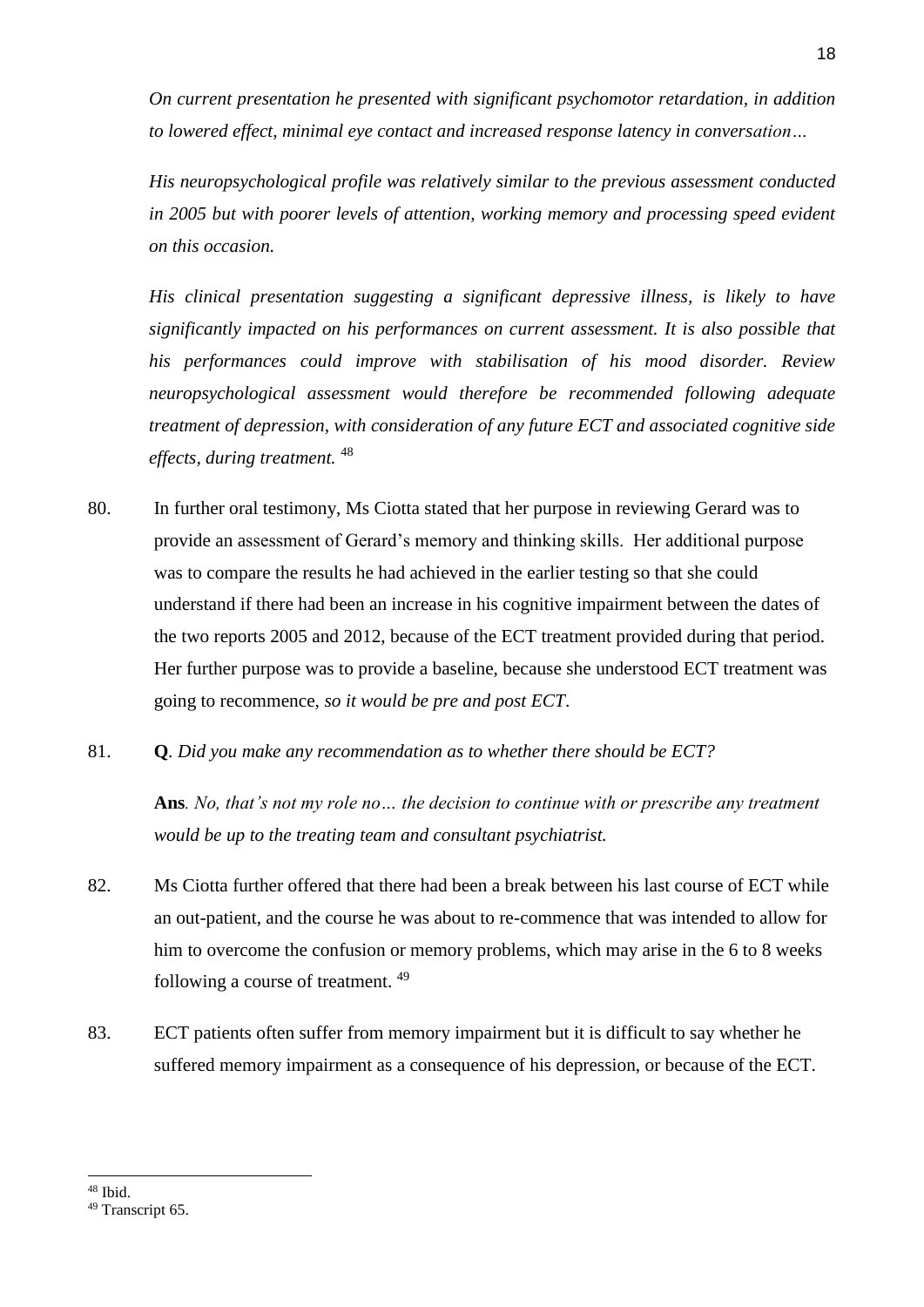- 84. He had an average assessment in regard to other indicators and his memory was not consistently impaired. <sup>50</sup>
- 85. **Q**. *Whereas unlike dementia, someone whose presentation might be the product of depression and possibly complicated by the use of ECT, would simply be forgetting material, which had previously been well based?*

**Ans**. *Yes… also in addition it is largely dependent on attention and concentration and motivation, motivation to attend to the material, the level of engagement during the tasks as well as… effort.* <sup>51</sup>

86. **Q**. *The person who is suffering from bipolar who is having ECT, might well become confused, which is consistent with what the specialists who saw Mr Helliar observed, but notwithstanding that ECT may act as a treatment, an effective treatment for bipolar?* 

**Ans**. *I have seen it work effectively.* 

87. **Q***. We've seen quite a few cases in this court where it is said that ECT is really a very good treatment for people suffering from bipolar, or are about to withdraw into a catatonic state because of bipolar or… psychosis, but it is associated with memory loss and confusion and some degree of dissatisfaction, systematically people are not happy with it, although overall it might be seen on balance as doing them some good.*

**Ans***. It can be yes... From my report he was presenting as stable at that time… as stable in mood, as I have not made any comment as to the presence of any significant depressive symptoms.* 

- 88. Also (any) contrast between the two reports 2005 and 2012 occurred because of his lack of attention on the earlier occasion. He did agree to do more memory testing on this occasion. In 2005 he refused to complete a verbal memory task.
- 89. **Q***. Did you have any sense that when you saw him in 2012 that there had been a deterioration in his level of depressive illness?*

**Ans**. *No.*

90. **Q**. *You thought they were broadly similar?* 

<sup>50</sup> Transcript 66-7.

<sup>&</sup>lt;sup>51</sup> Transcript 68.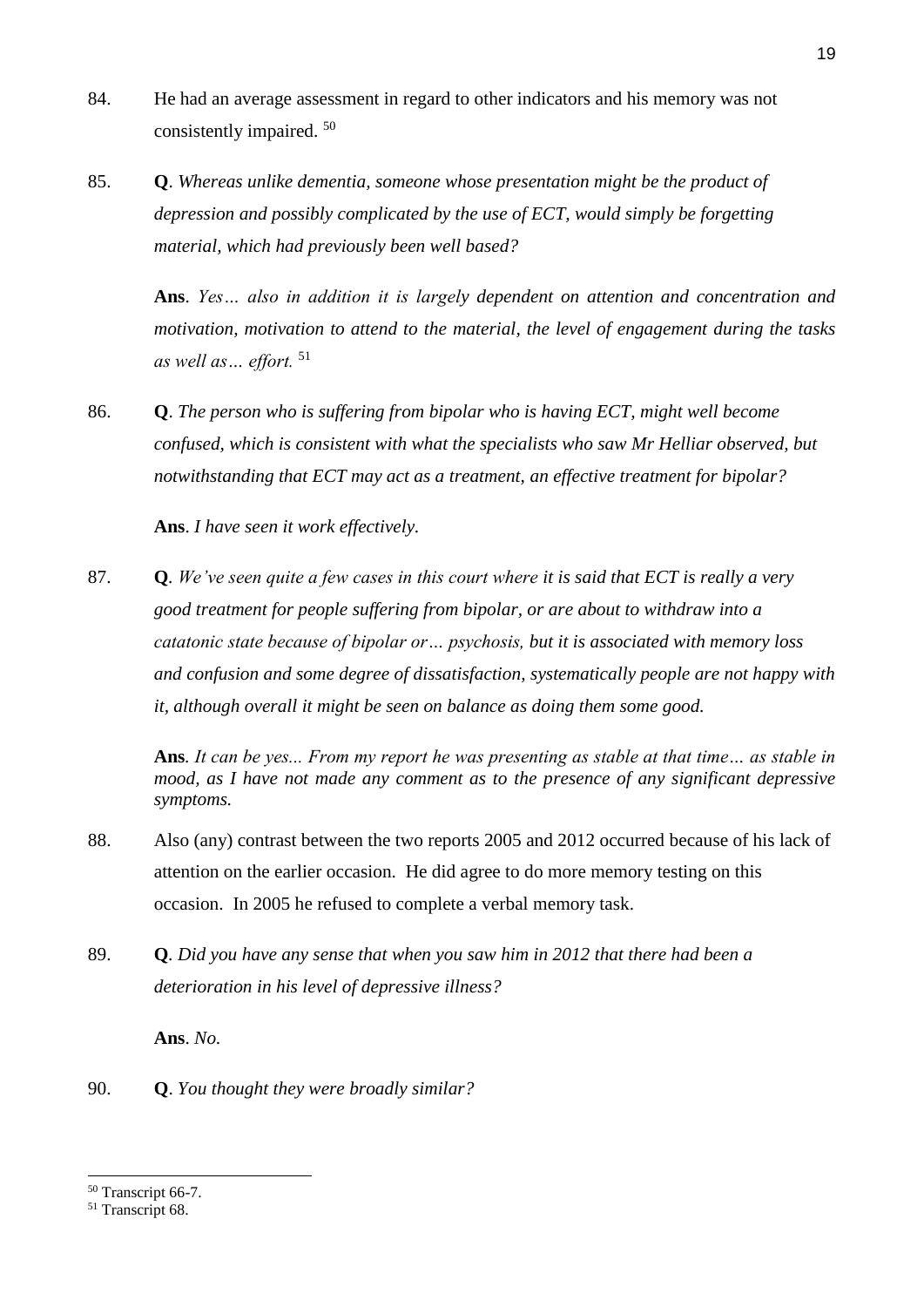**Ans***. I had no real experience of assessing (him) during a depressive illness so I didn't have really anything to compare. I could just comment on how he was presenting at the time*. 52

91. And further, that he had a similar neuropsychological profile in 2005, and in October 2012.<sup>53</sup>

## **Dr Carmel Peavey**

- 92. Dr Peavey testified that she is a Consultant Psychiatrist and Director of ECT at Peninsula Health, where she had been employed since 2011.
- 93. As a Director she was asked to review and provide a second opinion regarding the future ECT treatment during (Gerard's) in patient admission.

*My notes of this opinion are contained in the medical records dated 7 September 2012. In providing a second opinion for any client including (Gerard). I conducted a file review of the available clinical notes and I interviewed Gerard*. 54

*In addition, I considered his past experience and benefit from ECT and noted that he had experienced improvement in his symptoms with past ECT treatment*.

*On interview with (Gerard) my notes indicate that he suffered from some executive dysfunction placing him at additional risk of impulsivity and reduced decision making ability. In addition it was clear that his bipolar effective disorder was significantly treatment resistive to medication.* 

*Accordingly I was satisfied that ECT was an appropriate treatment for his illness in such circumstances and I supported the continuation of ECT as an appropriate intervention… Professor O'Conner was asked to review the ongoing use of ECT in Mr Helliar's care. He supported the continued use of ECT even on an involuntary basis.* 

*Professor O'Connor is a recognised expert in ECT treatment and management.* <sup>55</sup>

<sup>-</sup><sup>52</sup> Transcript 70.

<sup>&</sup>lt;sup>53</sup> Transcript 75.

 $54$  See exhibit  $3(c)$ .

<sup>55</sup> See also authority for further ECT authorised by Dr Sharma on 7 September at exhibit 3(d) (1). I further note below Gerard's own feelings on these matters at that time. See exhibit  $3(c)$ , nursing notes at 7 September at 18.40, which refer: *Gerard confused, angry, overwhelmed, affect flat, restricted in effect… states he has many things going through his head… described being upset as he believed he was getting a rest from ECT and states it has not been effective in the past; stated that he doesn't understand why he is on Sodium Valproate, if ECT is the choice of treatment. Stated that in*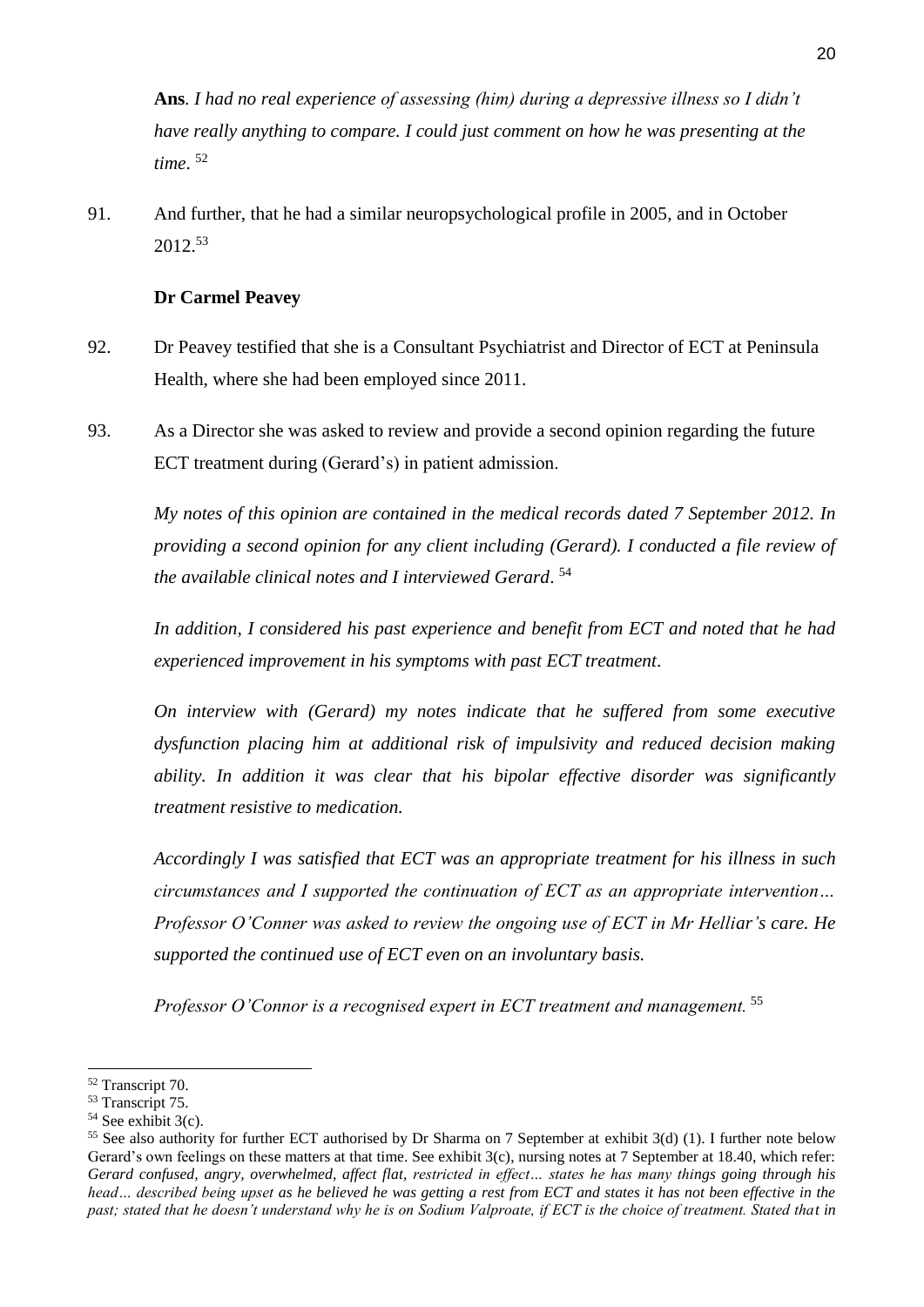- 94. In further testimony, Dr Peavey was questioned about the efficacy of ECT treatment for patients who relapse into bipolar affective disorder and the period over which ECT might be provided. She explained that the period for treatment will depend on the presentation with a patient suffering from manic relapse only needing one or two treatments, and others with a depressive relapse maybe needing more.
- 95. *So on average the number of treatments for a course (of ECT) in Victoria is 11.3 currently… but people may have multiple courses of treatments, throughout the treatment of their illness... But in a single treatment course it is around 11…including both bilateral and unilateral.*
- 96. *Q. The frequency of those 11.3 treatments is?*

**Ans**. *In America they use three times a week and in Europe twice a week We use twice a week at Peninsula Health, to try and reduce the cognitive effects*. 56

97. **Q**. *Are you aware of the evidence given in various statements of Mr Helliar saying he has had somewhere between 200 and 210 treatments?* 

**Ans**. *Yes… when I saw him he had had over 200; that's why we asked Professor O'Connor whose an expert and now our Deputy Chief Psychiatrist, to give an external opinion, because I was concerned… about the number of ECT's… and our difficulty in withdrawing him from the ECT and the prolongation of his treatments. <sup>57</sup>*

*Professor O'Connor was aware of this issue… During this period he was also being provided with the depot medication Paliperidone at a maximum dose… also he was on Olanzapine which is a second antipsychotic, but he was requiring two antipsychotic medications and at a reasonable dose. <sup>58</sup>* 

98. **Q**. *How do you know if the ECT treatment was effective?*

**Ans***. I guess it had been effective in the past in that he had been able to go on leave, he had been able to be discharged from the Hospital. It is used as a last resort, but at the* 

<sup>56</sup> Transcript 78.

- <sup>57</sup> Transcript 79.
- <sup>58</sup> Transcript 80.

*the community he would be near the train tracks as it is the easiest way. Stated he is also embarrassed about memory loss following ECT… Complaining of memory loss, is orientated in person, place and time. Understands his depressive symptoms, understands the importance of treatment… refusing ECT and told nurse that he would make it hard for staff and staff would need to hold him down.*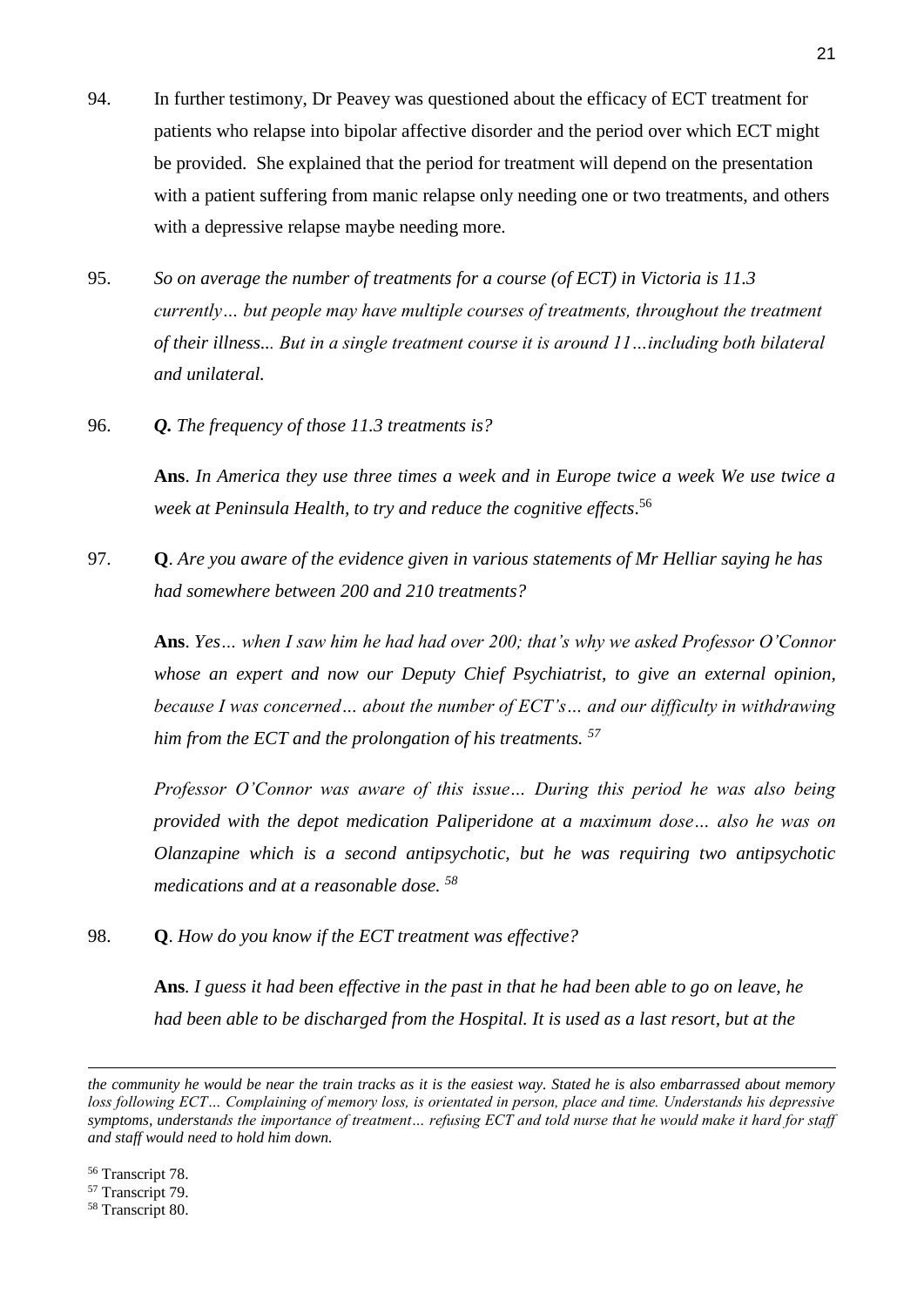*times he had (previously) had that treatment, my understanding is… he was able to stop the ECT treatment for some times. So one assumes he had become well enough to manage without it.* 

- 99. Dr Peavey testified that it was the treating Consultant Dr Sharma, *who made the decision (to provide ECT) and that her own role was just to provide a second opinion…. because he had had quite a number of treatments.*
- 100. **Q***. Was there an alternative treatment?*

**Ans**. *That's my role… to see if there is any other possibility… that's why I looked through all the treatments that he had and I could not see any other course of treatment given his presentation… he told me he wanted to jump in front of a train. He was already on maximum treatments, medication. My view was then and now, that we should try and alleviate his suicidal thoughts and then see what else could be done.* <sup>59</sup>

- 101. In further explanation of the objective of the treatment Dr Peavey testified, *we measure the degree of brain waves before the treatment and after the treatments and it quietens the brain and it seems to stop… often our patients have this constant sort of recurring thought and it seems to reduce those recurring thoughts particularly of self-harm… They can't stop thinking about that and it seems to quieten the brain and take away those particular thoughts without harming other parts of the thoughts. There is no change to the brain structure as such. There is evidence that the brain circulation,* <sup>60</sup> *increases to the front of the brain in that time, and there's extra oxygenation goes to the front of the brain, following this neuro stimulation of the brain.*
- 102. Dr Peavey further testified that prior to her appointment as Director of the ECT Unit she had worked in this same field over the previous three years. During this period and in the three years since she had never worked with a patient who had been administered 200 plus ECT treatments, which is why, *we sought an external opinion. <sup>61</sup>* This evidence was later corrected to say that while working in another service she had dealt with such a case and was aware of others.<sup>62</sup>
- 103. Dr Peavey was then asked about academic work in the area to prove or disprove its usefulness, to which she stated that, *this was the reason why neuropsychology assessments*

<sup>59</sup> Transcript 81-2.

<sup>&</sup>lt;sup>60</sup> I believe the witness either referred to, or intended to refer to, 'blood' circulation.

<sup>&</sup>lt;sup>61</sup> Transcript 83.

<sup>62</sup> Transcript 83-4.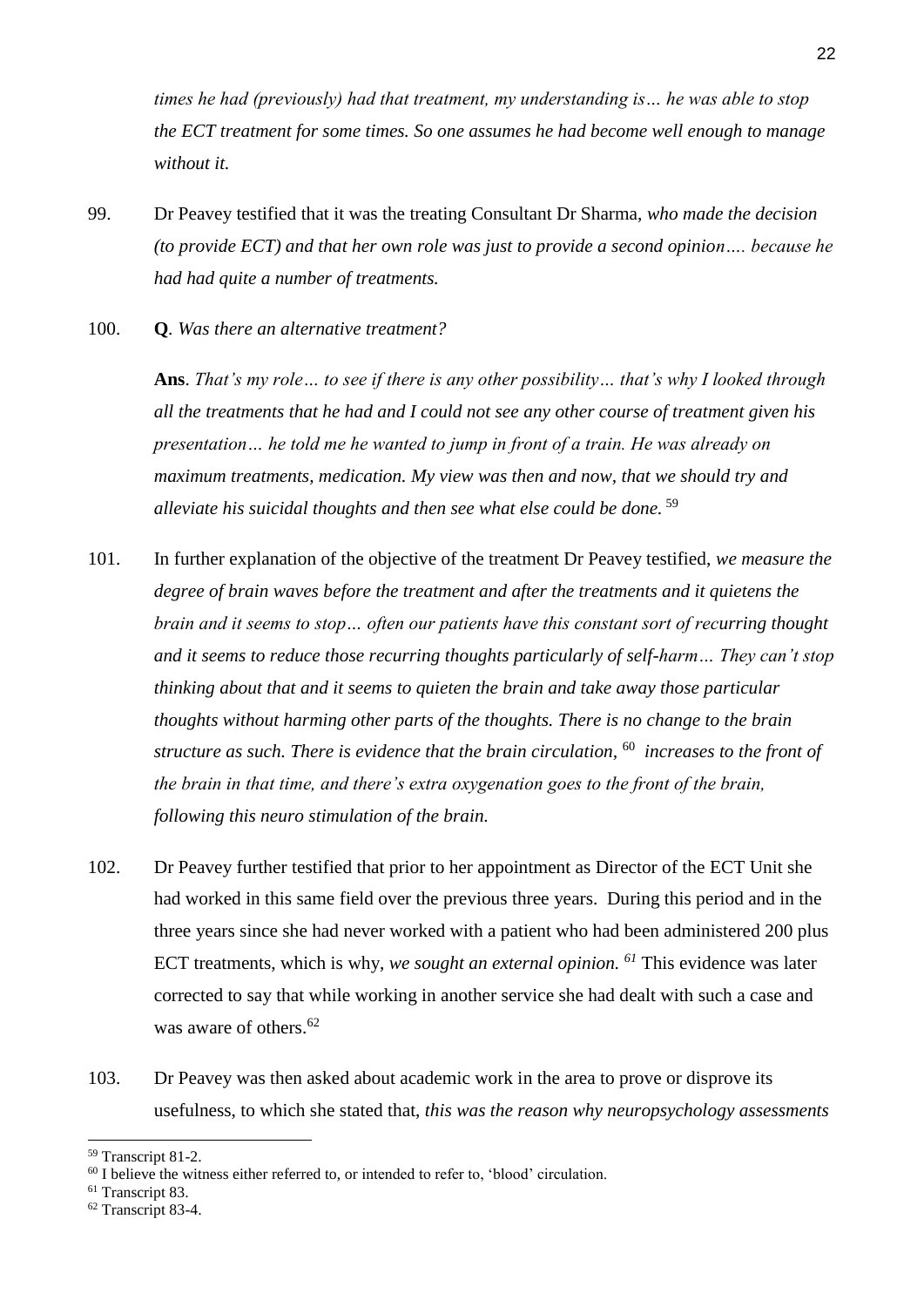were undertaken*, to see whether … (there were) permanent cognitive memory deficits, and for the majority of patients the answer is no.*

**Court** 

-

104. **Q**. *I got a sense when talking to the last witness (Neuro-psychologist Ciotta) that it was very difficult to establish (deterioration), and whether it came from the ECT, or the underlying condition?*

**Ans**. *Yes, we seek the opinion for two reasons. One is that Mr Helliar was very concerned and I was hoping we might be able to establish that there had been no change, and in fact there had not been a deterioration… the second reason was to try and tease out exactly that, but unfortunately he was not well enough to tease out either of these two things.*

105. **Q**. *So in this case it wasn't possible to say whether or not the… was as a result of a deterioration in his condition, or because of the effects of the treatment, (which was the position taken by Ms Ciotta)?* 

**Ans**. *I think it's true that when she did the assessment it was very difficult to tell because he was so depressed. So from that point of view, yes.* 

106. **Q**. *Ms Ciotta saw him on the 15 October and the bilateral ECT authority was signed on 17 October and (treatment…some five bi-lateral ECT's, see para 5 x) commenced on 22 October.* 63

**Ans**. *The evidence is that a bilateral ECT does tend to work more quickly and require a slightly less number of treatments than the unilateral ECT. So if you have a patient who is seriously unwell, then the prescribing psychiatrist would usually suggest a bilateral ECT if there was a serious concern about suicide… If a person is not responding to unilateral ECT you would also then go to bilateral ECT*. *64*

107. **Q.** *Is there some written research on this subject, (the efficacy of bilateral ECT in cases where a patient has previously been treated with a similarly large number of unilateral ECT treatments)?*

<sup>&</sup>lt;sup>63</sup> In fact I am now satisfied from the evidence of Dr Peavey that Bilateral ECT commenced on November 1. See paragraph …

 $64$  Transcript 85-7. Bilateral ECT allows for a both sided delivery of the electrical impulse, which is intended to cause a seizure, as distinct from a unilateral impulse, which is delivered to one side of the brain only.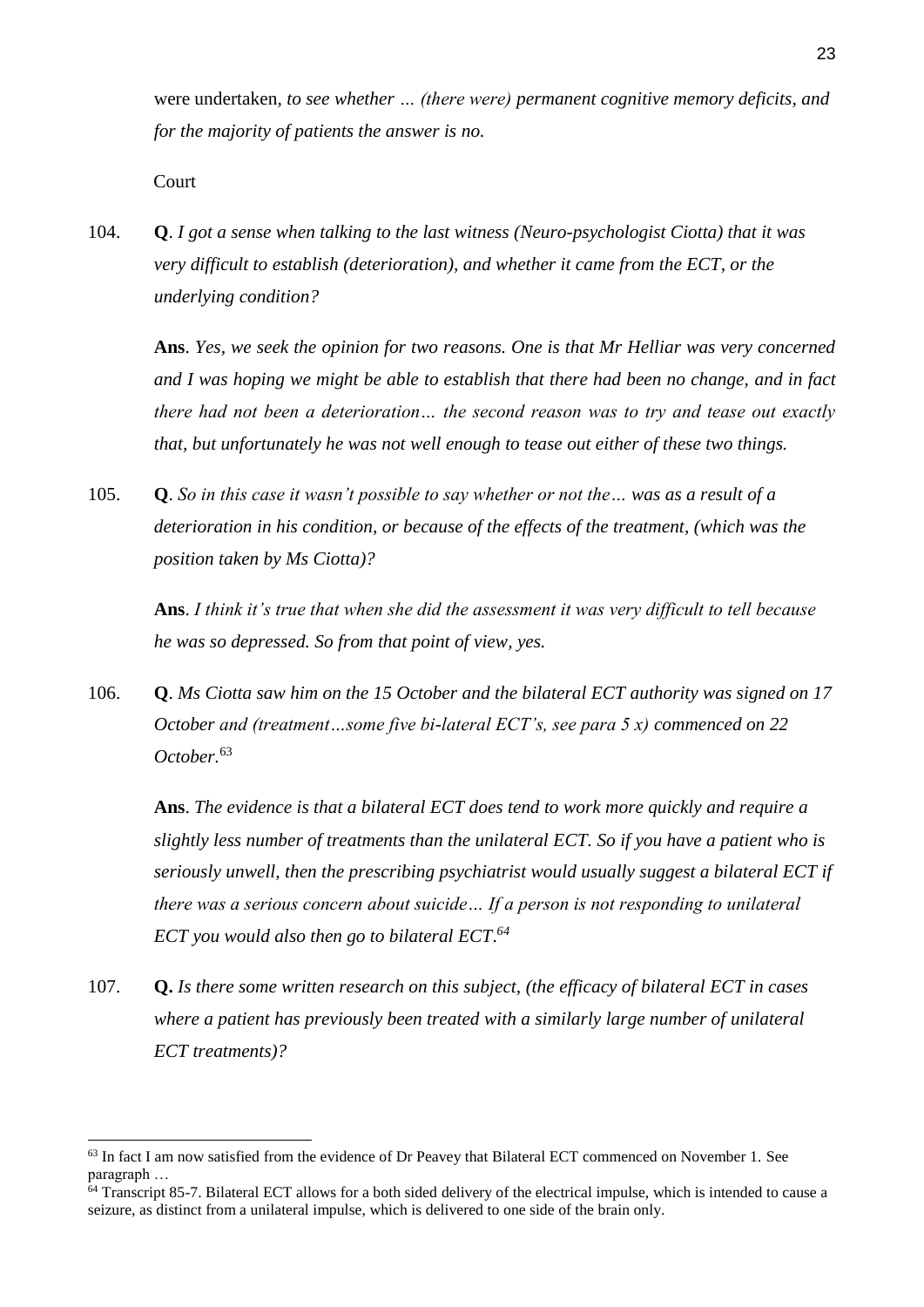**Ans**. *I am afraid ECT is not something people wish to research a great deal. But there has been quite a lot of research into the effect on memory of ECT and the evidence is that for the majority of patients during the ECT, it certainly effects there memory, but if the ECT can be stopped for the majority of patients, that there memory ability returns.* 

*Their ability to learn new information (also) returns, if they are not depressed or they don't have a manic episode.*<sup>65</sup>

108. **Q**… w*hat alternative was there*?

**Ans**. *I believe it was a last resort. Honestly at the time with his presentation and what he said to me about his suicide risk, I felt there was no other option for his treatment*

109. **Q***… was there a facility where he could be kept permanently without ongoing ECT, or semi permanently?* 

**Ans**… *unless he was treated… he needed immediate treatment… because no facility … other than a gaol, and even then if someone wants to suicide they can. It was an immediate risk and a high risk*. 66

Mr Goldberg for Peninsula Health:

110. **Q.** *What was your role?* 

**Ans**. *The role is an administrative role to ensure that the treatment is carried out in a professional manner according to the guidelines provided by the Chief Psychiatrist… once a week I review the actual treatment to see that the patient is getting the appropriate dose of treatment that will administer… that will result in improvement in the patient, and that's my area of expertise.*

This would include the strength and dosage and whether the treatment was unilateral or bilateral… *it's most unlikely that the right unilateral would have been able because he would have needed very very high doses for the unilateral,* (to be effective), *because of the doses he needed to get an effective treatment with the bilateral treatment.* 

*I don't review him personally, but I do review the tracings... there is an electronic recording… And I review the clinical file to see the person's progress. We take into account the persons clinical progress, which I take from the notes, the clinical notes, and the ECT,* 

<sup>65</sup> Transcript 91-2.

<sup>66</sup> Transcript 93.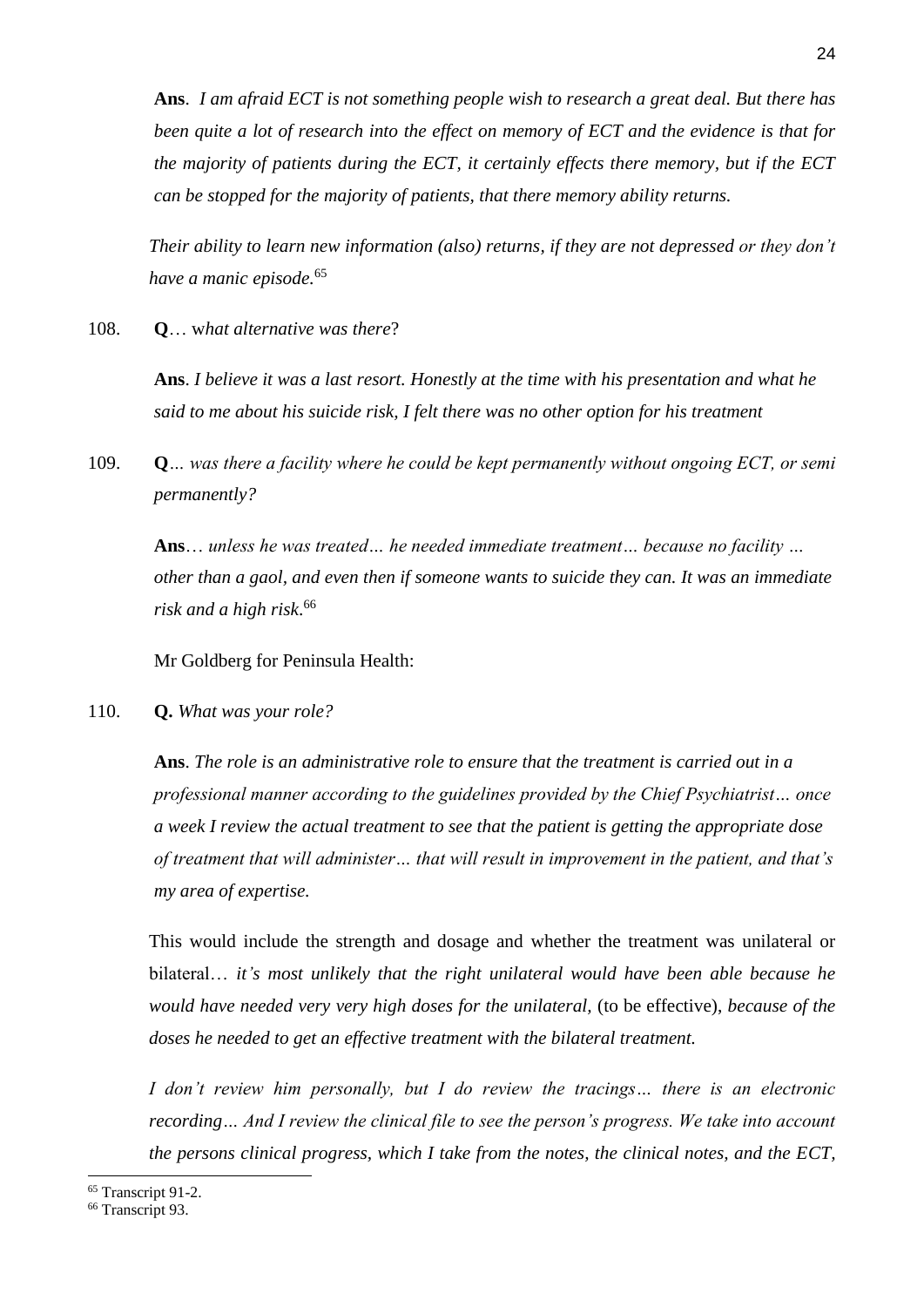*and I speak with the co-ordinator to see if there have been any problems, such as anaesthetic problems or any difficulty in the administration of the ECT:*

Coroner's Officer Dimsey:

111. **Q***. Referring to the clinical notes for 29 October… Can you explain… the dose is not indicated there?* 

**Ans**. *Not on the ECT time out but it is mentioned on the ECT clinical review, which is the second sticker that we put and that's the summary that we do, that's the weekly clinical ECT review… I've written down that the poor morphology suggests that the ECT on that particular occasion it wasn't… that we needed to increase the dose, and that's where I recorded that we increased the dose… Bilateral, which means that the patient was undergoing a bilateral course of treatment… it's not a static thing… there are a number of parameters where we check… the amount of charge that we need to provide to the patient increases normally, as the patient goes on. We need to produce the lowest amount of charge that will produce a response… a threshold,* (to achieve a convulsion or fit)*. So I looked at the tracing and saw that at this stage this person needs a slight adjustment to their treatment dose.*

112. **Q***. Page 160 of the inquest brief. Again the progress notes entry for 5 November? <sup>67</sup>*

**Ans**. *Yes, I completed that… "Increase dose, second dose to 120" So as you can see over time if you looked at the previous one he was then on-at that stage on a dose of 90%, on 5 November, this is quite a bit later and the patient is now needing an increased dose… the treating psychiatrist (Dr Sharma), gave him the treatment but that didn't work…* 

*It was noted that the anaesthetist had to give an increased anaesthetic, (Propofol), so that we could adequately give treatment.*

**Q***. And that reflects an increase in charge ordered for 5 November is that correct (from 90% to 120%)?* **Ans***. Yes… it wasn't going to work if we continued at the current dose.* 

**Q***. So the first line can you read the first line to me?* **Ans***. Note increased Propofol due to extra dose…" It's required for the second fit."*

*So the increase to 120% refers to the electrical charge?* 

Ans. *That's right.* 

113. **Q**. *Did that relate to the electrical charge that was given on 5 November?* 

<sup>67</sup> Transcript 97-100.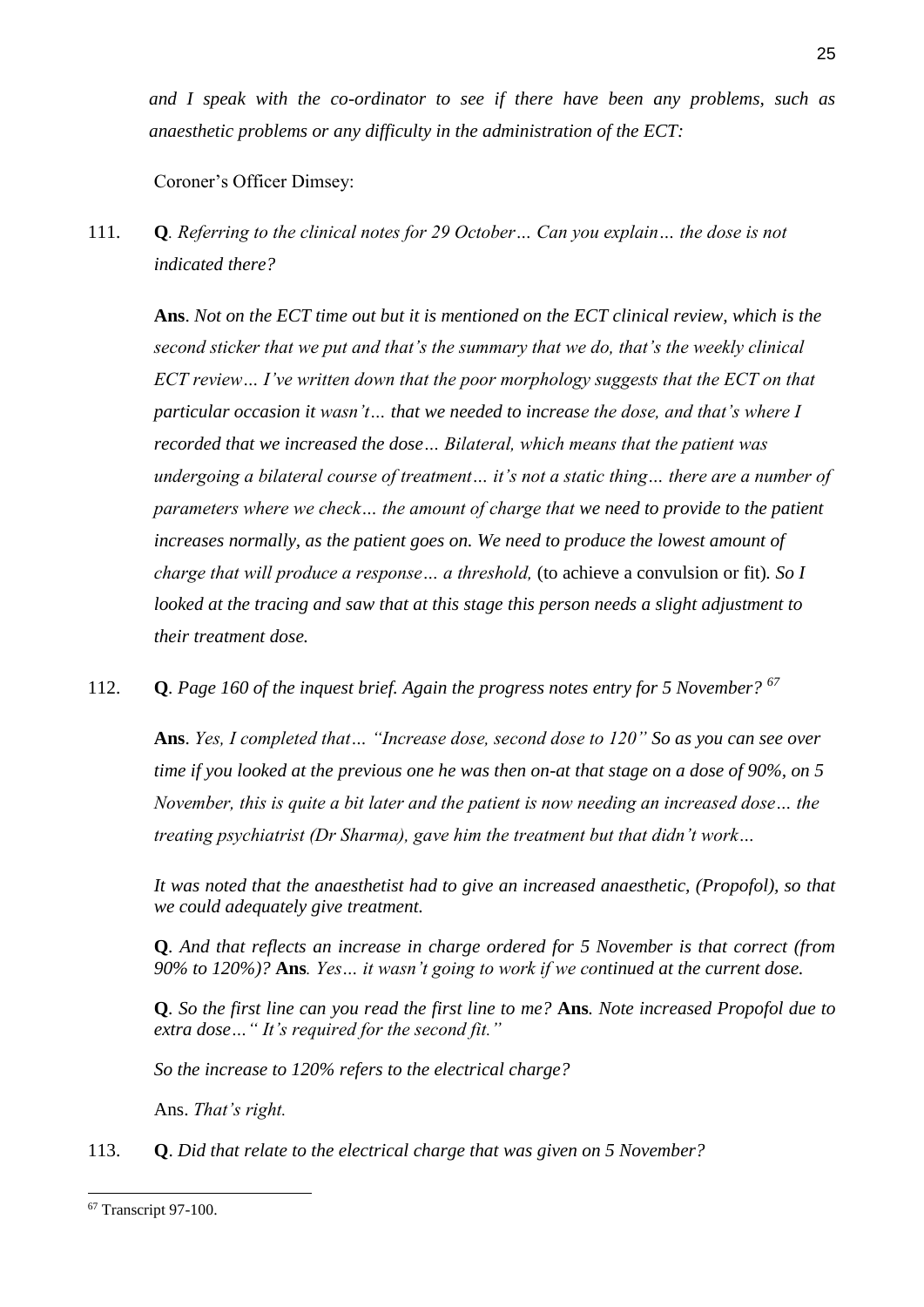**Ans**. *The clinical review is to indicate to the next person the administering psychiatrist who is going to give to give the ECT at the next treatment.* 

And… *Did this clinical review ECT refer to there being an increase on 5 November?*  **Ans***. It would be for the next treatment after 5 November. <sup>68</sup>*

114. **Q**. *Just in relation to treatment on 29/10, that would have been as indicated?* 

**Ans**. *That's right.*

115. He was treated on 29/11 with a then increased charge to 90% charge and later on 1/11 but Dr Peavey couldn't say what charge was delivered on 1/11, because she didn't review him after every treatment.

Coroner: referring to Brief page 151,

116. **Q***. That would indicate there was an increase to 90% recommended on the 29th and I presume that would have been implemented on the 1st and the 5th?* 

**Ans**. *No not necessarily.*

117. **Q**. *On the 1st he would have had that treatment?*

**Ans**. *The treating psychiatrist at that time from my notes and what I recommended, would almost certainly have said, "increase the amount"*

- 118. **Q**. *Well… this would indicate that there was an increase to 90% and it is bilateral?*  **Ans.** *Mmm***.**
- 119. **Q**. *Is there anything to indicate that there was an increase… and that would have taken place at the next ECT, which was on the 1st?*

**Ans**. *Yes. It is in what we call the ECT pathway.<sup>69</sup>*

120. **Q**. *I want you to read through and tell me how, if at all charges, were altered during that time?* 

**Ans***. ECT was provided on 22 October. Titration was 20%. Unilateral and then he had had a good response so we put it up to 60% at that time…* 

<sup>68</sup> Transcript 101-04.

<sup>69</sup> Transcript 106. See exhibit 5(b) ECT clinical pathway.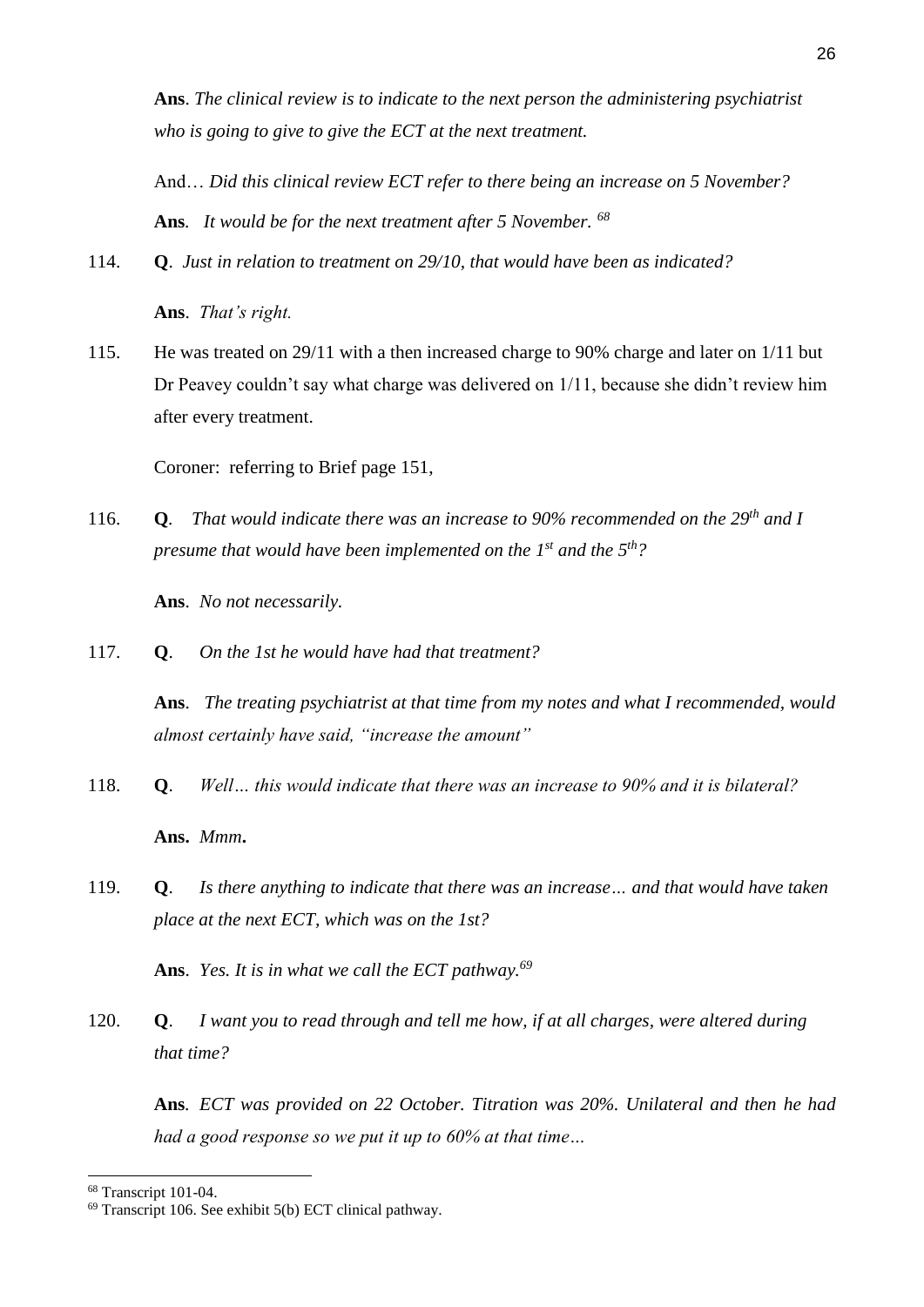121. **Q***. So up to 60% for subsequent treatments?* **Ans***. That's right.* **Q***. So if it was effective on the 22nd at 20%, why was it put up to 60%?*

**Ans**. *OK. You establish what is called a threshold, but if you treat someone at the threshold they become extremely confused and they don't get better, so you have to establish by multiplication, something called a supra threshold. So it was then you treat at what we call a supra threshold. So… we've treated at three times, which is the recommended amount, and he has had a 60% treatment. It was unilateral at that stage… So we do what we called a titration. We have to see what the minimum amount is (to cause a fit) and then you give a treating dose.* 

122. **Q***. So a minimum amount was 20%?* 

**Ans***. Yes.* 

123. **Q**. *And that was given?*

**Ans**. *He had… what we do is titration on the very first treatment, this is the start of this particular pathway… He has a starting dose, you find out the minimum amount and then you give… you keep the patient anaesthetised and you give them a second dose and that's what we did.<sup>70</sup>*

124. **Q**. *So on the 22nd he got two doses?* 

**Ans**. *Yes he did. And that happens again later.* 

125. **Q***. Up to 60% on the 22nd?* 

**Ans**. *Yes… But then we found on that date it still wasn't sufficient because he the trace showed that he actually did need an increased dose on that… to get better.*

126. **Q**. S*o why do you say that he needed… what was the information that you received on the 22nd , which told you that the increase to 60% was not satisfactory?*

**Ans**. *The duration of his ECT, should be between 20 and 25 seconds and his was 86 seconds. You can go up to 50 seconds and still be satisfactory, but his was over that, it was 86 seconds.*

<sup>70</sup> Transcript 108-09.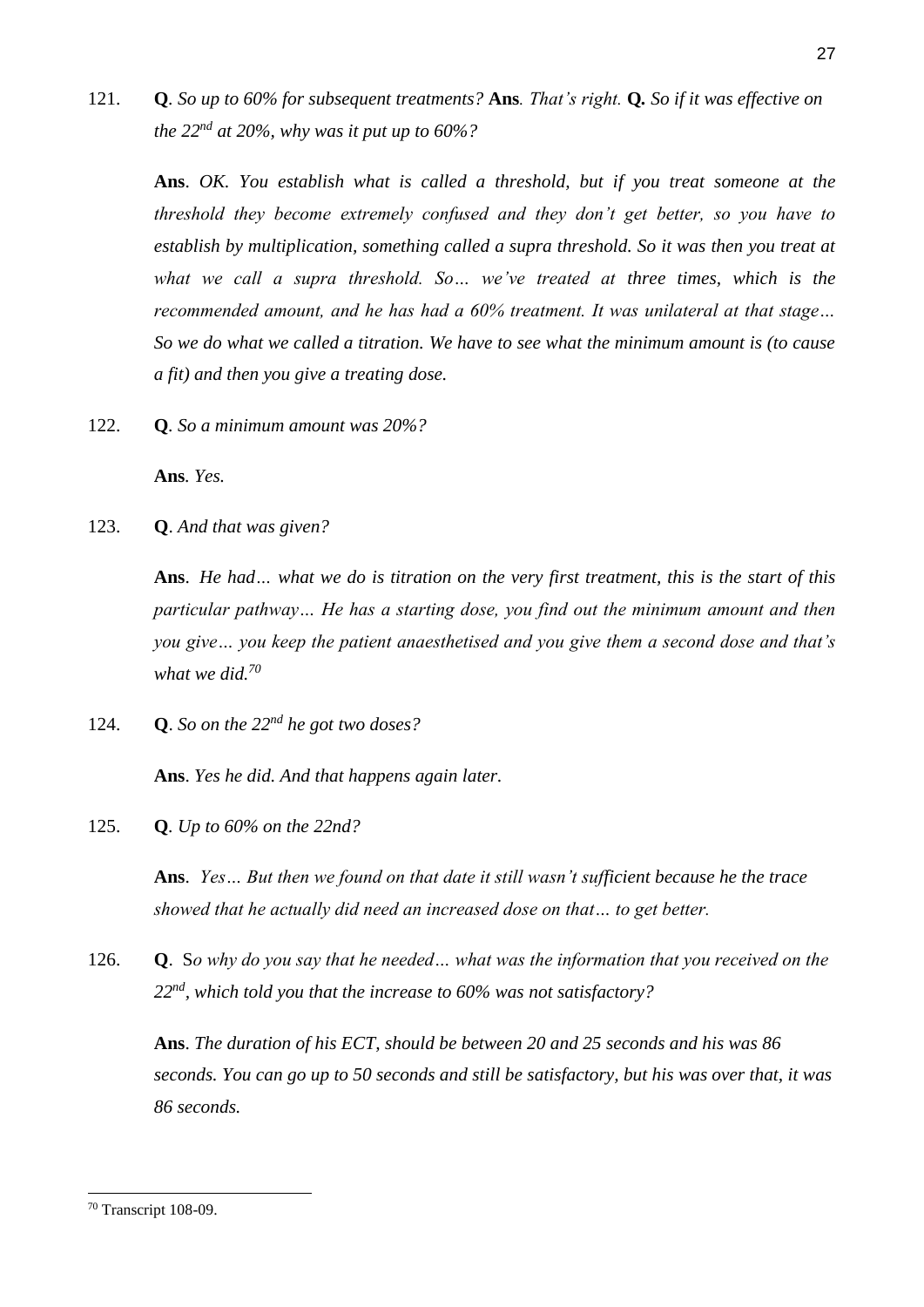*… the charge starts a person to have a… the brain to have a fit and so we are measuring… there are two factors here… One is to start the brain. The smallest amount of charge that you need to get the brain to respond, but what we then do is wait and then we give a treating dose. We establish a threshold dose, then we give a treating dose.*

127. **Q**. *So the threshold dose was 20?* 

**Ans**. *The threshold dose was 20 yes*.

128. **Q**. *And the treating dose was 60?* 

**Ans**. *Yes but it was not going to be sufficient. If we stayed at 60 he wouldn't get better.*

129. **Q**. Y*ou said that 20% was used?*

**Ans**. *Yeah*.

130. **Q**. *And (after) a good response and it was put up to 60%?*

**Ans**. *Yes, but it was not going to be sufficient. If we stayed at 60 he wouldn't get better... the patient would have woken up very confused and would not have got better, there would have been no clinical response. So that tells us to keep the patient under the anaesthetic, we then administer a second dose at an algorithm where we multiply by 3. Once we*  establish... that it seemed it would still not be sufficient... for him to respond, and this is *quite unusual.*

131. **Q**. *How do you glean that he wouldn't respond? What tells you that he won't respond?*

**Ans**. *Well first of all we can't even tell even from the E.., it's looking at a person's response clinically, plus their response to the E.. It might take … 6 or 7 treatments before we get it exactly correct. And that's what in fact happened with Mr Helliar. There was a period of trying to get his treatment correct.*

132. **Q**. *So at the end of the treatment on the 22nd you determined that a shock of 60% was inadequate?*

**Ans**. *That's right and its counter intuitive… so on the 22nd… I recommended that the next treatment the (shock level) was increased. It is counter intuitive, you think that if the response is inadequate-well our normal process would be to increase.*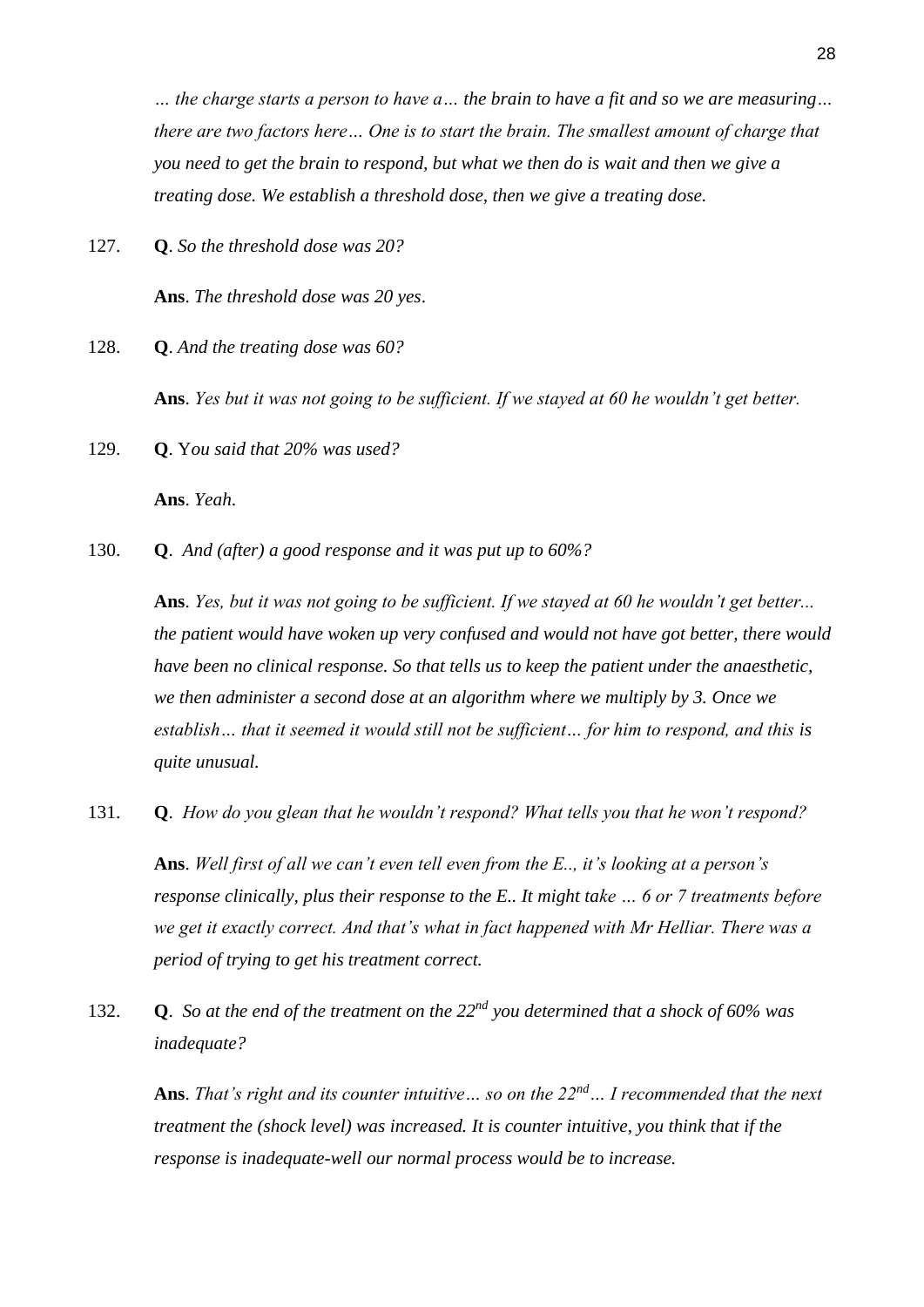133. **Q**. *To what?* 

**Ans**. *70... (unilateral) on 25 October.*

134. **Q***. What happened on 25 October?* 

**Ans***. It was actually administered at 80%, but that would be the discretion of the administering psychiatrist who may have reviewed the E--, and decided that they would increase it to slightly more, which they did... I can't speculate why that happened.*

135. **Q**. *And on 29 October?* 

**Ans**. *It was 80% again*…

136. **Q**. *And then on 1 November? <sup>71</sup>*

**Ans**. *It was changed to bilateral. Now it's the discretion of the treating psychiatrist to indicate to us whether they want unilateral or bilateral… Yes and once again you need to go back and re-titrate because this threshold, the amount of charge needed for bilateral is different to unilateral. And its lower often a lower dose…*

137. **Q**. *What was the charge delivered on 1 November?*

**Ans**. *He had two … they gave a treating dose at 30% …and then you give a second dose at... with an algorithm, which is different, its one and one half, so you would give a treatment of ah… 50 %.<sup>72</sup>*

138. **Q***. And on 5th of November?*

**Ans**. *They were still unhappy. With the E-- on 1 November. When they gave the treatment at 80% Mr Helliar didn't have a response, so they increased the dose… the Propofol, which we were trying to keep low, was needed to be… the patient had a second treatment again…*

139. **Q**. *What occurred on 5 November in terms of dose?* 

<sup>71</sup> Transcript 110-12.

 $72$  I am satisfied from her evidence set out at paragraphs 127 and 128 above that Dr Peavey intended to say that the lesser dose was a *threshold* dose.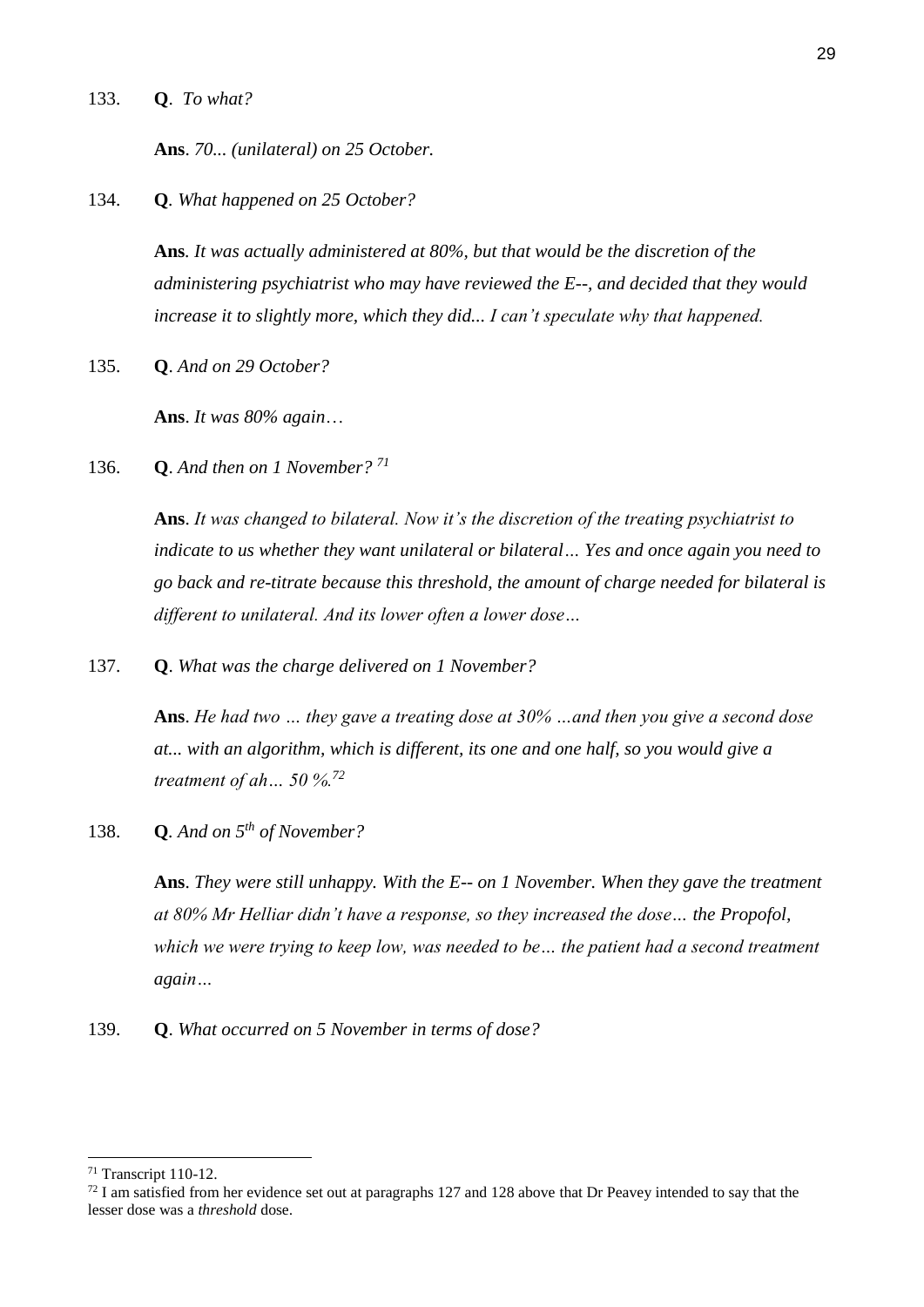*Ans. He was given a dose of 80% for the first treatment, and quite correctly as there was no response... his dose was increased to 100%, but again there was no response. Which suggests that the dose needed to go up.* 

140. **Q**. *And that is the origin of the note we are looking at?* 

**Ans**. *Yes. At page number 150.* 

141. **Q**. *To increase from 100% to 120%?* 

**Ans**. *Mmm.*

142. **Q**. *Is that correct?*

**Ans**. *That's correct.* 

143. **Q**. *So it was 100% on the 5.th* 

**Ans***. Yeah.* 

- 144. **Q**. *And the suggestion was that it was going to be increased to 120% thereafter?*  **Ans**. *Yes.*
- 145. **Q**. *Bilateral?*

**Ans**. *That's right.*

146. **Q**. *So it wasn't up from 90 %, it was up from 100%?* 

**Ans***. Remember that ... the 90% would have been the appropriate dose for unilateral, but now the patient has been… we've been instructed to by the treating team to give bilateral treatment and so the doses are completely different.*

147. **Q**. *So it wasn't up from 90%, it was 100% on 5 November and after that it was for increase to 120%?*

**Ans**. *Yes. And bilateral commenced on 1 November and continued on 5 November…* 

148. **Q**. *Increasing from 50% to 100% on 5 November?*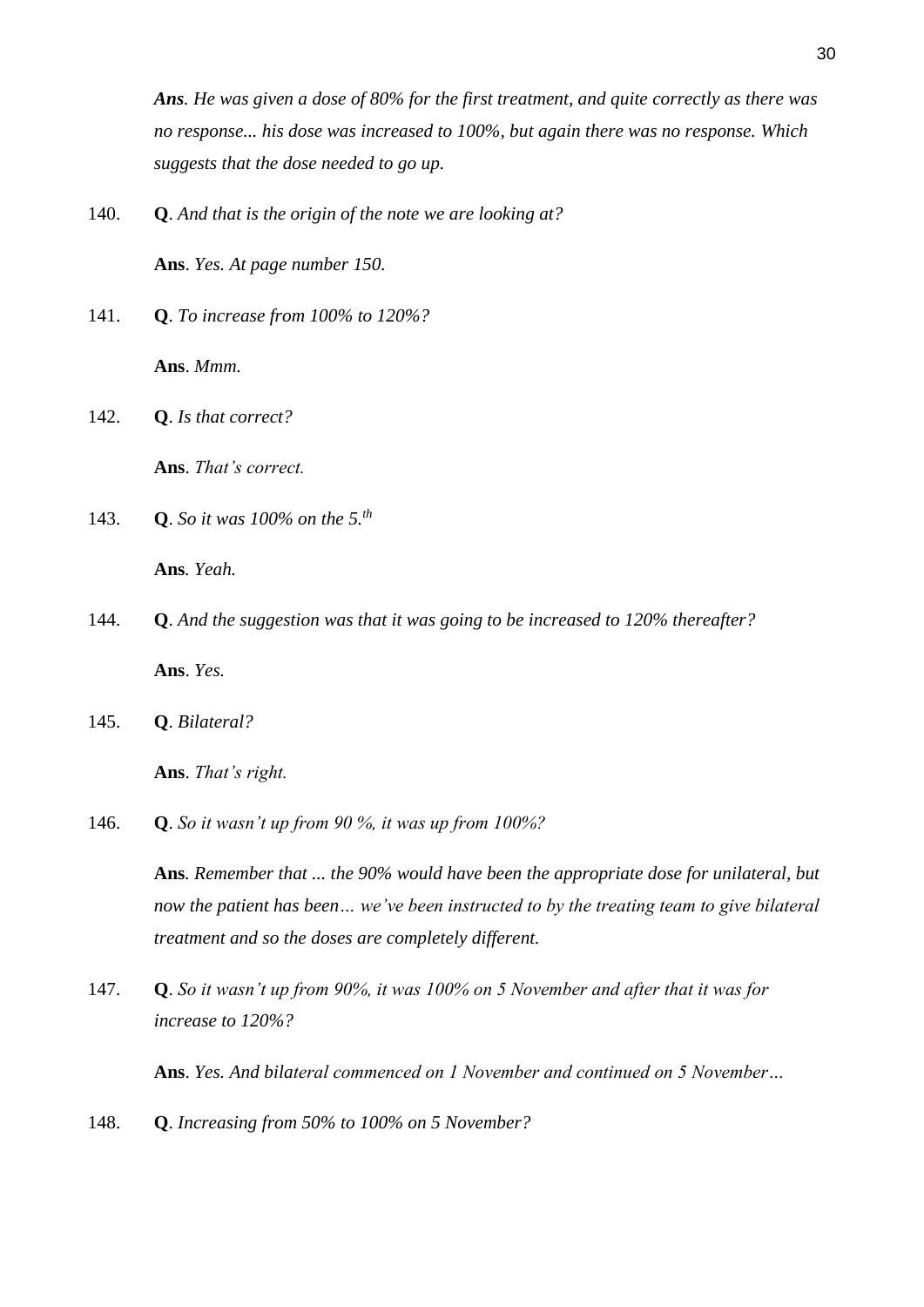**Ans**. *That's correct, yes.<sup>73</sup>*

- 149. In further evidence, Dr Peavey confirmed that in her view the delivery of treatment had occurred in compliance with the Chief Psychiatrists protocol.
- 150. Dr Peavey further testified that the calming agent clonazepam, is usually stopped for someone who is about to take ECT, because they can inhibit that treatment and make it less effective… *I am not certain whether it happened in this case. It wasn't mentioned in the list of medication… on the pathway, which we are given at the start of treatment* (on checking), *that would be what I would expect.* 74
- 151. Dr Peavey was then asked about her experience with one other case where ECT treatment had been provided, on this... number of occasions, Dr Peavey then told the court that over the evening adjournment, she had found a New York study, which dealt with ten people who had received, *over 100 treatments… The broad conclusion was that there were no cognitive… memory side effects in that study.*
- 152. **Q**… *that means they didn't have the side effects that the treatment appeared to have on Mr Helliar, where he experienced great confusion?*

**Ans**… *there is acute confusion immediately post ECT and during the course of treatment with ECT. When the ECT stops and the patient is well, then we hope that – the expectation is that their memory will improve. With Mr Helliar unfortunately he wasn't able to be tested at a time that he was well, because he was so unwell for most of the time.*

153. **Q**. *So what does the NY study tell us in terms of what happened to Mr Helliar?*

**Ans**. *I guess it tells us that it is possible to treat, it was a small study… only 10 people, because most services would tell (of) someone who has the treatment resistance of Mr Helliar maybe one or two patients in their care. So it's a small number over all. What I believe is that people can have large numbers of treatments with ECT without permanent damage. That's what that study would suggest. As I have said, I have not had the opportunity to fully read the article*. 75

154. **Q***. Now the new Mental Health Act changed the system quite dramatically… What would now happen to Mr Helliar?*

<sup>73</sup> Transcript 114-15.

<sup>74</sup> Transcript 119.

<sup>&</sup>lt;sup>75</sup> This article subsequently became exhibit  $5(e)$ .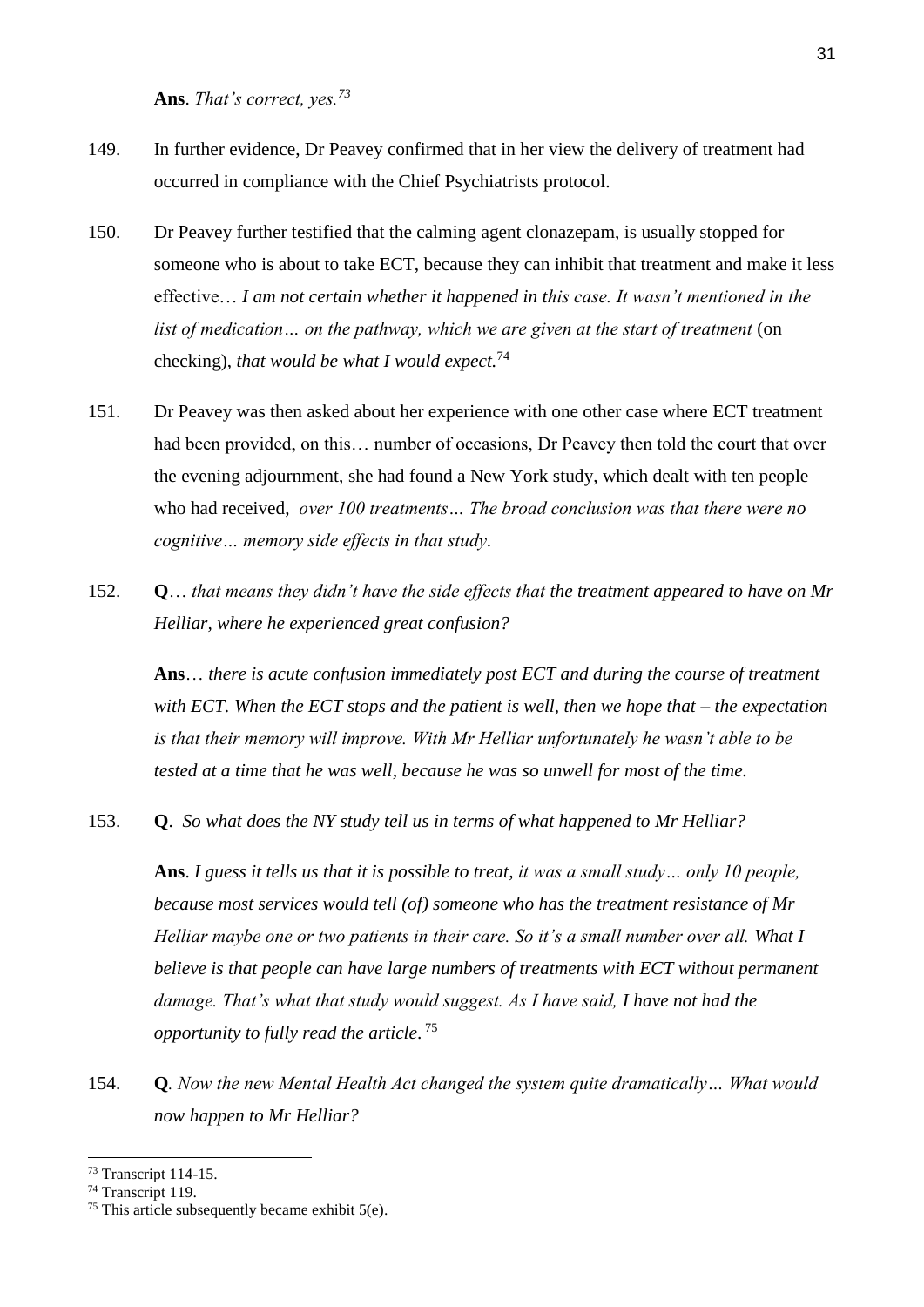**Ans**… *In effect our practise would not be a great deal different in that we would provide a second opinion, we would still provide an external third opinion, if needed which is prescribed under the new Mental Health Act from July 2014... But (then), we would have had those opinions and then the prescribing psychiatrist would… fill out a mental health form and then the patient would receive the treatment without the benefit of a tribunal. Now the prescribing psychiatrist will fill out a form MHA132 then that request for an ECT Mental Health Hearing, which is in effect another opinion as well-and then the patient and their family and the doctors all go to the tribunal and present their case as to why they believe ECT should be given. And it is not up to the psychiatrist to decide within the Hospital, it is an external body... that decides a patient should have ECT.* <sup>76</sup>

- 155. Dr Peavey additionally testified that this would include patients who didn't have the capacity to consent and patients like Gerard, who did not consent. *Such patients, if they have been treated with ECT before and have responded, will get better.*
- 156. **Q**. *It might take longer but they will respond?*

**Ans***. Some of our patients respond very quickly to ECT and become well within two or three treatments.*

157. **Q**. *But, Gerard hadn't responded quickly?*

**Ans**. *He had at times in the past and become well and it had stopped… But then he might have had an acute ECT, there is acute ECT and maintenance ECT, so someone has to be weaned off ECT*.

158. **Q**… *but he hadn't been treated successfully over these 200+ episodes, and I am just wondering if there is a point where you consider that it was improbable that there is likely to be any successful resolution…*

**Ans**. *That's why we asked Professor O'Connor.* 

159. **Q**. *Yes, but I am (not) talking about someone reaching a stage where he might receive occasional ongoing treatments to maintain a level. This hadn't been achieved in Mr Helliar's case. He was constantly going up and down to the point where you could not evaluate what effect it was having upon his cognitive state. He was not sufficiently well for you to understand that there had been an improvement?*

<sup>32</sup>

<sup>76</sup> Transcript 122.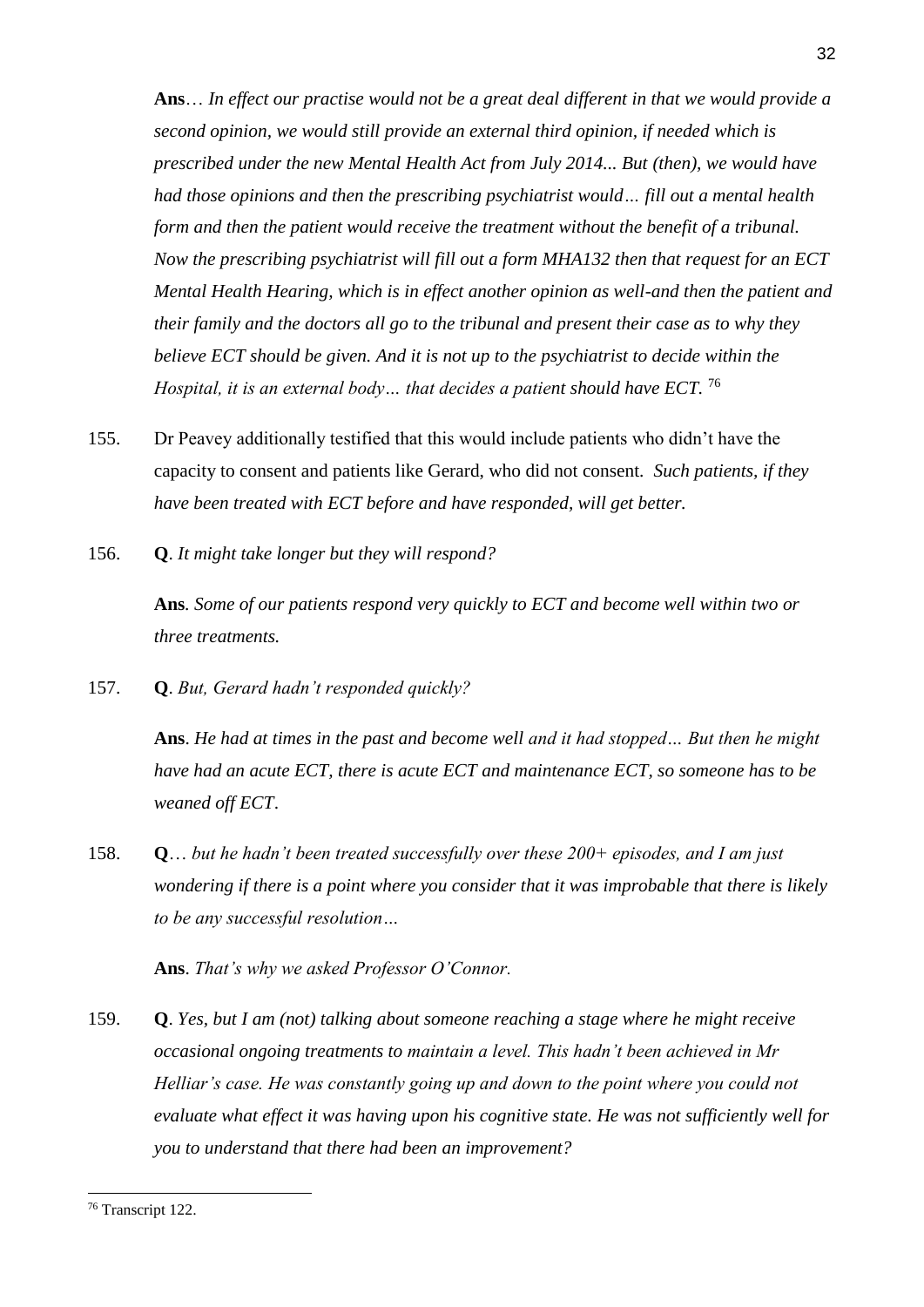**Ans**. *I guess there is a difference between the cognitive state and his symptoms. As I said, my expertise is here on ECT. I didn't treat Mr Helliar over a long time, apart from the ECT…* 

160. **Q**. *There was no consistency in terms of his treatment. He seemed to be constantly… under the effect of Bipolar?*

**Ans**. *Yes and that's at the end of the day why we asked Professor O'Connor to come and give an external opinion, because we were stuck. That's exactly right. We were concerned about him having this number of ECT's. It was not usual. Our patients, I was expecting once again that he would respond, but each time he would get better he would just quickly relapse again*. 77

161. **Q**. *Well I suggest to you that there was no basis for believing that he could respond in a positive way. Given the large number of treatments that had been provided before these series of treatments in late 2012?*

**Ans**. *The fact that he had intervals-would suggest that perhaps it had been helpful. Yes, and I had seen him improve… and leave the hospital.*

162. **Q**. (put again), *no grounds for belief he was likely to improve… He couldn't stay indefinitely… two months stay at Frankston Psychiatric unit is, by the standards of that unit and every other unit in this state, an extremely long stay?*

**Ans***. That's right.*

163. **Q**. *There were no alternative place for him to be sent?*

**Ans**. *That's right*.

164. **Q**… *I am wondering if there are people other than Professor O'Connor who may have an expertise in… chronic Bipolar, who may have a different approach to the treatment of Bipolar.*

**Ans**. *That would be up to the treating psychiatrist. It's not my role… Professor O'Connor would have a great deal of knowledge and treat patients with bipolar affective disorder.*

<sup>-</sup><sup>77</sup> Transcript 124-45.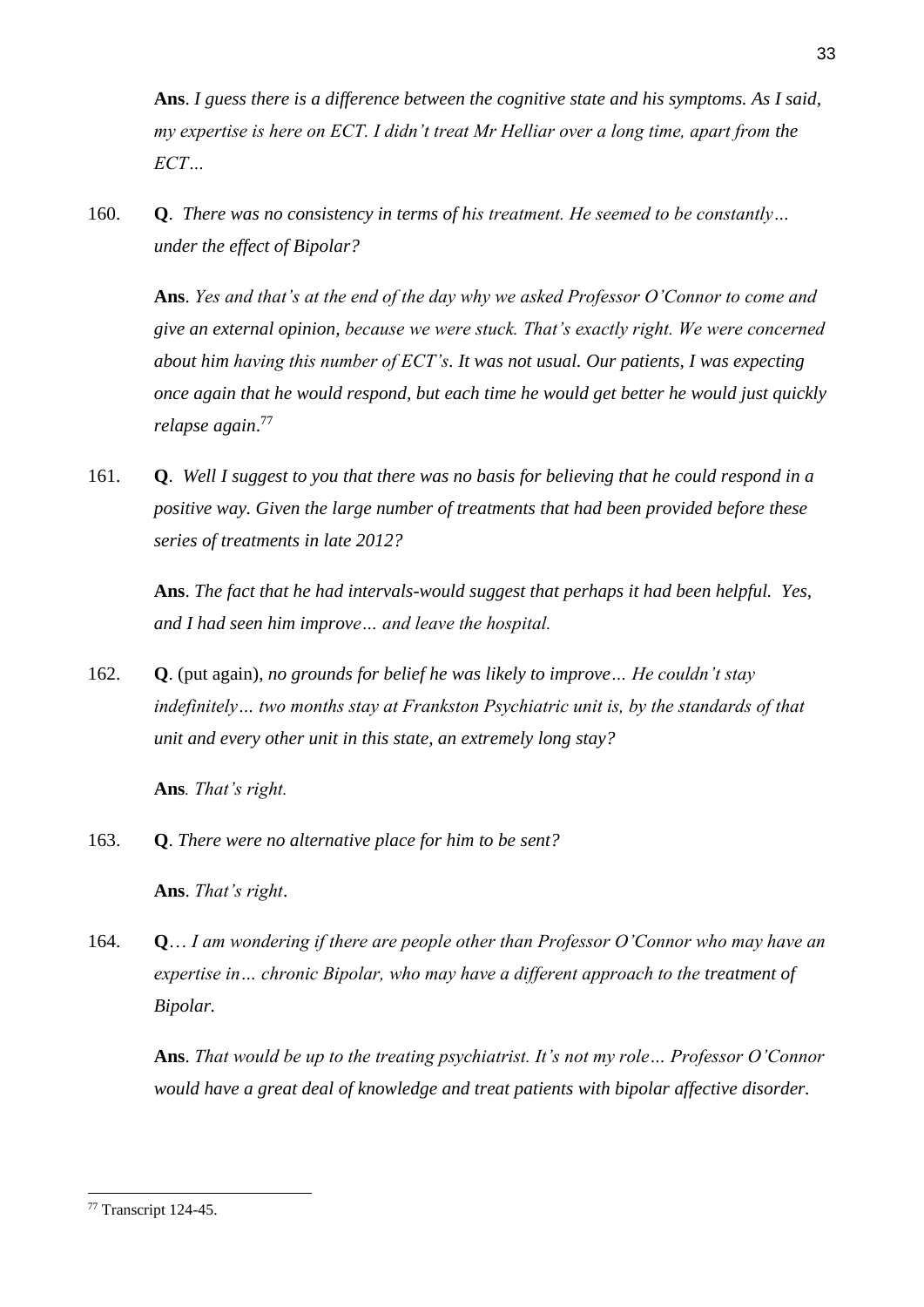165. **Q**. *Having regard to the requirements of the Mental Health Act 2014 and the delivery of ECT, as well as to the circumstances of Mr Helliar, was there a less restrictive way for him to be treated…*

**Ans**. *That was the question we asked Professor O'Connor as well as ourselves, was there any alternative treatment (all had been tried)… I could not think of a less restrictive option for him.*

166. **Q**. (Hypothetically), *under the new Act, if he had reached a point where he was able to give informed consent could he under the new system have also given an informed disapproval?*

**Ans**. *Yes*.

167. **Q**.*Which was to continue to apply at all times of his life?*

**Ans***. Yes. You can make advanced directives about what you wish and you can also-he could do that when he is well. That's only just come in with the new Mental Health Act as well. I also believe that's a very… something that people could do with their families and it is a very important part of the new process.*

168. **Q**. *And that can't be trumped by some later event that occurs?*

**Ans**. *The Mental Health Tribunal is directed to take an advance directive into account.* 

Mr C Wilson:

169. **Q***. I ask you on behalf of the family… you said ECT was the last resort… was there anything else like meditation group, therapy, psychological sessions, alternative stuff like Reiki therapy or anything like that?* 

**Ans***. I can't say…*

170. **Q.** *You have anaesthetic combined with ECT?*

**Ans**. *Yes. We actually tried a completely different anaesthetic (Remifentanil). Unfortunately he had a very bad reaction to it… he became very agitated… that was used on 22 October… After the ECT he became very agitated we gave him some extra anaesthetic just to try to make him feel… and that made him feel quite calm.*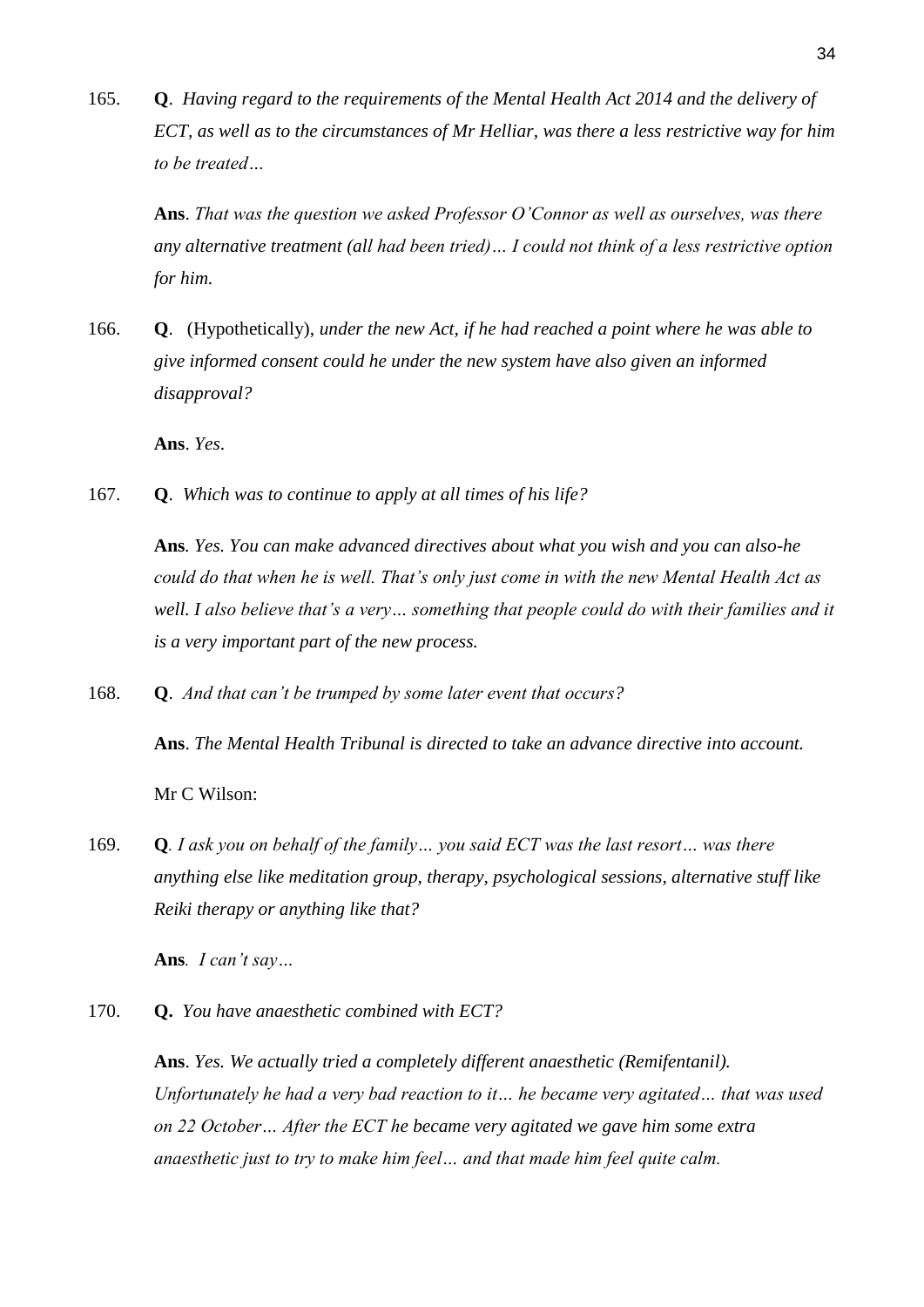171. **Q**. *The long term plan for Gerard, were they just going to persist with ECT for the rest of his life?*

**Ans**. *My expectation and hope… was to get him well enough try him on other medication. That's always the aim.*

172. **Q**. *See, I used to hear him complaining he would come out of hospital and be on such a heavy dose of medication?*

**Ans**. *Yes.*

173. **Q**. *That he just couldn't run his life you know what I mean he just wanted to stay in bed all day. Was there anything that could have been done to lower his medication, to lower things, to trial things. He had a good response to lithium…* 

**Ans**. *Well I didn't…*

174. **Q**. *So Lithium are you saying was successful… you used either lithium or Epilim is it used for people who have epileptic fits?*

**Ans**. *No it was found as a side effect, that for people with Bipolar that it kept their mood quite stable.<sup>78</sup>*

175. **Q**. *I mean it is an alternative?*

**Ans.** *Yes.*

Mr Goldberg:

176. **Q**. *Was his Bipolar the most difficult you have had to treat?*

**Ans**. *I would say the most difficult I have come across… I think because he had the most severe symptoms to harm himself… his thoughts to harm himself were so present in his mind… he seemed quite tortured to me when I saw him. <sup>79</sup>*

177. **Q**. *What do you mean by treatment resistant?*

**Ans**. *There are usual therapeutic ranges for treatment, so if someone has failed to respond to an adequate dose of medication… in the usual manner, usually between three* 

<sup>78</sup> Transcript 134-35.

<sup>79</sup> Transcript 136.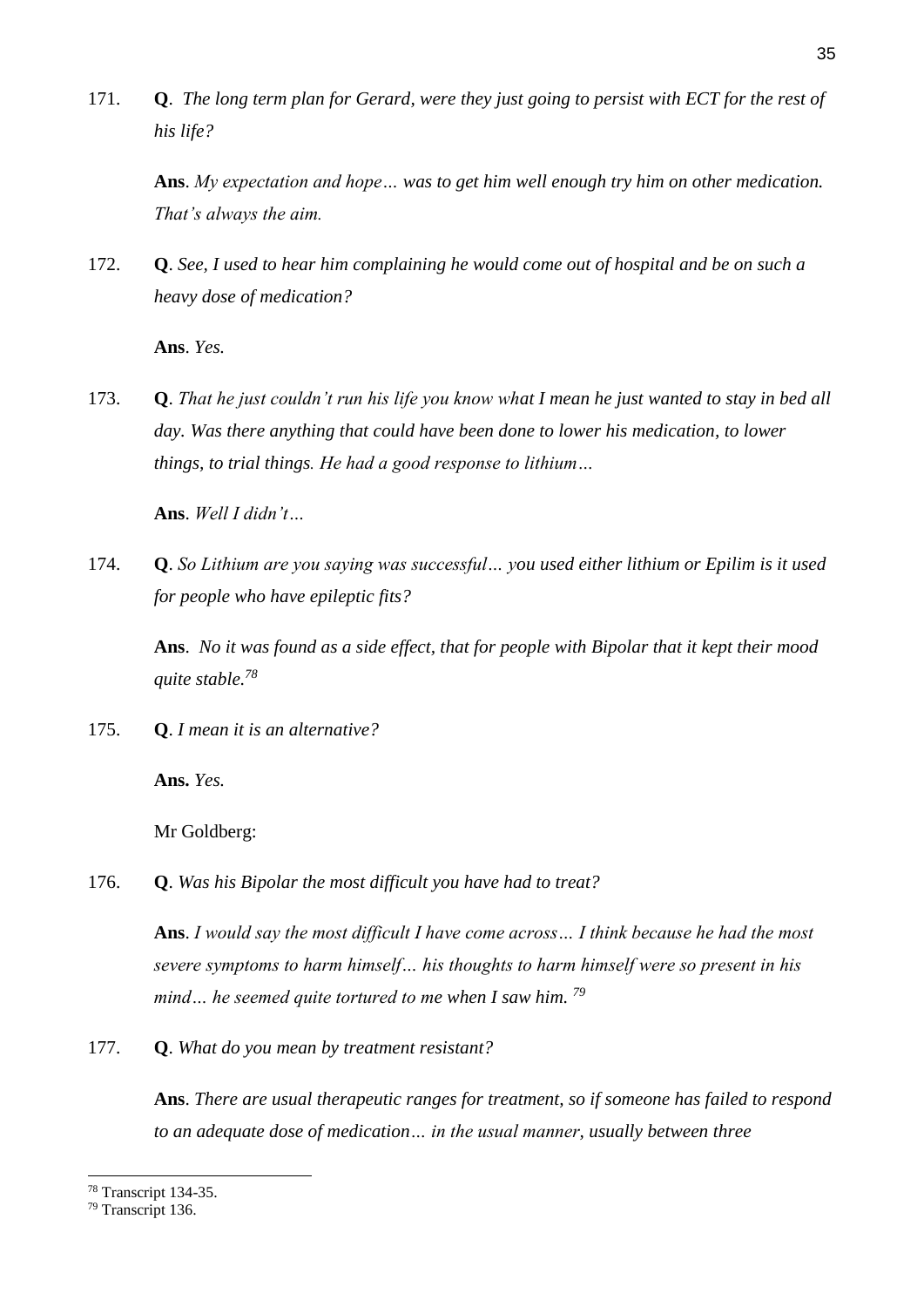*therapeutic trials then that person would be considered to have a treatment resistant illness.* 

178. **Q:** *So Mr Helliar is compliant with medication and ECT, was poor in the community, and he was also resistant to treatment (medication), while an inpatient?*

**Ans**. *Yes.*

179. **Q.** *… In the context of a patient who was very difficult to treat for bipolar, is noncompliance with medication a common occurrence?*

**Ans**. *Yes… poor insight... they don't understand the need for medication… because they feel well.*

180. **Q**. *Does anything cure bipolar?*

**A**. *No.*

181. **Q***. ECT does not cure bipolar either?*

**Ans***. No… ECT is particularly effective for mania. It is much more likely to work quickly and effectively and you are much more able to stop it fairly quickly. It is for the depressive phase that takes much longer to respond... I don't know why.*

- 182. In regard to ECT for treatment to acute bipolar affective disorder as distinct from maintenance ECT, Dr Peavey further testified that the combination would not necessarily involve the same dose being administered each time, and it would be reviewed on a weekly basis depending upon his response, which may involve re-titration if he is not responding. *80*
- 183. In response to a question asked by a family member, Dr Peavey stated that there was no evidence that his medication intake contributed to his suicidal ideation.
- 184. In conclusion, Dr Peavey was also questioned about the use of the Chief Psychiatrists guidelines, and whether those guidelines authorised the use of an algorithm to establish a treatment dosage for ECT. She responded by confirming that this matter was not dealt with by the guidelines, but by first obtaining the approval of the Chief Psychiatrist, and then included in training programmes.

<sup>80</sup> Transcript 141.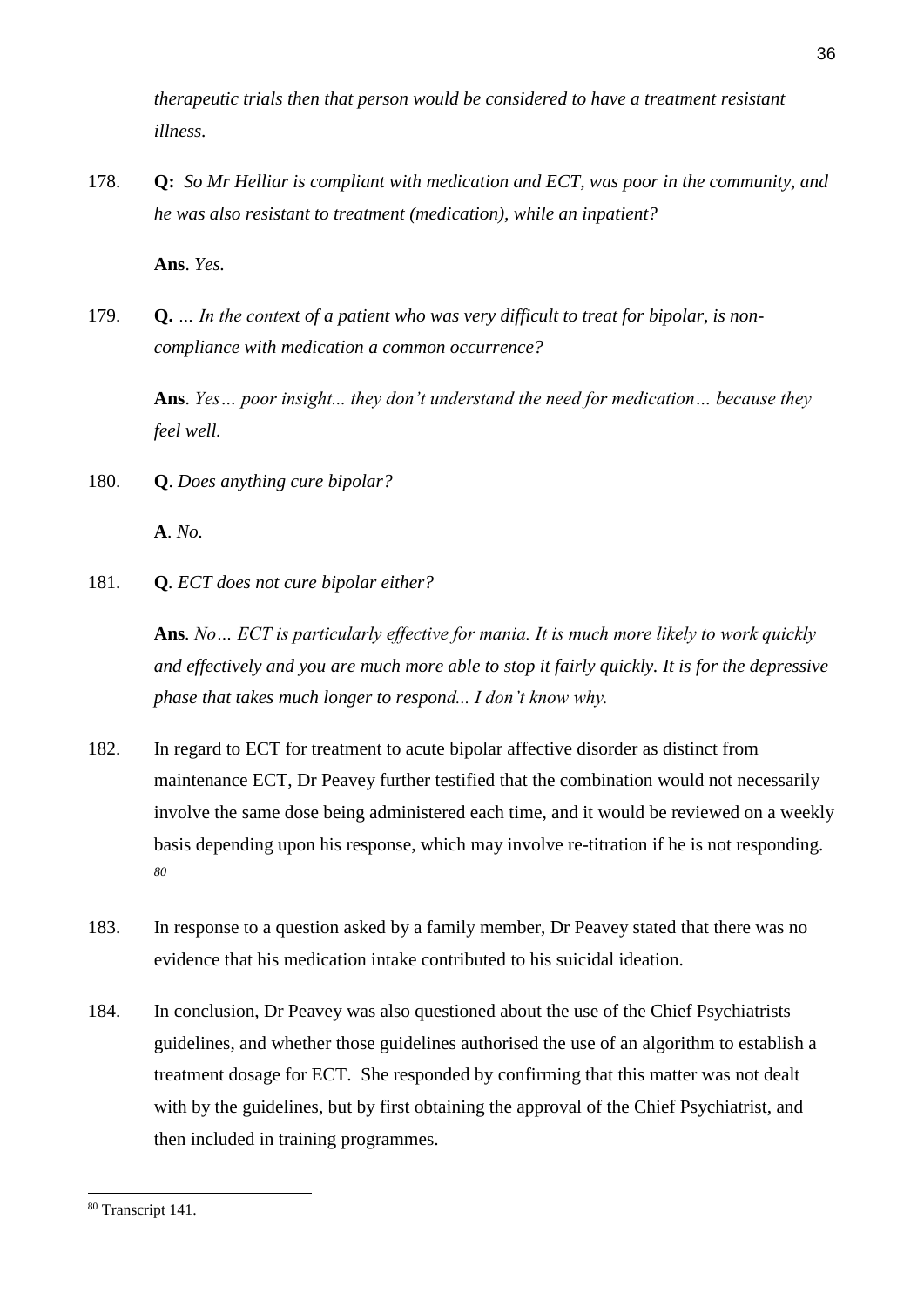Relevantly she further observed that, *if it does not work properly you have 60 seconds in which to make a decision about the dose and it might depend on what you saw on the E… and then you have to make a very rapid decision.<sup>81</sup>*

#### **Alison Boyte <sup>82</sup>**

- 185. On 7 November 2012 Nurse Boyte was Gerard's contact nurse. As documented Nurse Boyte testified that she woke him for breakfast. During the morning Gerard undertook activities with the lunch cooking group during which period, Nurse Boyte was not present.
- 186. In her notes, recorded at an unknown time, Nurse Boyte reported that Gerard was, *guarded on staff intervention*.

*I recall that between the hours of 1 and 2 pm, I attempted to speak to him while he was he was in the day room area. My attempt… was unsuccessful as he did not respond to any of my questions or conversation…*

*I recall that he attended the… cooking group. I was not present during the cooking session. However it was unusual for Gerard to participate in group activities so my assessment was that his participation was a sign of increased motivation and decreased risk…* 

*Although Gerard did not interact on assessment in the Day Area, I was still able to complete an Acute Inpatient Assessment Tool. In the tool, I documented Gerard's risk of suicide as low. This was because there was no significant change in his effect to give rise to escalating concerns and also because… of the fact that he had engaged in the cooking group exercise.*

*I documented his overall risk as medium, which showed no change in his risk from previous shifts, in his overall risk. Gerard remained on hourly visual observations due to this medium risk rating as per Peninsula Health Mental Health guidelines.<sup>83</sup>*

187. Nurse Boyte' s nursing notes as referred to by the witness, together with those made at the cooking class by Nurse S Brown became exhibit 7(a), while the risk assessment tool filled in by Nurse Boyte was admitted as exhibit 7(b).

<sup>81</sup> Transcript 145-46**.** See also attachment 11-4c

<sup>&</sup>lt;sup>82</sup> Alison Boyte is employed by Peninsula Health as an endorsed enrolled nurse.

<sup>83</sup> Alison Boyte statement Exhibit 7 page 1 and 2.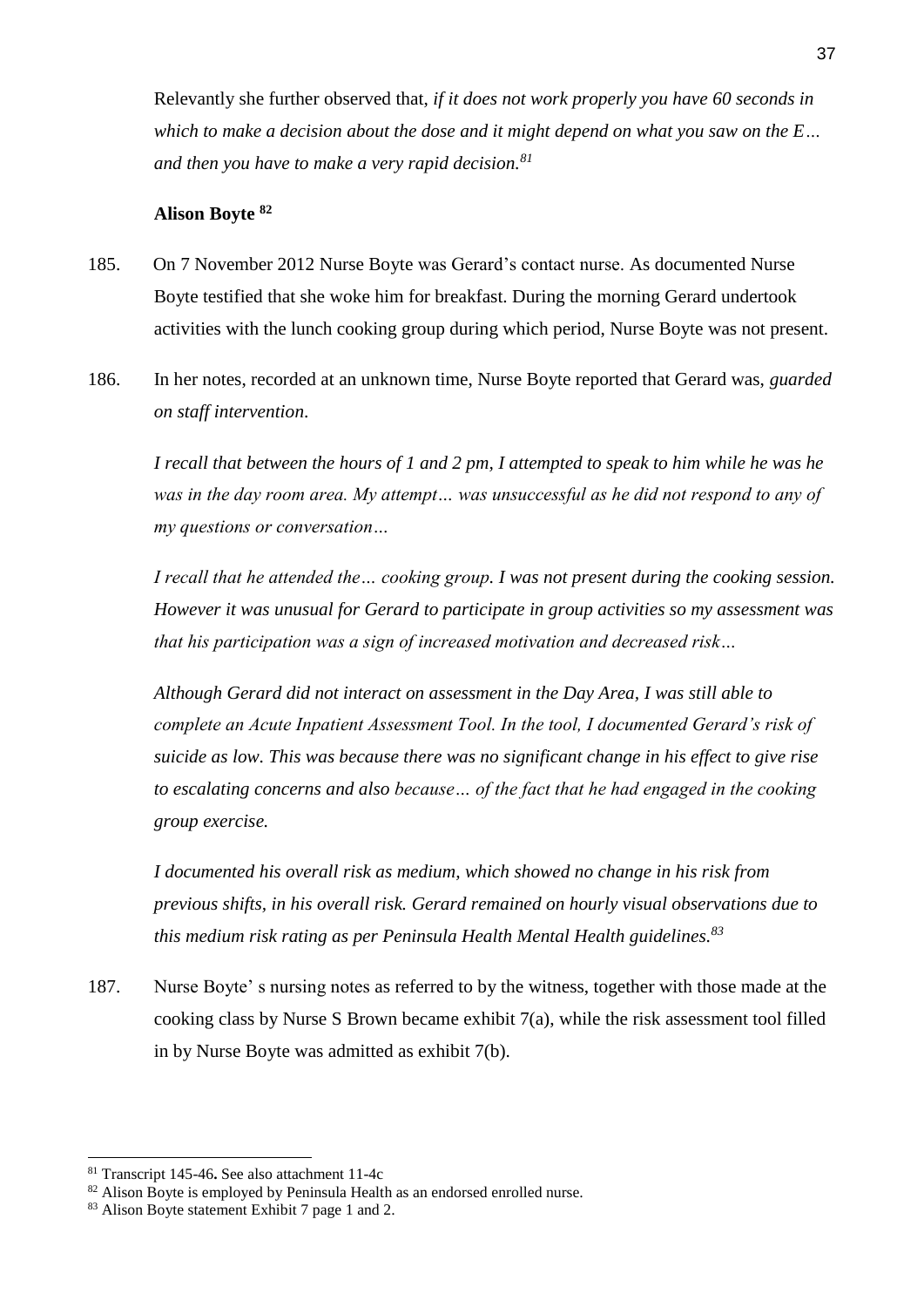188. I note from the clinical notes of Nurse Brown, whose notes precede those of Nurse Boyte that she did not support Nurse Boyte's interpretation of Gerard's condition at that time. Instead they record in part that Gerald,

*Was polite and pleasant on approach. Appears to be in a low mood and flat in effect… limited involvement in conversation despite encouragement. Looks lost at times. At one point in group reported feeling unwell and feeling stress in kitchen. Encouraged him to take a break but he preferred to remain in the kitchen to watch.*

- 189. Nurse Boyte further testified in answer to questions from Mr Goldberg for Peninsula Health, that she was Gerard's AM contact nurse on both November 2 and 3, 2012, and conducted risk assessments on those occasions.
- 190. Nurse Boyte testified that her work on those dates was not the first time she had worked with Gerard as his contact nurse. She had in fact worked with him for a number of years. Non-compliance with her requests was unusual in her experience and she further described that she had a good relation-ship with him*<sup>84</sup>* .
- 191. She had also nursed him on earlier occasions when he exhibited manic symptoms. *<sup>85</sup>* More unusually he presented with depressive symptoms.
- 192. In regard to her November 7 morning shift, Nurse Boyte testified that she commenced at 7 am. *We finish at 3.30 pm, but I have obviously gone a bit earlier that day*. 86
- 193. In further evidence Nurse Boyte was unable to recall when she had completed her risk assessment in respect of Gerard. <sup>87</sup> On the risk assessment, she marked him as a low risk of suicide. (I note that his risk of suicide had been assessed as medium prior to November 7).
- 194. Her further evidence was that on 7 November Gerard did not respond to her attempts to engage in conversation and she marked him as having minimal insight into consequences, and limited insight into his illness, *because she knew him.<sup>88</sup>*
- 195. She *would have* explained to the incoming nurse on afternoon shift that she hadn't been able to complete a full mental state on him, and expected that he/she would complete a mental state rating, as part of the afternoon shift duty.

<sup>84</sup> Transcript 162

<sup>&</sup>lt;sup>85</sup> Transcript 164

<sup>&</sup>lt;sup>86</sup> Transcript 157.

<sup>&</sup>lt;sup>87</sup> Transcript 157.

<sup>&</sup>lt;sup>88</sup> Transcript 156.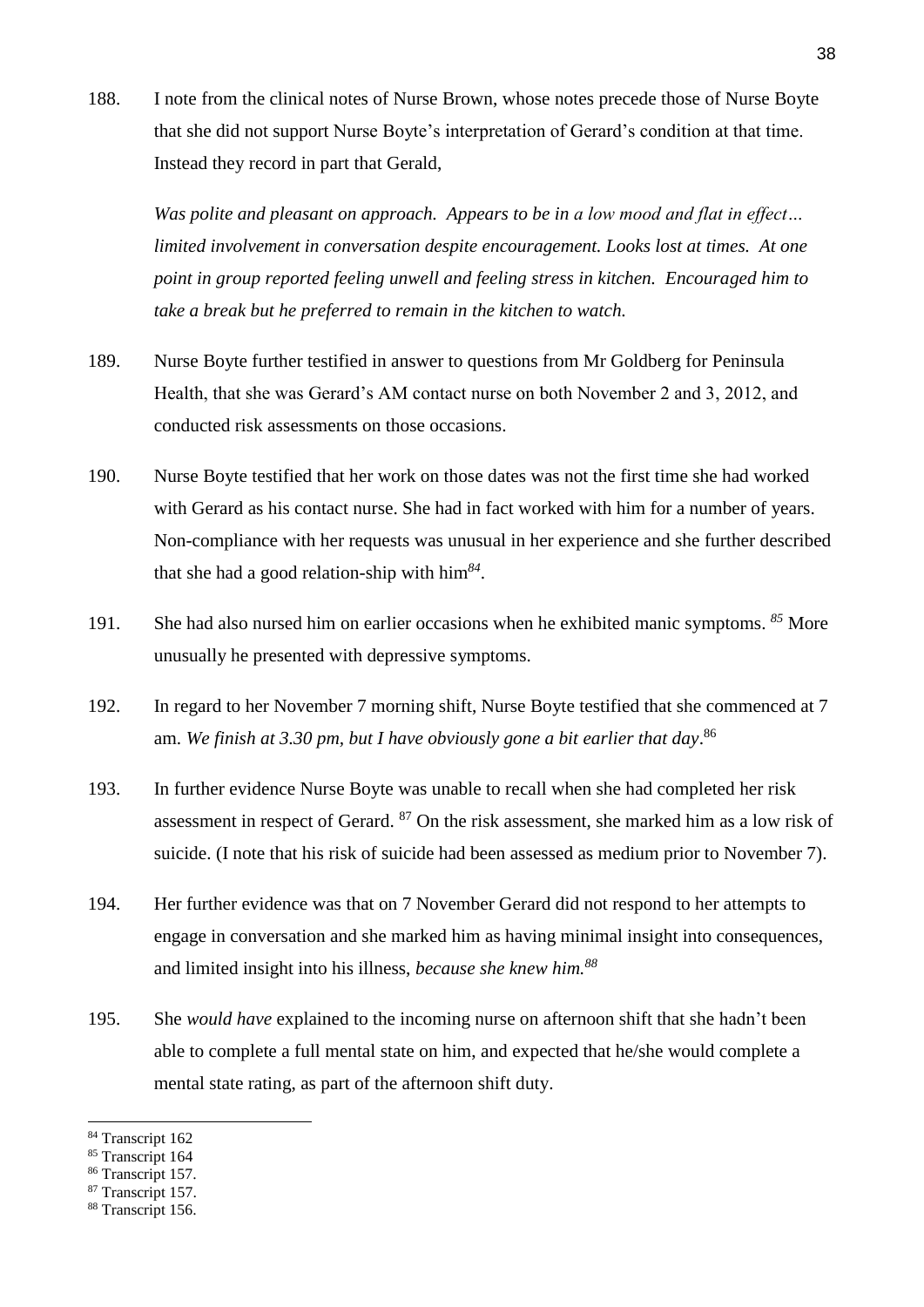- 196. It was further established that earlier, on both November 4 and 6, risk assessments to be undertaken in respect of Gerard, by respective contact nurses, were similarly not able to be completed. <sup>89</sup>
- 197. According to the witness a mental state examination was the responsibility of the Duty Nurse, during both AM and PM shifts*<sup>90</sup>* , *and it involves looking at their behaviours their thought forms… whereas your risk is her and now... what's going on with compliance –it's your risk<sup>91</sup>* .
- 198. The risk assessment on the other hand, *is something that if someone is a high risk they will be on 15 minute (observations), so we need to know, we need to keep a closer eye on those patients. If they are not-if they are on medium or low risk, they will be hourly visuals.<sup>92</sup>*

Court:

199. **Q**. *In regard to the risk assessment on 7 November, it could also not be completed, in the sense that, it didn't rely heavily upon information you were getting from him at that time?* 

**Ans***. The mental state exam, I could not complete that, no.* 

200. **Q**. *So when you have recorded that he wasn't expressing suicidal ideas, he wasn't expressing suicidal intent that appears not to be accurate in the sense that he wasn't expressing anything?* 

**Ans**. *No. It was just a visual observation on my behalf. <sup>93</sup>*

201. **Q***. So are you able to tell me why you assessed him as being at a low risk rating of suicide, despite that inability to communicate (with him), or his wish not to communicate?* 

**Ans***. I came to that conclusion because of Gerard attending his cooking class, which is very unusual for Gerard, and Gerard staying in communal areas.<sup>94</sup>*

202. Nurse Boyte further testified that it was not uncommon for Gerard to be found asleep or when approached for conversation to assess mental state, be unwilling or unable to communicate because of his low effect or demeanour.<sup>95</sup>

<sup>94</sup> Ibid.

<sup>-</sup><sup>89</sup> Transcript 158 as referring to brief, exhibit 11, pages 159 and 161

<sup>&</sup>lt;sup>90</sup> Transcript 157-58.

<sup>&</sup>lt;sup>91</sup> Transcript 166.

<sup>&</sup>lt;sup>92</sup> Transcript 168.

<sup>&</sup>lt;sup>93</sup> Transcript 160.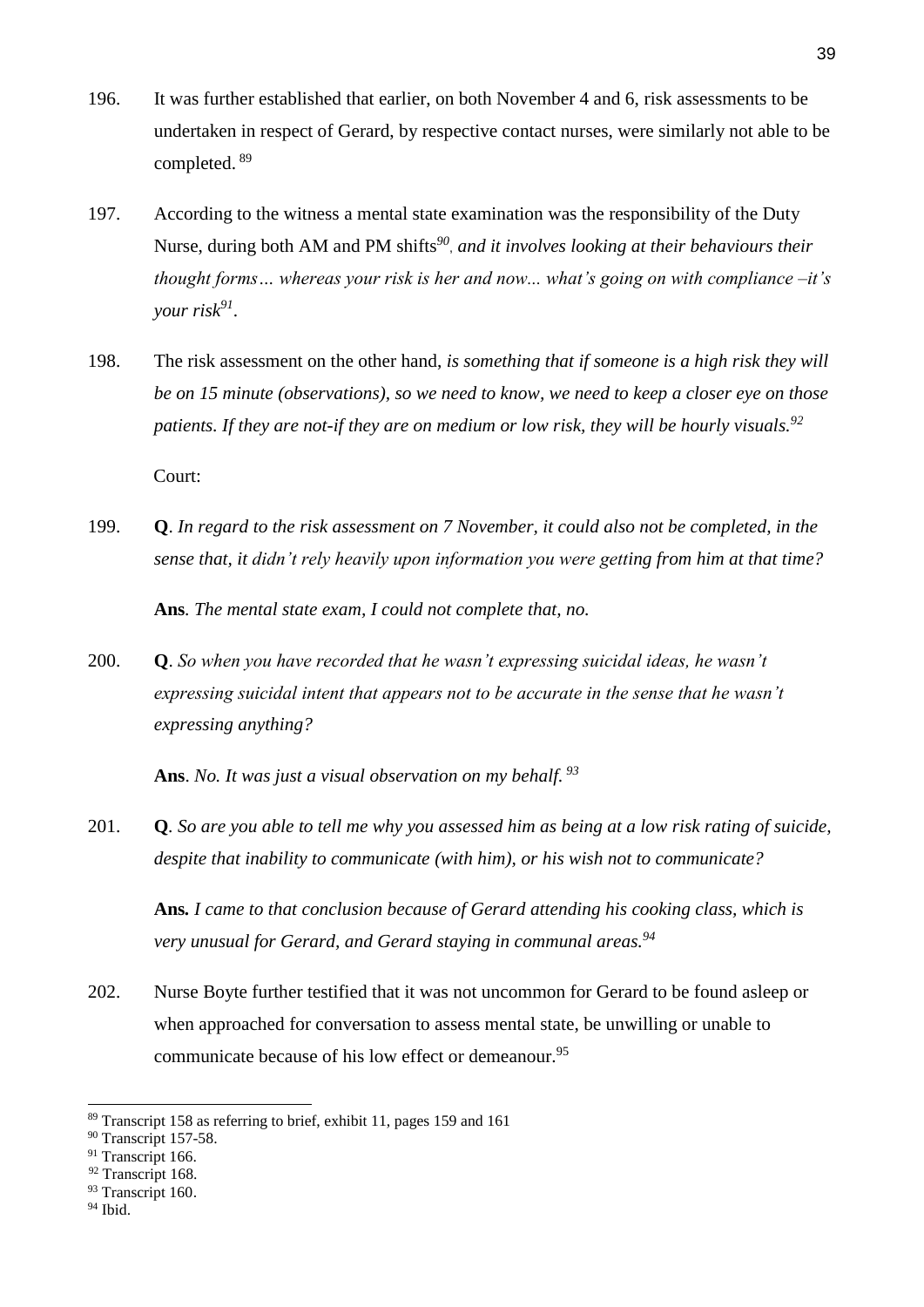203. **Q**. *Do your nursing protocols direct that in a situation where the patient is refusing to comply, refusing to communicate, that you should go ahead and use external factors… to complete the risk assessment tool?*

**Ans**. *I think we use a lot of different avenues. Our visual, what we see, they might be interacting with a co-patient, their history, their body language.* 

204. **Q**. *Did you understand from that relationship that he was personally opposed to undertaking the shock therapy treatment that he was being given at that time?*

**Ans**. *I was aware of that. Yes… He expressed that to me.*

205. **Q**. *Did he say anything about the level of despair about the situation of which he was in?* **Ans**. *I don't recall that conversation.* 

Mr Goldberg:

- 206. Nurse Boyte also testified in answer to questions from Mr Goldberg that she was Gerard's AM contact nurse on both November 2 and 3 2012, and conducted risk assessments on those occasions.
- 207. She had nursed him on earlier occasions when he exhibited, manic symptoms*.* <sup>96</sup> There was no difficulty in engaging when he suffered from mania. *He used to like to tell his stories, which he did over and over again. Quite grandiose.*
- 208. **Q**. *And so for most of your exposure to Gerard, you were accustomed to his manic state?* **Ans**. *Yes.*
- 209. **Q***. It was a more unusual presentation, which he would come in with depressive symptoms.*  **Ans***. Yes…*
- 210. **Q**. *He gave a lot more response when he was in a manic state?*

**Ans**. *Yes.* When in a depressed state, *his response would depend on the day. One day you might get a limited (response) out of Gerard and the next you may get… you may be able to comply a full mental state on him, depending on how he felt on the day.<sup>97</sup>*

<sup>95</sup> Transcript 161.

<sup>&</sup>lt;sup>96</sup> Transcript 164.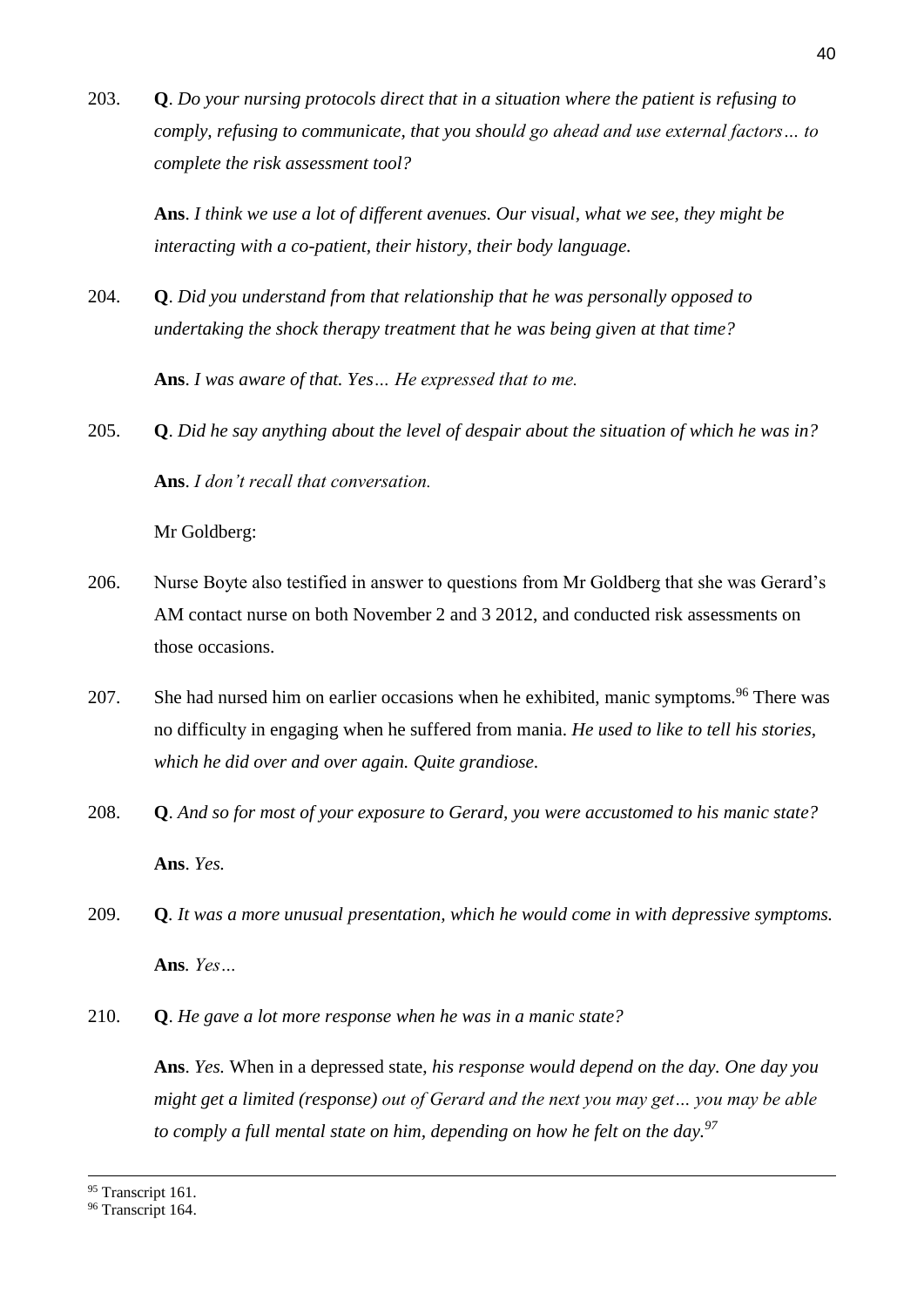211. **Q**. *So would you agree that you can conduct a risk assessment with limited engagement such as you had with Mr Helliar?*

**Ans**. *Yes. I would*.

212. *Q. How can you reach a level of comfort…?* 

**Ans**. *Well I know the history of Gerard. So we are looking at the distal factors there. The here and now- one of the reasons why I marked Gerard for medium as his overall risk is because he has a chronic risk anyway-he always had that chronic risk, so it's our knowledge of that particular patient.* 

213. **Q**. *And if you were inclined to upgrade or downgrade the over-all risk what would be the next step?*

**Ans**. *You'd have to tell the ANUM and then it would be changed and then you would go to 15 minute observations… (and later at transcript 174, the ANUM and the Consultant).* 

214. **Q**… *and the fact that you couldn't do a mental state examination, does that impact upon your assessment of the risk.*

**Ans**. *No.*

Court:

215. *Perhaps you had better elaborate… I have some difficulty in understanding why an inability to conduct a mental state assessment, because of the non-co-operation of the patient, would not impact upon the witness's consideration of his risk assessment.*

Mr Goldberg:

216. **Q**. *Would you agree that there are occasions where if you don't have engagement from a client that would give rise to concerns about their mental state.*

**Ans**. *Yes*…

217. **Q**. *Would you agree there are occasions where if you had concerns about a deteriorated mental state… you would also potentially be assessing the risk on the risk assessment tool (only)?*

<sup>&</sup>lt;sup>97</sup> Transcript 166.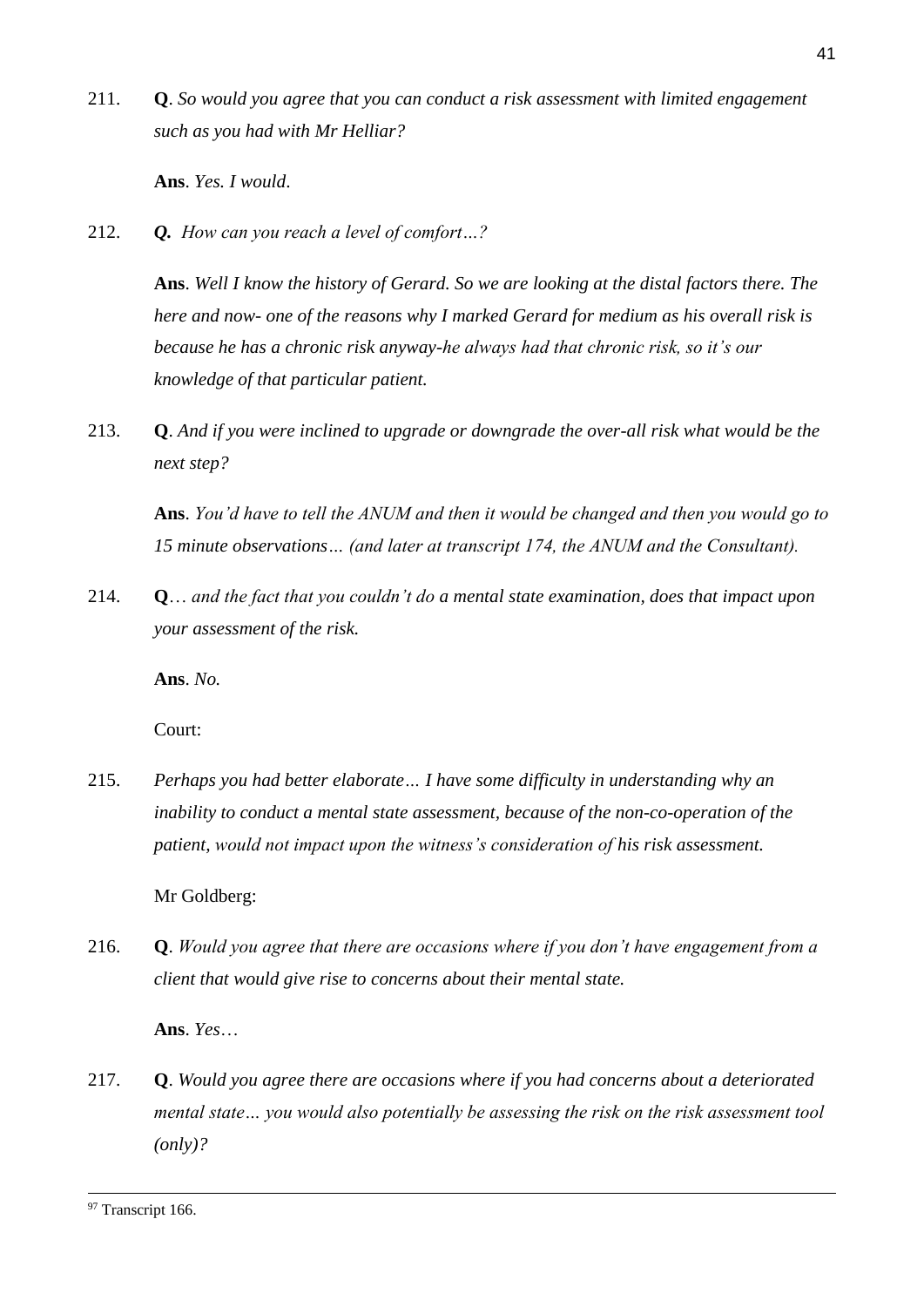**Ans**. *Yes*… 98

218. **Q**… *you were concerned about a lack of engagement and you couldn't complete a mental state examination what parts of the risk assessment tool would trigger your response (in those circumstances)?*

**Ans***… there is nothing in the risk assessment tool that would clarify that.*

219. **Q**. *So it is preferable to have a conversation with a client in order to complete a risk assessment?*

**Ans**. *Yes… when you ask like a patient… do they have suicidal thoughts, do they want to harm somebody else, have they got voices-you can relate all of that to risk assessment… You can still do the risk assessment but probably not in such depth as if they actually were (answering) the questions… <sup>99</sup>*

Mr Golberg:

220. *Does that address the points you raised?*

Court:

221. *Yes it does, but I remain to be persuaded… You will all have an opportunity to make submissions to me about that matter in due course. <sup>100</sup>*

## **Chief Nursing Officer Fiona Reed <sup>101</sup>**

- 222. Mr Reed commenced her statement by seeking to response to several criticisms made by the Coroner's Investigator, Senior Constable Godsmark, concerning an alleged failure by Peninsula Health to assist Vicpol with its investigation into this matter. I have previously indicated that it is not intended to further investigate those allegations.
- 223. Similarly an allegation made by WG, a friend of the deceased, suggesting that Gerard was murdered while at Frankston Hospital, has been refuted after investigation and that matter also will not be further examined.

<sup>-</sup><sup>98</sup> Transcript 170.

<sup>&</sup>lt;sup>99</sup> Transcript 171-72.

<sup>&</sup>lt;sup>100</sup> Transcript 174-75. See also the Courts discussion with Counsel as to his right to seek to recall Nurse Boyte at transcript 122, and the later discussion at transcript 202-03.

<sup>&</sup>lt;sup>101</sup> Fiona Reed is the Chief Nursing Officer (Mental Health) at Peninsula Health, and at the time of the making of her witness statement (9/2015) she had held that position for 7 years.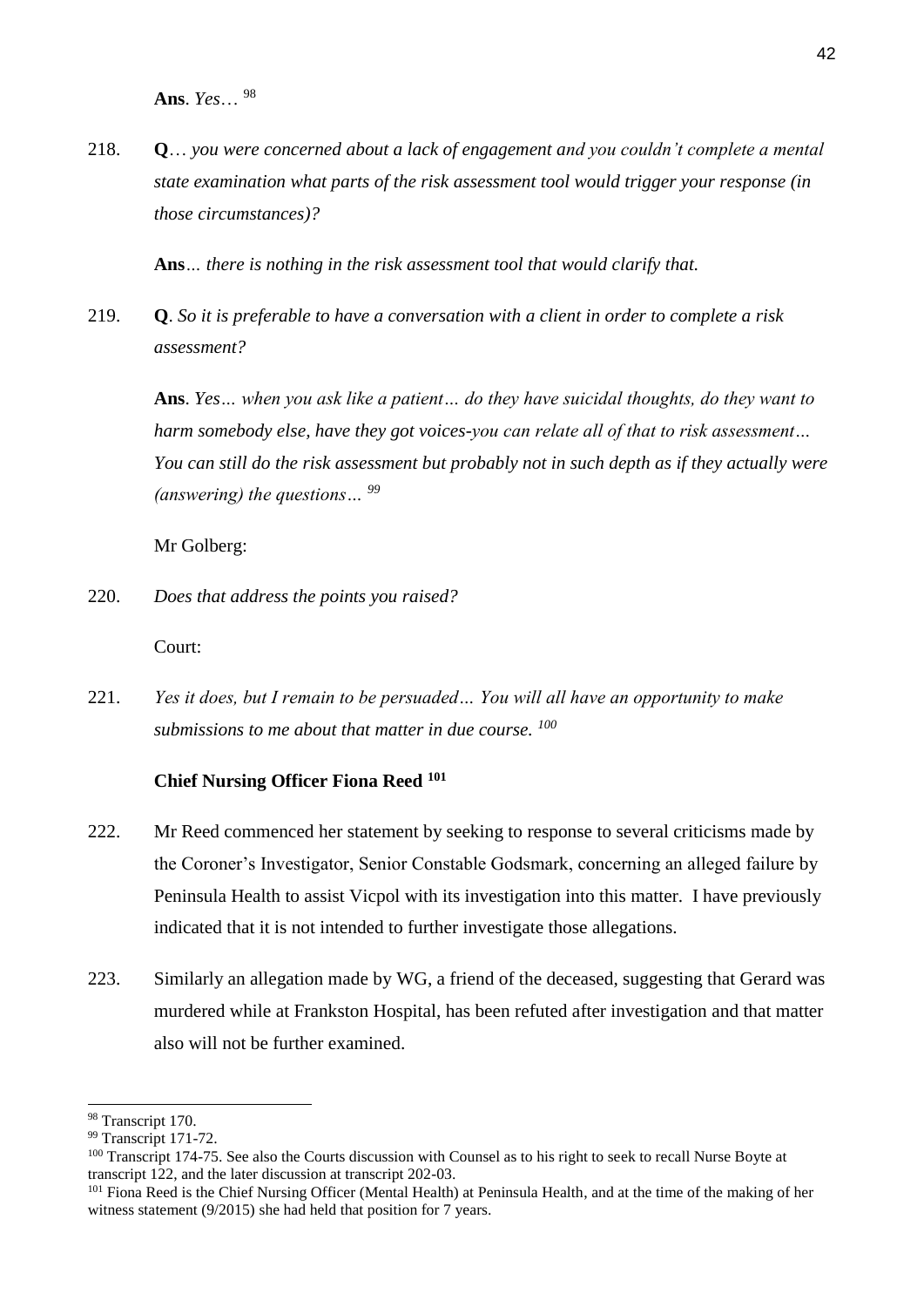- 224. Turning now to the finding of Gerard following what I am now satisfied was his act of self-harm, I note from the statement of CNO Reed that on 17 November she met with police member Mark Garrett, and that a belt retrieved from the Nurse Unit Managers (Peter's), filing cabinet believed to be found at the scene of the hanging of Gerard, was handed to SC Garrett, who also took photographs of the room where the incident occurred.
- 225. In her testimony, Ms Reed confirmed that on 7 November she recorded at brief page 162, that she had contacted,

*family member Kate, that Gerard had been transferred to ICU after he was found having attempted hanging in bedroom… that he had tied a knot in the belt. Dr Singh stated that he had been sighted by a nurse at approximately 1500 hours and then had been sighted again…with emergency call made immediately when Gerard was found, which was approximately within 20 minutes of his last sighting or possibly within a shorter time frame to this.. Doctor Sing explained by phone that Dr Sharma had contacted her being the time of the emergency call but at that time was an attempted hanging*.

*Plan 1) Dr Sharma to meet tomorrow with family to provide support.*

 *2) Any correspondence with family in regard to Gerard's condition to be his clinical doctor.<sup>102</sup>*

226. And later,

*Feedback given to ICU Consultant re possible timeframes of when Gerard was last sighted at 1500 hours for observation and then last seen talking to a client in hallway. Found by staff member at approximately 15.15 to 15.20 hours.* 

*NUM thought that Code Blue attendance by the team was at approximately 15.15 hours.<sup>103</sup>* 

- 227. After reviewing the clinical notes concerning family contact, Ms Reed was questioned by Sergeant Dimsey concerning her knowledge about whether Nurse Boyte had completed risk assessment, on November 7.
- 228. Ms Reed stated that… *from my perspective risk assessment and a mental state examination go hand in hand, when you are conducting a mental state examination you are looking at a variety of domains such as mood, appearance, presentation affect, if the person presents*

<sup>&</sup>lt;sup>102</sup> Clinical notes by CNO Reed at brief page 162 time 18.20 hours.

<sup>103</sup> Transcript 190.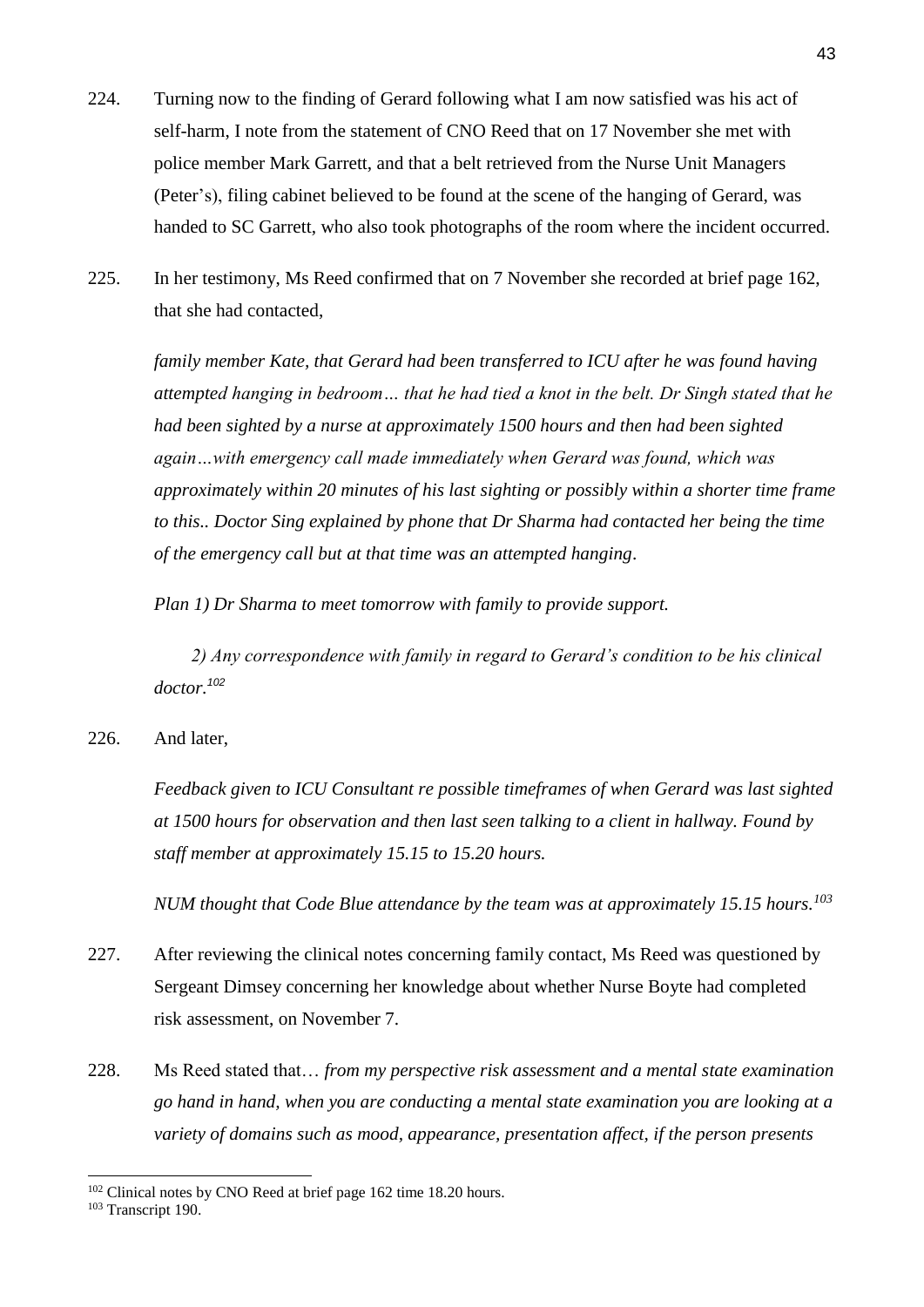*with any thought disorder, and the mental state examination directly links into the risk assessment.*

229. *If someone reports that they haven't had a level of engagement with a client there are a number of factors that can be considered… and that includes proximal and distal risk factors.*

*So you are looking at longitudinal history in regard to the level of risk… you are looking at current risk factors, if they had been participating in events on the ward, if the person had a disagreement with another client, or had received an unwanted phone call… the assessment of risk as we all know is fluid and constantly changing, so it is not a one off event when you are assessing risk, it needs to happen at multiple times when you have contact with that client.*<sup>104</sup>

*Further if a person is a sleep (we) would make reference to that and the basis upon which the mental state has been assessed, which may include earlier contact, and also include why the full mental state examination could not be undertaken.*

230. The witness was then questioned about the risk assessment tool, completed in respect to Gerard, between November 4 and 7.<sup>105</sup>

*The issue is about the level of engagement because we have had a nurse waking a person up, asking them to come to breakfast… involvement in group activities, there are elements on that risk assessment where the clinician has been able to tick yes around feelings of hopelessness, isolation and loneliness.*

*So I would be expecting that clinician to be able to conduct a risk assessment, if there had been that level of engagement.<sup>106</sup>*

231. Ms Reed further explained that morning shift commence at 7am and continue until 3.30pm with there being an overlap with the afternoon shift, which commences at 1pm. She was unable to say when Nurse Boyte's review was completed, but advised that clinicians are now required to document the time of recording.

<sup>&</sup>lt;sup>104</sup> Transcript 195.

 $105$  See exhibit 7(b).

<sup>&</sup>lt;sup>106</sup> Transcript 202. (As to Nurse Boyte's level of engagement with and opportunity to observe Gerard, see her evidence referred to at footnotes 60, 65 and 66 above. I further note that Nurse Boyte did not offer that she had formed her opinions, based upon her interaction with him when she woke him for breakfast).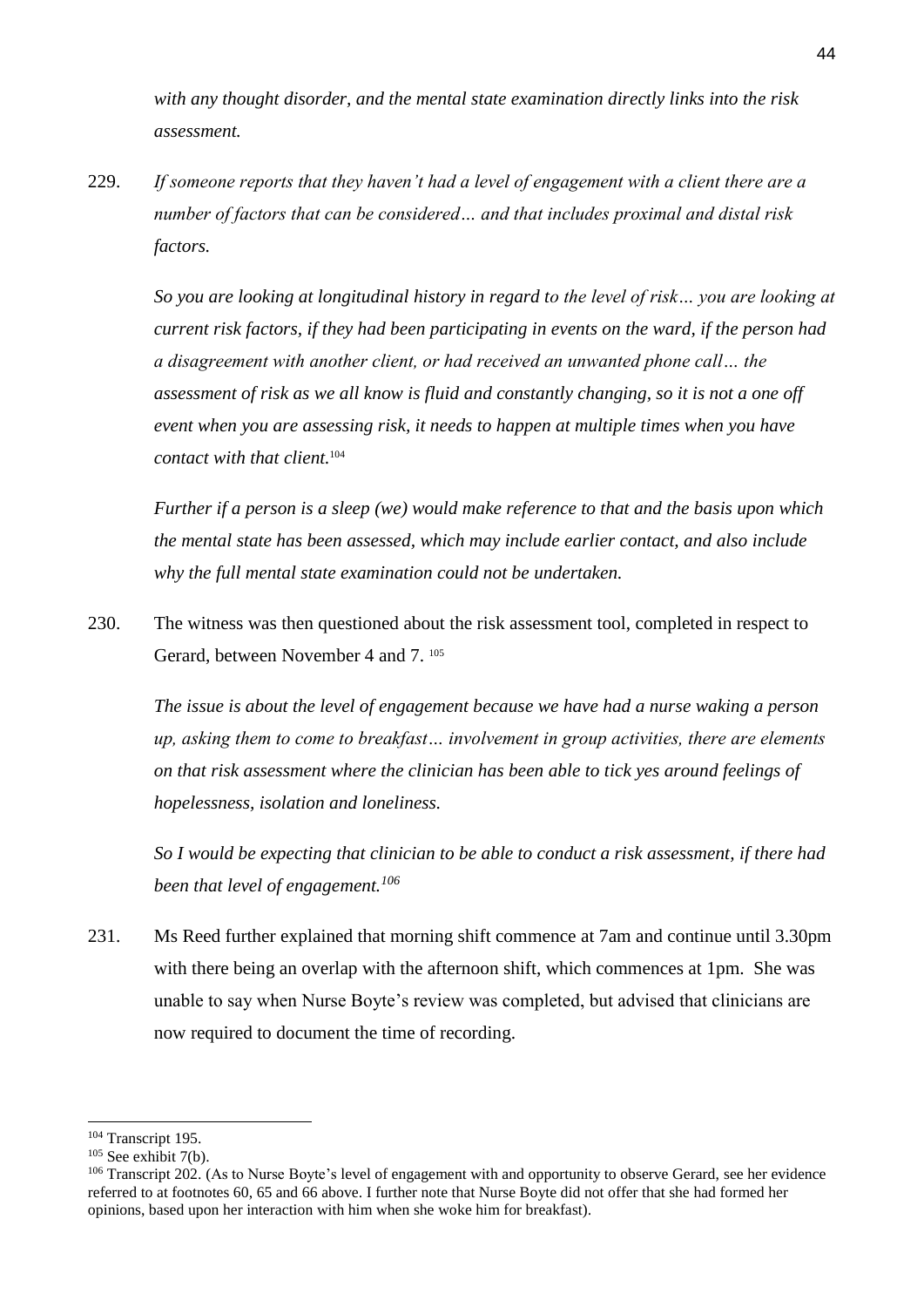- 232. Ms Reed was aware of Nurse Boyte's evidence that Gerard was normally very compliant and co-operative, and also that according to the incoming observation (not contact) Nurse, Nurse Justin Jose, that there were no issues raised with him about Gerard.
- 233. If Ms Reed had have been concerned about Mr Helliar's suicide risk or mental state, *it would be expected that such a matter would be escalated directly to the Acting nurse unit manager,*

*So that's the nurse in charge of the shift, and the consultant who is part of the treating team. At no time can a primary nurse… increase or decrease the frequency of visual observations unless it's gone through an escalation process.*<sup>107</sup>

234. In regard to the safety of Gerard's environment in the LDU, Ms Reed further offered that in view of the clinical assessment and the risk assessment at the tie, the LDU was appropriate.

*Obviously as he needed more intensive care and support and monitoring he would have been transferred to the High dependency unit our acute management area and in that area there is a higher staff to patient radio and more frequent monitoring.*<sup>108</sup>

235. **Q**… *the role of the observing nurse?* 

**Ans**. *The purpose of visual observation is about therapeutic engagement, it is about observing the client, if there is any difference to how they normally present and that would inform any alteration to the treatment and management of that person.<sup>109</sup>* 

Mr Wilson:

236. **Q**. *Ambiguity about who was looking after Gerard… Mr Jose went into see the other patient and that's when he saw Gerard… so it was just by chance, would that be right?* 

**Ans***. No response.*

- 237. **Q***. Vague (discussion) at 1500 hours in clinical notes? Page 218 whose is that signature?* **Ans***. I am not sure.*
- 238. **Q***. It is not your responsibility to look after the patients at all, you just oversee the place?*

<sup>-</sup><sup>107</sup> Transcript 205.

<sup>108</sup> Ibid.

<sup>109</sup> Transcript 207.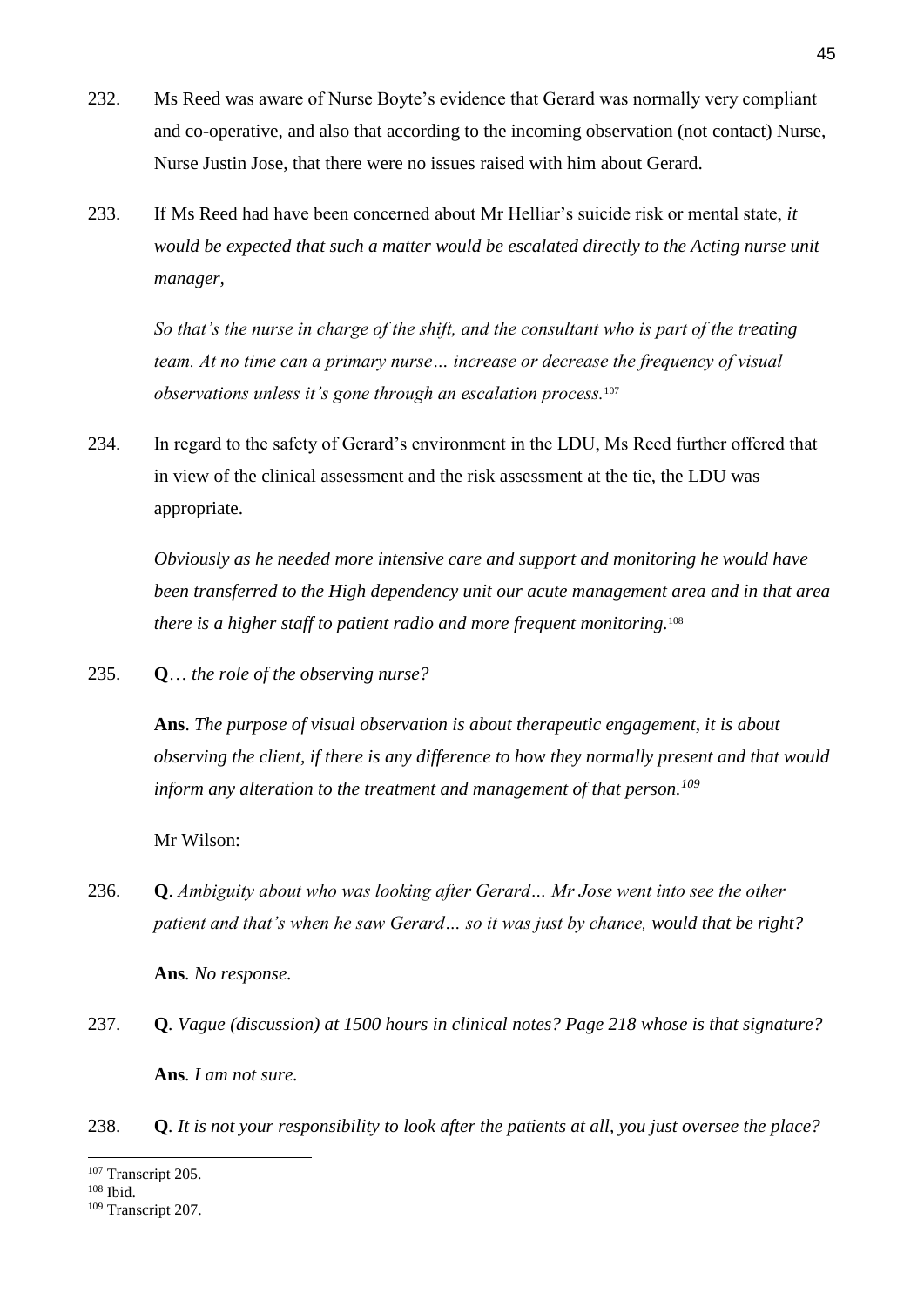**Ans***. No it is not my responsibility to look after the patients. That signature looks very similar to the 15.20 notation. (The evidence is that's Justin Jose).*

239. **Q***. Alison Boyte… you know it wasn't her job apparently, and it wasn't Jose's, so who was actually the overseer of Gerard?*

**Ans***… on the morning shift Alison Boyte was the primary nurse.*

240. **Q**. *She wasn't taking responsibility for it and Justin wasn't taking responsibility. So who was that who was that nurse that actually had to check on my brother, which would have been one of the four patients observed every hour?*

**Ans**. *Alison remained the (responsible) contact nurse… Jose had taken over responsibility for the periodic visual observations.*

- 241. **Q**. *Alison mentioned that she had left early that day? Was a proper handover performed?* **Ans***. I'll have to… I can't comment on that sorry I didn't know that Alison left early.* Court:
- 242. **Q.** *Did she give a time do you recall? It was before the incident.*

Sergeant Dimsey:

243. *It was before 3pm. Yes.*

Ms Reed:

244. **A**. *Well that's the first I knew, I'd be expecting normal practise would be that they would start at 7. And finish at 3.30. There wasn't a proper crossover then, changeover*.

Mr Goldberg:

- 245. *We can make enquiries as to who the incoming nurse was, but…* Mr C Wilson:
- 246. *Well, it should have been found out by now…*
- 247. **Q**. *There was an appointment for Dr Sharma to see him at 3 pm…* **Ans**. *(Yes).*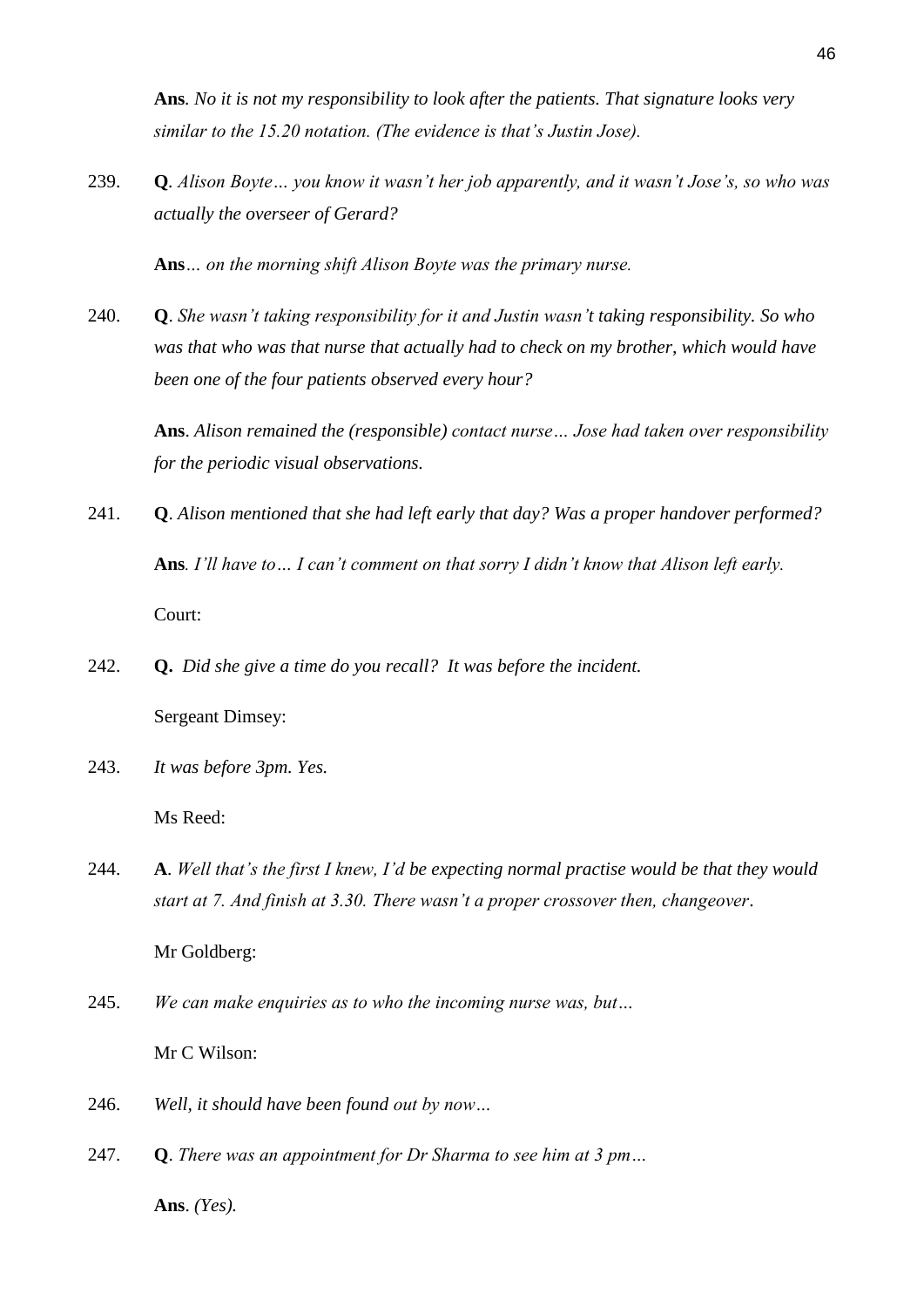**Ans**. *I am unable to comment*…

249. **Q**. *When Dr Peavey interviewed my brother on 7 September as part of his second opinion assessment she expressed that she was concerned about the severity of his suicidal ideation and in this was the main reason for her recommending… continuing with the ECT? I am wondering if this concern was reflected in my father's daily risk assessment and hence frequency of observations? So because he was involuntary shouldn't he also have been observed more often than just on an hourly basis?*

*And he wasn't communicating couldn't communicate, you can't make a real assessment… wouldn't that (cause) alarm?*

**Ans**. *But then we have the comment of the occupational therapist on the same day… about participating in the lunch group.*

250. **Q.** *But he wasn't… he wasn't talking with the overseer, you know he didn't want to really engage there?*

**Ans**. *I am not making excuses but I don't know what happened during that time frame*. Court:

251. **Q***. Do you have any further comment on the suggestion by the family that in the circumstances Gerard should have been put on a more frequent observation regime?* 

**Ans**. *We were getting a different picture throughout the day… and then he was about to see a Consultant at 3 o'clock who would have engaged him further…<sup>110</sup>*

252. The witness further discussed the distinction between distal and proximal risk factors and proffered that there is now a standard tool for conducting mental state assessments, and risk assessments at Frankston Hospital<sup>111</sup>

#### **Professor Sean Ording-Jespersen**<sup>112</sup>

253. Professor Jespersen confirmed that Gerald was being held in the LDA at the time of the hanging. *He was dressed in his own clothes which included wearing a belt. This was in* 

<sup>110</sup> Transcript 216.

<sup>&</sup>lt;sup>111</sup> Transcript 217.

<sup>112</sup> Professor Jespersen has been the clinical director of Peninsula Health Mental Service since August 2009.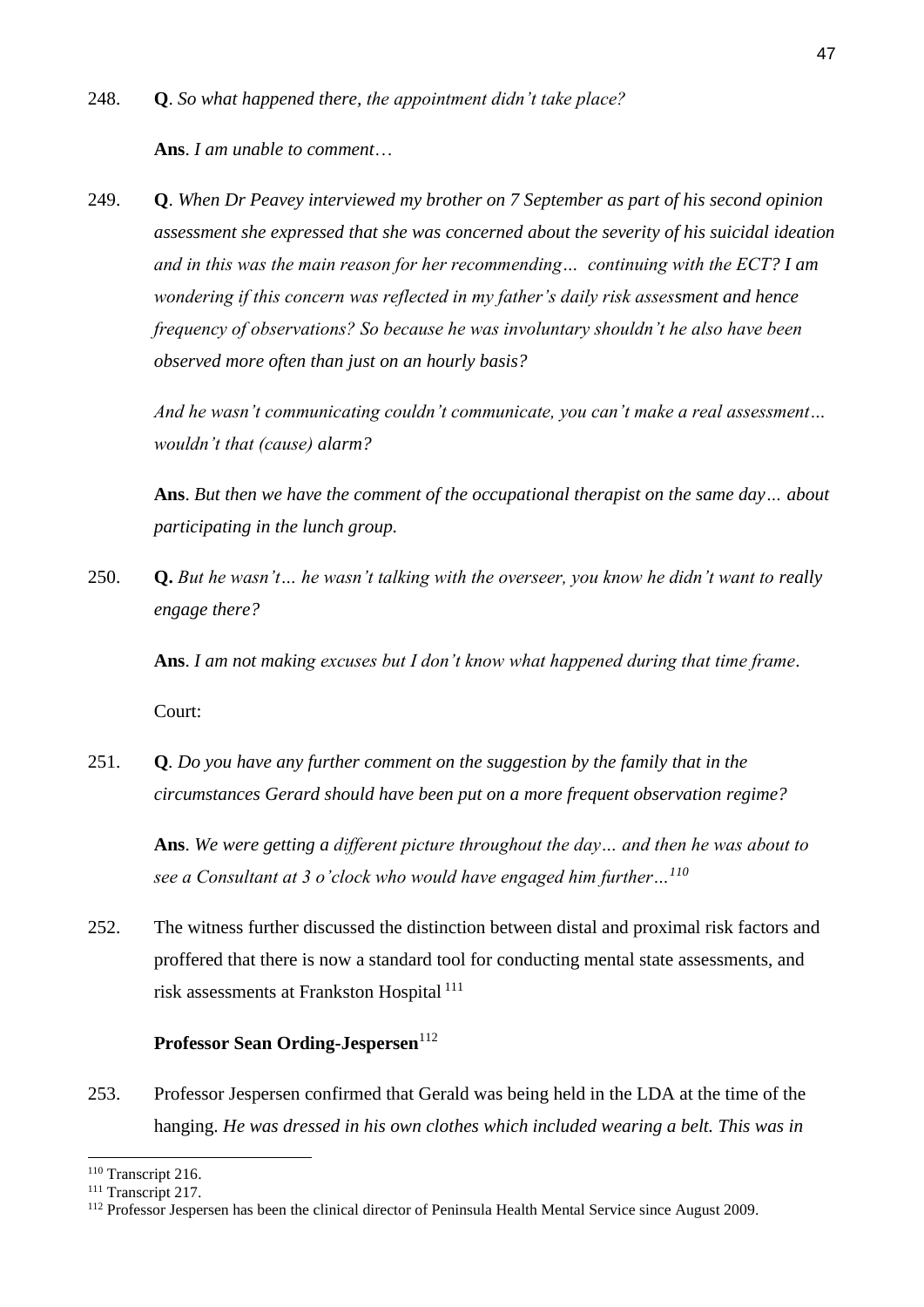*keeping with the Clinical Practise Guidelines of Peninsula Health Mental Health Service, and is in line with recommendations from the Chief Psychiatrists Investigation. 2008-10, which requires that the safety and security of the unit needs to be balanced with patients' rights and privacy within the therapeutic environment.<sup>113</sup>*

- 254. He considered that based on risk assessments and the clinical impression of the treating team which included hourly nursing visual observations, that the risk rating of medium, in place on November 7, was appropriate and that the presentation was, *not consistent with the patient being at acute or imminent risk.<sup>114</sup>*
- 255. In regard to the measure of protection from opportunities to self-harm prevailing at Frankston Hospital, Professor Jespersen offered that in line with the Chief Psychiatrists Investigation 2008-10 that the quarterly ligature point audits, *are conducted and were up to date at the time of the hanging.<sup>115</sup>*
- 256. His further advice was that the Peninsula Mental Health Service believed that its current practises with regards risk assessment, risk management, access to belts and access to ligature points, *were in keeping with contemporary practise and the expectations of the Office of the Chief Psychiatrist and were supported by the findings of the mortality review Root Cause Analysis,* which was attached to his statement. Following a review of its Clinical Practise Guidelines by the Peninsula Health Mental Health, *no specific changes or actions have been initiated. 116*
- 257. In further evidence Professor Jespersen offered that the persons involved in conducting the quarterly audits of potential hanging points within the unit, did not involve external participants, but rather, *our nursing staff and engineering staff the people responsible for making the changes.* Attachment 16 further suggested that the audits to that point, had all been conducted by nursing staff.  $117$
- 258. In response to further questioning Professor Jespersen informed that the maximum limit between nursing observations of patients classified as being of medium risk of suicide, had been reduced from 60 to 30 minutes.

<sup>113</sup> Statement of Professor Jesperson, at Exhibit 10 page 1. It was not in dispute that the belt used by Gerard and subsequently held by the ANUM, was Gerard's own belt.

<sup>114</sup> Ibid page 2.

<sup>&</sup>lt;sup>115</sup> Ibid.

 $116$  Ibid page 3.

<sup>&</sup>lt;sup>117</sup> See discussion and Courts response at transcript 237.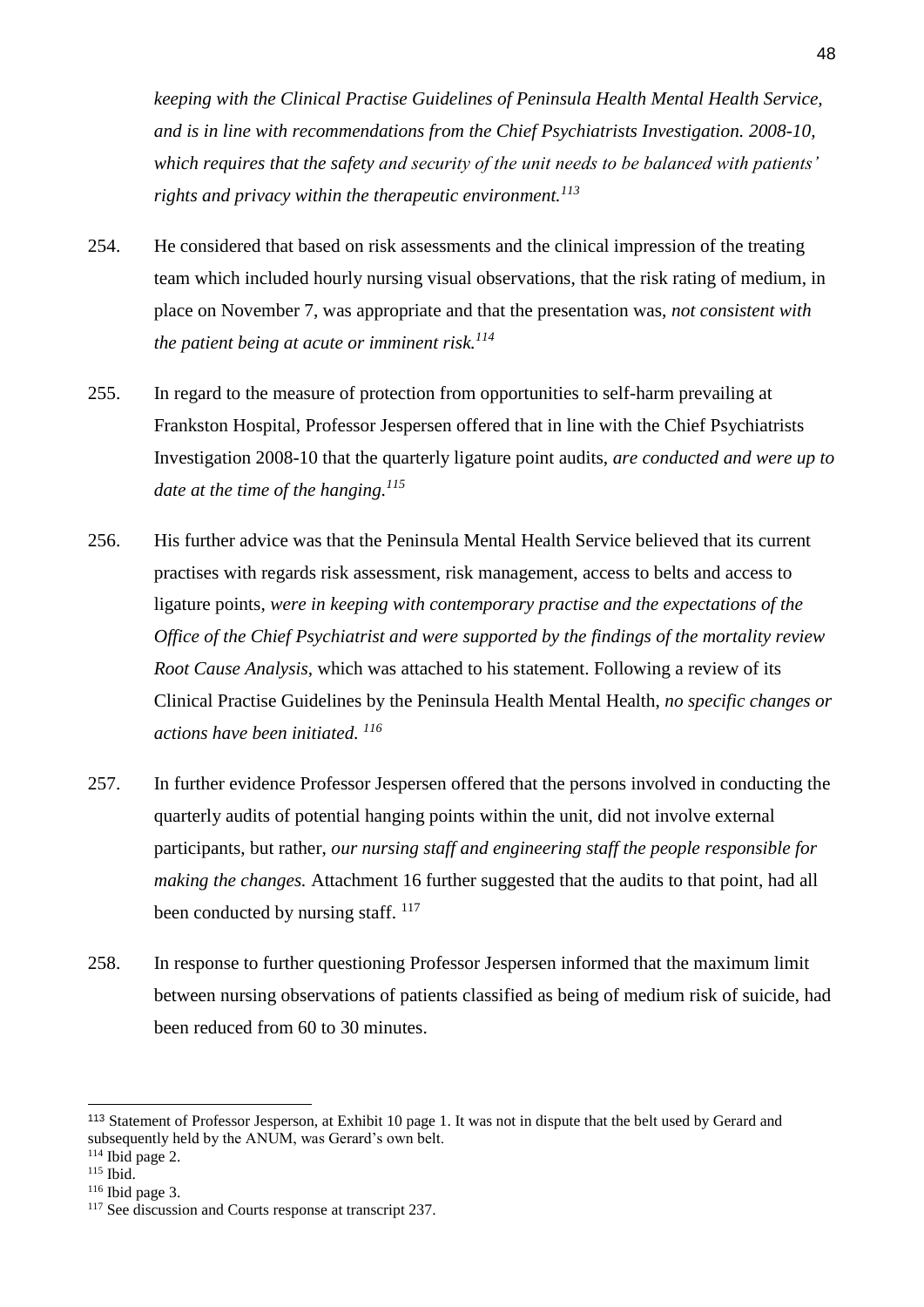*To my knowledge this wasn't as a direct result of this, it was part of our review of CPG's, and benchmarking with other services.* 

- 259. Professor Jespersen agreed that there was now a specific tool on which such observation recordings were to be made. It is also the case that such records were to be made by both morning and afternoon shifts and were to have the time of the recording (rather than the time of the making of those observations), noted on each such record.  $^{118}$
- 260. The witness was then referred to the incident under examination and advised that he was away from the hospital when he was informed of it, at approximately 4 pm, and that he became involved in meetings with family and staff the following morning.
- 261. Professor Jespersen's assessment of Gerard's current medical status, prior to and then ss a patient in the ICU, was provided to the family.
- 262. His assessment was that, *Gerard had suffered a significant hypoxic brain injury and that he had been cooled and sedated and was on life support, with his prognosis to become clearer over the next two or three days*. 119
- 263. His further notes to discuss with family outlined, *the chronic high risk and severity of his bipolar illness, the mania, the mania and depression brittle, plus difficult to treat complicated by resistance to treatment.*

*This had been a long admission with a slow response, ECT and a second external opinion. Benita Sharma had concerns about discharge to community treatment and was arranging for our community care units, which is a non-secure residential rehabilitation environment. In spite of high long term risk, (suicide) attempt at this time was not expected. Had spoken about it often but never attempted. Likely to have been a considered plan and concealed attempt rather than an impulsive act or reflection of current severe depression… Risk assessment, early observations appear complete and appropriate, seen plus/minus ten minutes before attempt, so hanging for about 10 minutes. Set up time. Belt around neck and knot over door… Incident response seems to have been very well managed.* <sup>120</sup>

264. Professor Jespersen's additional view about the approximately 210 earlier ECT treatments was then sought.

<sup>118</sup> Transcript 239.

<sup>119</sup> Transcript 240.

<sup>&</sup>lt;sup>120</sup> Transcript 241 and Dr Jespersen's notes at exhibit 10(a).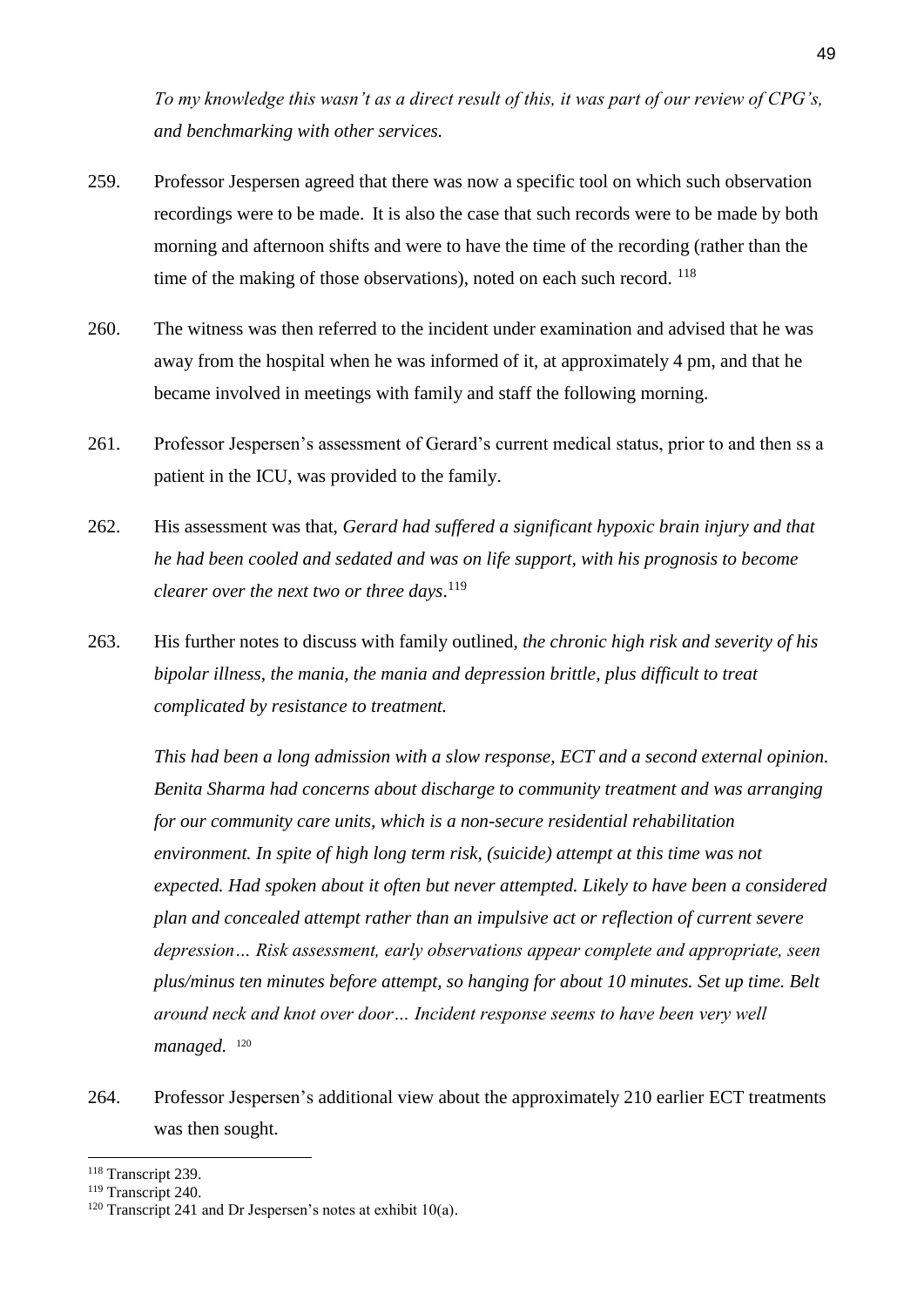265. Dr Jespersen had been aware of his case since 2009 or 10, when he worked as an inpatient Psychiatrist. Gerard was well known to the majority of clinicians.

*He was a difficult patient to provide treatment for and he was frequently discussed with me in my role as clinical director… He didn't want ECT, but sometimes it is necessary… And I firmly believe that if there had been an alternative to ECT we would have done that it was unusual; for us to seek an outside expert opinion… this was a reflection of how uncomfortable we felt giving someone ECT, when they really didn't want it. It was difficult to know whether his complaints of some cognitive side effects and memory problems and whilst this is a known side effect of chronic mental illness, and it can be very difficult to know whether those cognitive side effects are due to ECT, or due to something else.* <sup>121</sup>

Court:

266. **Q***. Was there any other course available to Gerard to seek to be able to stop that treatment, could he have gone to another authority?*

**Ans**. *He could have under the old Mental Health Act… my recollection is that they could appeal their involuntary status. And that appeal would certainly take into account their objection to ECT, but the provision was not as specific as now… But to my knowledge he didn't appeal to the Mental Health Tribunal and I am fairly confident that right would have been explained to him… we expect every client is orientated to their rights and the avenues of appeal.<sup>122</sup>*

267. Dr Jespersen was then questioned about the collection of information needed to make a mental state finding and how the absence of that material should impact upon a suicide risk assessment. He testified that it was difficult to consider a mental state assessment, *to be complete, or not complete… it is simply your observation of what you see… and you take it and (compare) it with the history you have from them, the documentation that you have about them… and the nursing observations.* 

*So in this particular case I do think it is reasonable for the nurse in question to have attempted to engage Mr Helliar, I would really like to think that she made you know more* 

<sup>121</sup> Transcript 243.

<sup>&</sup>lt;sup>122</sup> Transcript 244-45. See earlier reference to Gerard's appearance before the Mental Health Review Board.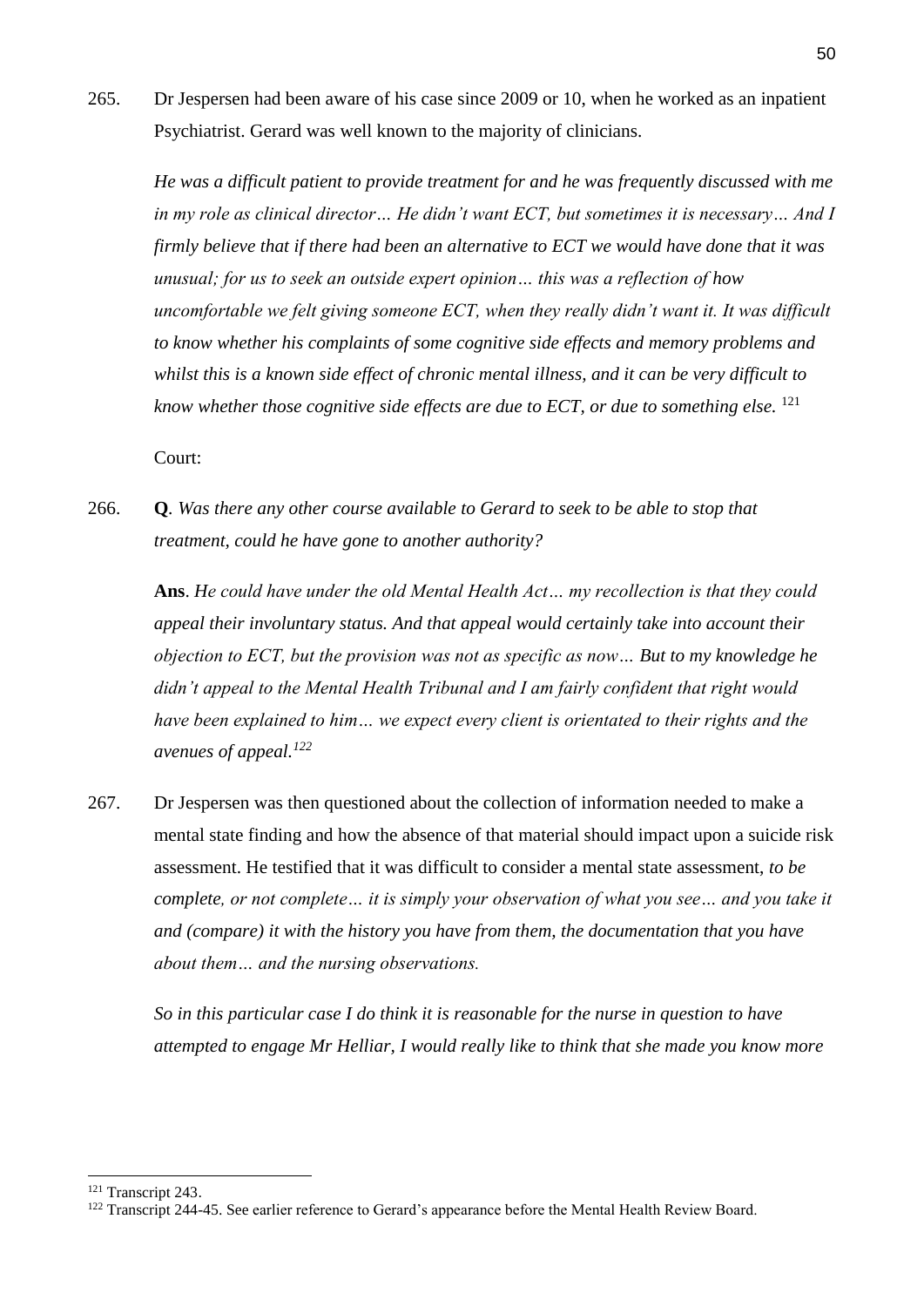*than a cursory attempt to engage him and had a few goes at doing it. And then did a mental examination with what observations she had. <sup>123</sup>*

## 268. **Q**. *This was a low dependency ward?*

**Ans**. *Yes. Even in a low dependency unit they are very acutely unwell people… So actually it is not all that common to get an absolutely full picture from just the mental state examination. <sup>124</sup>*

269. **Q**. *In relation to the risk assessment there are places where you must tick to answer and there is a tick "no" for suicide ideation and a "no" for any thoughts of suicide? Would you need to have a conversation to be able to tick yes or no to these boxes?*

**Ans**. *You could form an impression without them telling you, but no you couldn't no.<sup>125</sup>*

- 270. Dr Jespersen then gave further evidence as to the functioning of the new Mental Health Act, 2014. His advice was that if a patient who is not incapacitated and is able to form an opinion, refuses to give consent to ECT, then ECT will not be given, and the case will not get to a tribunal. If on the other hand he/she refuses to consent and later becomes ill and then incapacitated then a new application can be made to the tribunal by the treating body, and it becomes a matter for the Tribunal to determine.
- 271. Additional evidence was then given about the use of ECT and how a successful use may then give the patient the intellectual ability to plan and undertake an act of self-harm, and precautions that might be taken to interrupt this phenomenon.<sup>126</sup>
- 272. Mr Wilson then questioned whether the tops of the room doors might be cut away to take away this ligature point… with reference then made to the Chief Psychiatrists investigation and the frequency of hanging deaths in Psychiatric Hospitals.
- 273. **Q**. *Have you exhausted all possibilities… taken all steps to reduce ligature points?*

**Ans**. In response Dr Jesperson suggested that a balance needed to be struck between safety and privacy and if they were persuaded it would make a difference they would have done it.<sup>127</sup>

<sup>123</sup> Transcript 247.

<sup>&</sup>lt;sup>124</sup> Transcript 248.

<sup>&</sup>lt;sup>125</sup> Transcript 249.

<sup>&</sup>lt;sup>126</sup> Transcript 257.

<sup>&</sup>lt;sup>127</sup> Transcript 262-63.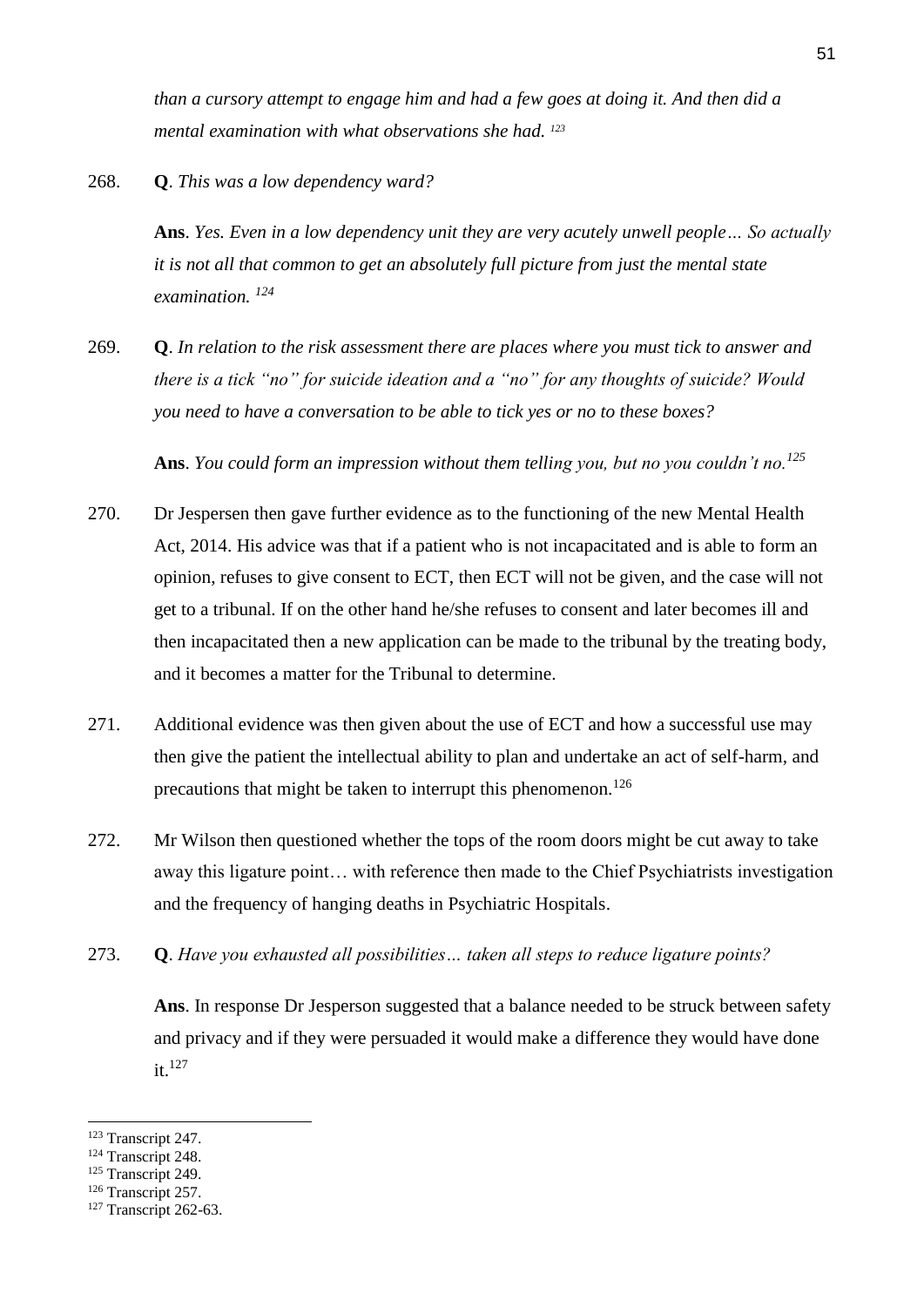274. **Q**. *Do you think it is your right to take away a belt from a patient… especially one who has been made involuntary?*

**Ans**. *Because they have been made involuntary means other rights have been restricted… it is actually the reason we don't wish to restrict them further… Also voluntariness is different from suicidal risk… But I take your point and I think my point is that it comes down to the risk assessment in each case*. 128

## **FINDING**

## **Failure to deal with risk issues involved in further ECT.**

- 275. Although Gerard had a known history of suicidal ideation, medical practitioners were not aware of any prior suicide attempts. This was consistent with the report of Gerard's daughter Kate Campbell, who became desensitised to his frequent statements about suicide.
- 276. Gerard left a voicemail on his daughter's phone about his Will on 3 November 2012. Ms Campbell reported not considering this a cause for concern, as her father had frequently spoken to her about his Will over the years. A handwritten Will was found in Gerard's room, which was dated 5 November 2012, the day of his last bilateral ECT. From all of the evidence I find that Gerard was planning his suicide for a period prior to 7 November 2012.
- 277. The treatment plan, which formed a mandatory part of the application made by Dr Alam on behalf of his Consultant Dr Sharma to the Mental Health Board, was prepared on 4 September 2012 and stated,

*Admitted involuntarily CTO revocation; Physical examination; Bloods; Chart regular Meds and* (words letters unclear pw)*; Consider another mood stabiliser; Second opinion for ECT; Monitor mental state and risk*. 129

278. The orders of the Mental Health Board made on 18 September 2012, confirmed that, *the continued treatment of Gerard as an involuntary patient was necessary and confirmed his involuntary treatment order,* and further stipulated that it was satisfied that the planned treatment which included ECT, *was capable of being implemented*.

<sup>128</sup> Transcript 265

<sup>&</sup>lt;sup>129</sup> See treatment plan at exhibit 11 page 144, with details reported to Mental Health Board on 18/9 as referred to in paragraph 2.1, which adopted Gerard's treatment plan drawn up on his admission on 4/9, as reviewed on 13/9.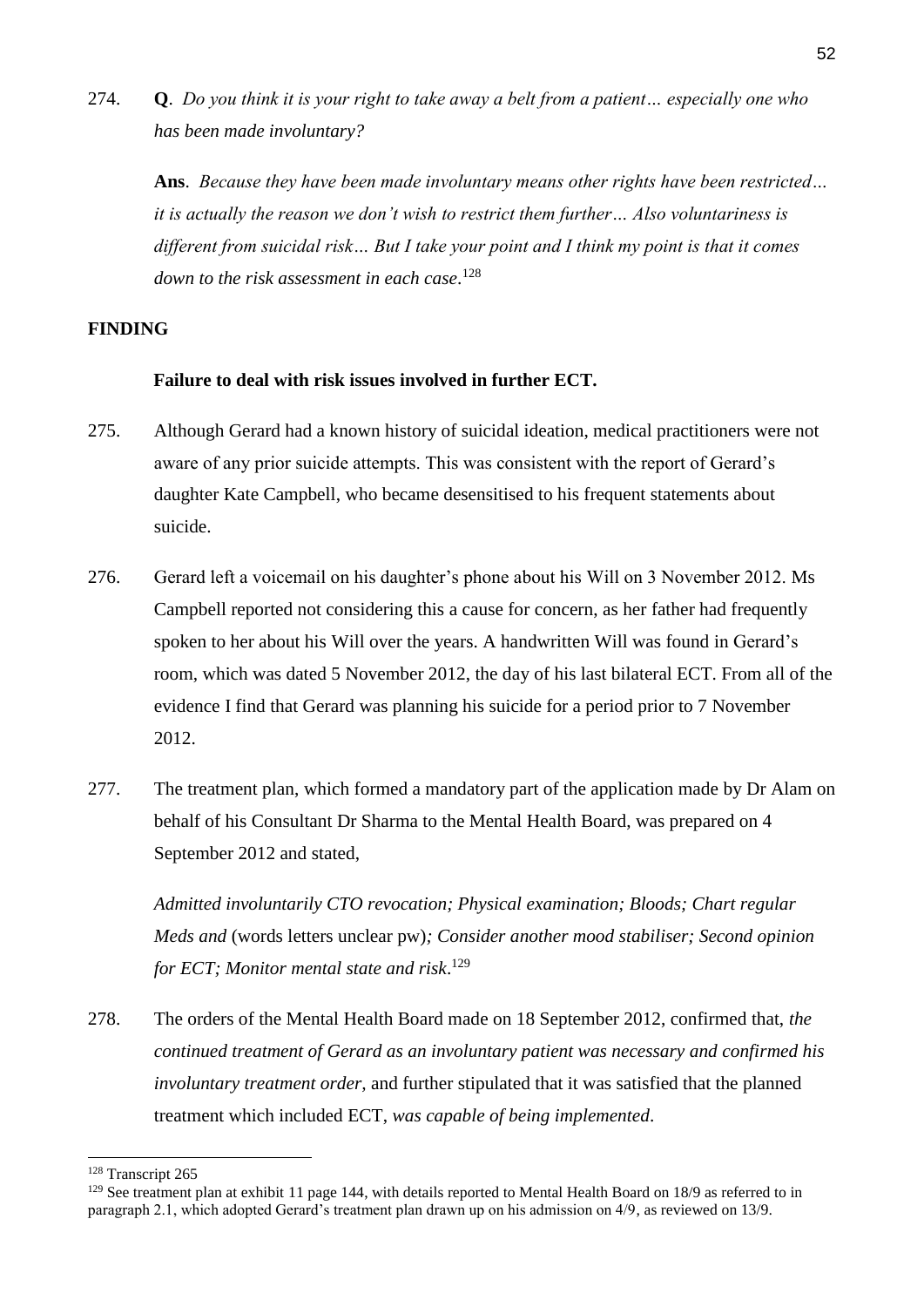- 279. I take this to mean that the Mental Health Board was satisfied that it was more probable than not that such treatment could be implemented with a reasonable chance of success, and without causing harm.<sup>130</sup>
- 280. Having regard to Gerard's medical history, as provided by Dr Sharma, the ECT unit director Dr Peavey as well as Gerard's daughter, Kate Campbell, and having particular regard to the minimal information made available to the then Mental Health Review Board, (and in view of the lengthy history of earlier ECT treatment), I find that those concerned with this matter had no reasonable basis for any confidence that further acute ECT could be implemented in respect of this mentally unwell patient with a reasonable chance of success, and without causing harm.<sup>131</sup>
- 281. It is relevant that soon after the Mental Health Board approved the application, Dr Sharma acting in accord with the treatment plan, sought a further opinion from Professor O'Connor, this after Gerard again objected to further ECT. <sup>132</sup>
- 282. I note here that in addition to the requirements of the treatment plan adopted by the Mental Health Board, that the matter was also referred because both Doctors Sharma and Peavey were troubled by the fact that Gerard had experienced such a lengthy history of ECT without success, and that he maintained his opposition to further such treatment.
- 283. Dr Sharma also understood that Gerard was soon to be discharged and had concerns as to where he would be accommodated and cared for following his release. Dr Sharma's belief that ECT became less effective as time passed is also relevant. <sup>133</sup>
- 284. It was in these circumstances that Professor O'Connor travelled to Frankston to see Gerard and later reported his findings to Dr Peavey.
- 285. From this information I observe that in fact the central issues addressed to Professor O'Connor were whether there could be any confidence in proceeding with further ECT treatment, and whether any alternative treatment might be employed.

<sup>&</sup>lt;sup>130</sup> The view that treatment should be designed so as not to cause harm is believed to have emanated from the teachings of the Greek physician Hypocrites, during the  $5<sup>th</sup>$  century B.C.

<sup>&</sup>lt;sup>131</sup> See discussion commencing at paragraph 316 below concerning the Victorian Charter on Human Rights and Responsibilities Act, 2006 and the Mental Health Act 2014.

 $132$  It is not clear why the Mental Health Board was requested to approve the application before seeing the report to be obtained from Professor O'Connor.

 $133$  See paragraph  $40^*$ .

The basis of Gerard's objection is set out in his comments made on 7 September 2012, as set out in footnote 55 above. I note from Dr Sharma's letter to Professor O'Connor exhibit 3(a) that she did not claim that ECT had been successful in treating Gerard in the past. I also note that in his response letter to Dr Peavey exhibit 5(a), Professor O'Connor's did not suggest that he saw Dr Sharma when he visited Gerard at Ward 2(b).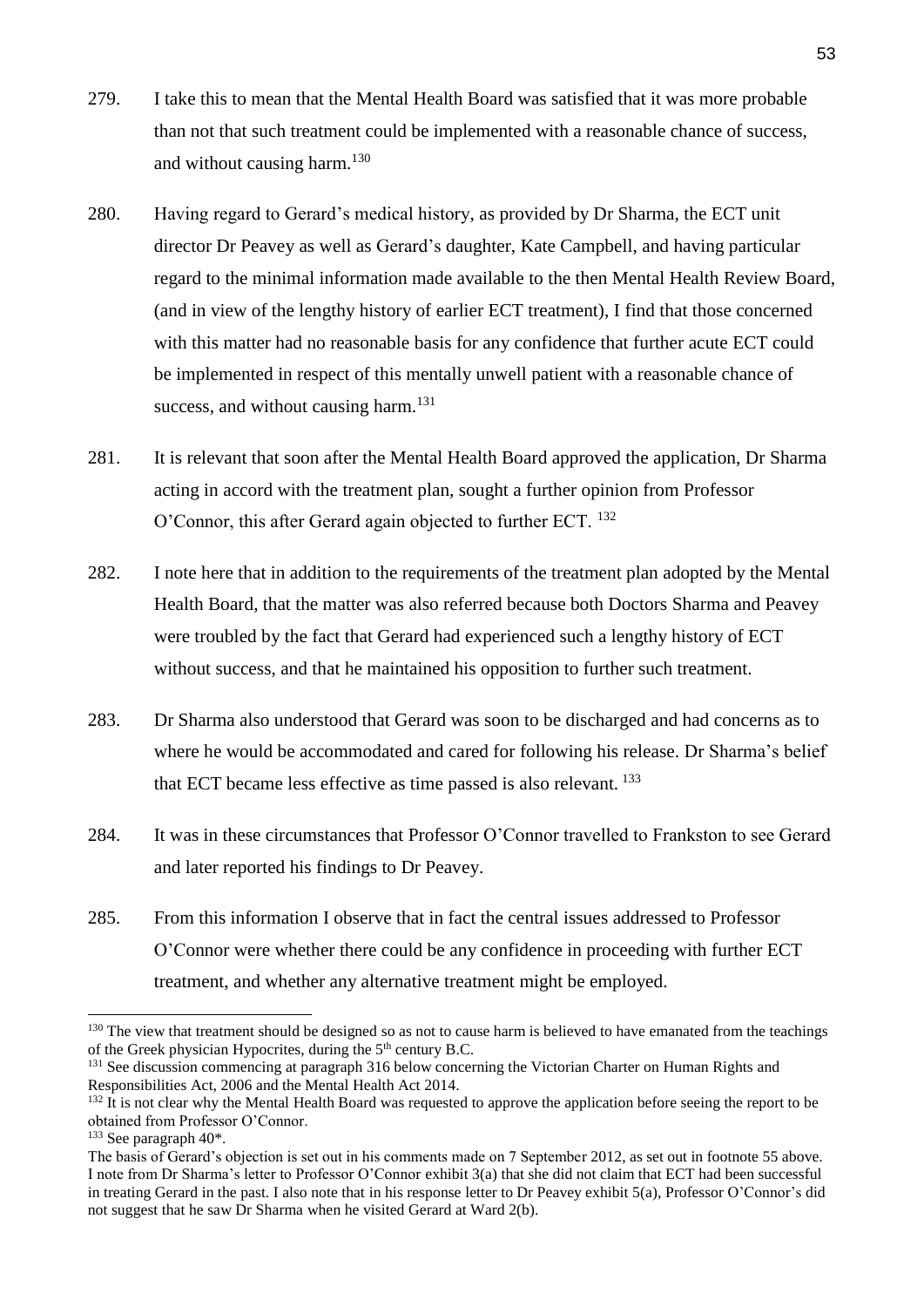- 286. Having reviewed the material before him Professor O'Connor recommended ongoing ECT, on the basis that Dr Peavey had previously claimed some success with the ECT treatment provided to Gerard. <sup>134</sup> This occurred over Gerard's earlier articulated objection set out above, and the absence of any evidence of any lasting improvement over a series of treatments, (both acute and maintenance), which by then had exceeded 200.
- 287. In all the circumstances however I also find that it would be very difficult for any clinician to answer the questions raised by Dr Sharma's request. Underlying this difficulty was the dearth of scientific data affirming of or not affirming of a proposal to continue with ECT in these circumstances. <sup>135</sup>
- 288. According to Dr Peavey it was also clear that Gerard's, *bipolar effective disorder was significantly treatment resistant to medication.* She considered however, *that he had experienced improvement with past ECT treatment,* and wrote a second opinion supporting that approach. In response to further questioning she also set out the rather flimsy basis on which this assessment had been reached.<sup>136</sup> She further discussed her concern about, *our difficulty in withdrawing him from the ECT and the prolongation of his treatments*.
- 289. Dr Peavey conceded that the treatment undertaken was, *a last resort* and felt, *there was no other option...* <sup>137</sup> She also explained that there had been little research in the area.
- 290. Dr Peavey further informed that the average number of ECT treatments usually required in a course of treatment in Victoria was 11.3 and by inference the fact of the large gap between that number and the number of treatments provided to Gerard.<sup>138</sup>
- 291. Thereafter and following Professor O'Connor's advice, unilateral and then bilateral therapy was reintroduced, with the latter commencing on 1 November.

<sup>-</sup><sup>134</sup> See paragraph 73\*.

<sup>&</sup>lt;sup>135</sup> See New York study exhibit 5(d). Dr Peavey offered in evidence an article Absence of Cognitive Impairment after more than 100 lifetime ECT Treatments Am J Psychiatry July 1991. (See paragraph 151). I observe that this article, introduced into evidence but not previously viewed by Dr Peavey, suggests that from the 11 patients who participated in the study who had had more than 100 ECT treatments, that there was no evidence that following long term follow up, they were found to have suffered measurable cognitive impairment.

The fact that each such presentation may depend on a variety of factors leading to a combination of different responses and the long term aspect of this investigation, leads me to the conclusion that the results if known, could have provided only minimal assistance to Gerard's Doctors, concerning the decision to reintroduce ECT.

<sup>(</sup>The Director of the Ward 2(b) Unit, Professor Jesperson, was also familiar with Gerard's clinical history and the ongoing difficulty surrounding his treatment).

<sup>&</sup>lt;sup>136</sup> See paragraphs 98-100 and 108-09. See also her evidence set out in response to my questioning at paragraphs 160-67.

<sup>137</sup> See paragraph 108.

<sup>138</sup> See paragraph 95.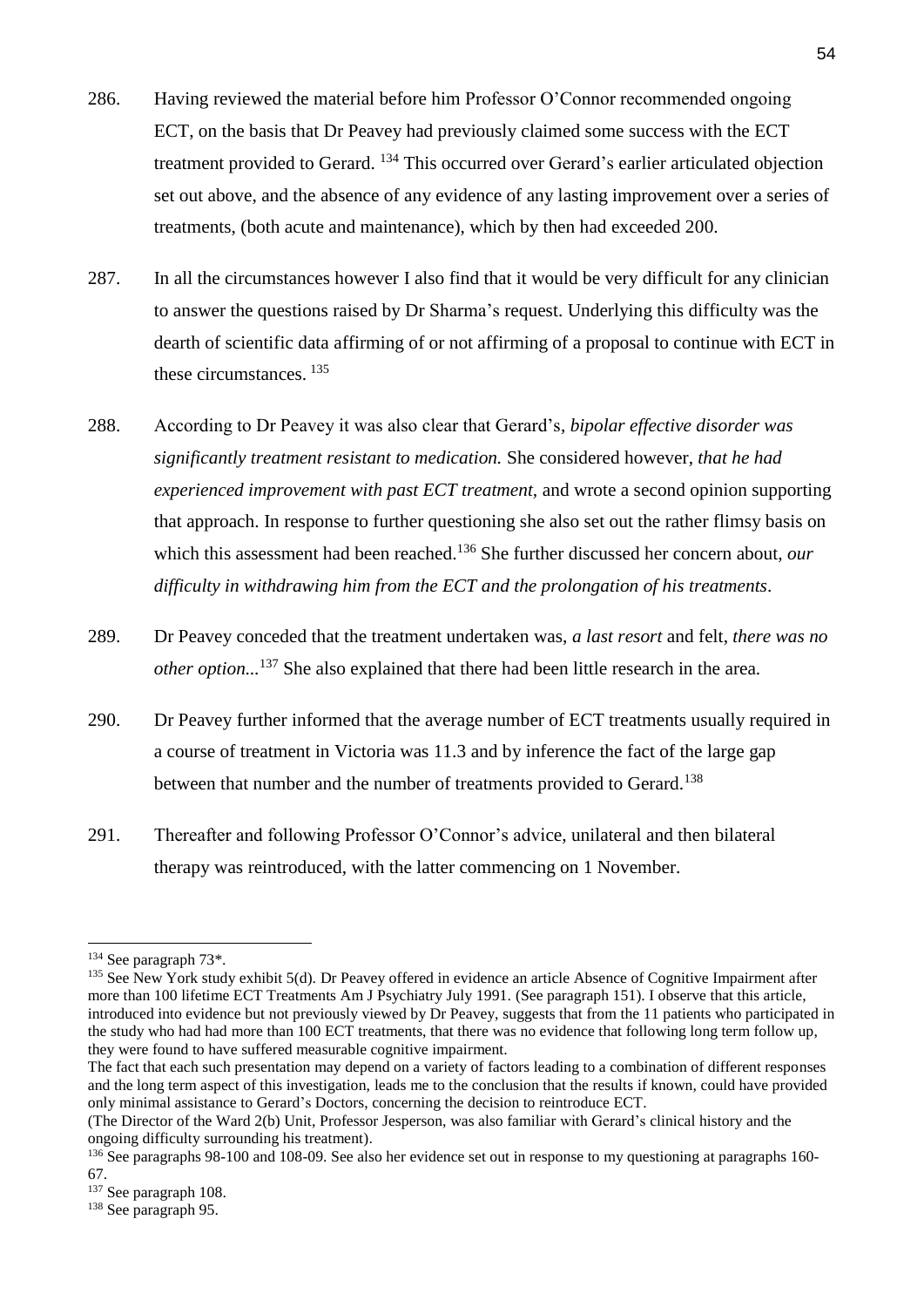- 292. I note the passage of the series of bilateral ECT treatments provided on November 1 and November 5 as set out in paragraphs 111-148 above. Dr Peavey further explained how the determination of the appropriate shock level is determined and how the patient's reaction to shock treatment should ideally be achieved within a 20-25 seconds, period. An appropriate level is needed to ensure a brain fit which, in a unilateral therapy, is then multiplied by a factor of 3 to achieve an appropriate treating dose. It was a practise developed through trial and error, which initially established a *threshold level,* and then allowed for the increase in dose to achieve a, *supra threshold.* I also note how the nature of the treatments was recorded in the weekly clinical ECT review. <sup>139</sup>
- 293. On November  $1<sup>st</sup>$  the first bilateral treatment following the Mental Health Board order, the *threshold* dose was delivered at 30%, which according to the appropriate algorithm was then multiplied by one and a half times and led to a 50% *supra threshold* dose.
- 294. In later testimony set out at paragraph 112 above, Dr Peavey detailed how on 5 November an 80% supra threshold dose was first delivered, which was again increased to 120% when Gerard, didn't respond. She later retracted that evidence maintaining that this second charge was increased to 100% rather than 120%, and further explained how the mention of a dose of 120% level shock was a level to be implemented in future, i.e. after 5 November. Given the hearsay nature of the evidence provided on this issue I leave open the question of whether a second bilateral ECT on 5 November was delivered at a level of 100 % or 120%.
- 295. Having so resolved that matter I further find that the reintroduction of unilateral and bilateral ECT, and the increase in the level of the bilateral ECT dose, between 1 and 5 November, (after the cessation of increasing levels of unilateral ECT and with concurrent on-going antipsychotic medication), all occurred without a basis for belief that ECT was helping Gerard towards relief.
- 296. Rather the imposition of further pain and discomfort and the resulting stress and sense of hopelessness only added to the symptoms already evident in what was a chronic condition, in a man with severe suicidal ideation. In such circumstances I reject counsel's submission that the resumption of ECT was justified because, *it was the best available treatment allowing for the management of Gerard in a less restrictive manner*. I have reached this view because as above, the priority in delivering treatment to Gerard should have remained

<sup>&</sup>lt;sup>139</sup> Dr Peavey's initial evidence, which she later amended, was that a second bilateral dose provided to Gerard on November 5 had increased to a level of 120%.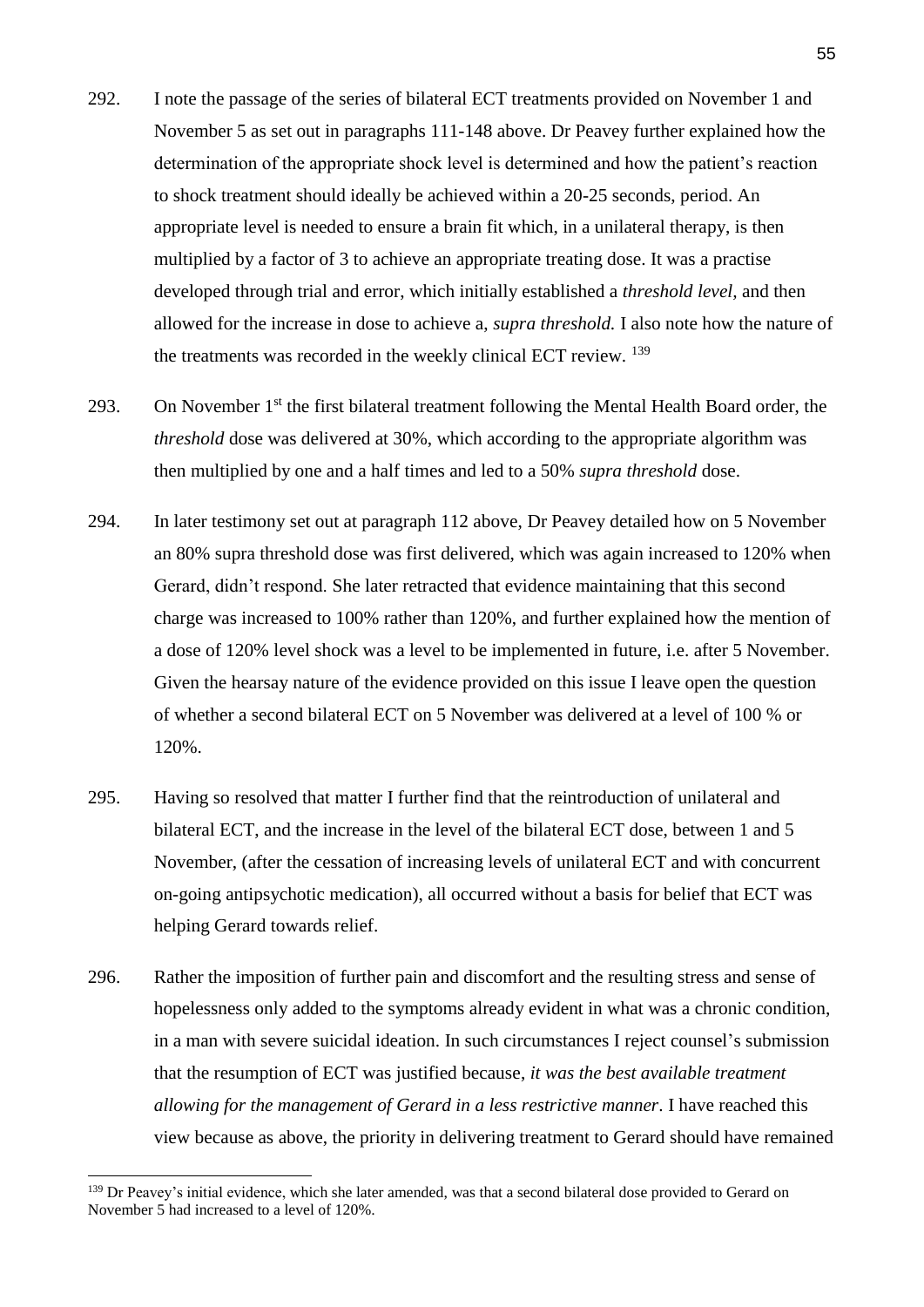one that was driven by decision making around Gerard's medical welfare, and keeping him from harm. For similar reason I also reject counsels submission that the taking of weeks or months to explore other medication strategies should not have been pursued. Rather the unique nature of Gerard's history additionally invited the possibility of trialling him at the Alfred hospital on Repetitive Transcranial Magnetic Stimulation, (RTMS), and I find this might reasonably have been pursued through the office of the Chief Psychiatrist. I further find that it is regrettable that a further review evaluating such a possibility, together with all available medication focused options, did not occur. <sup>140</sup>

#### **Failure in care on 7 November 2012**

- 297. On the day of his self-harm, some two days after his last bilateral ECT, Gerard's risk rating was recommended to be changed from a medium risk of suicide to a low risk of suicide. This recommendation was made by Nurse Boyte, who I find had not been able to adequately complete Gerard's risk assessment tool on that day.
- 298. Having reviewed again her evidence and the various opinions offered about her actions, I find that there was no basis for Nurse Boyte's assessment of Gerard's mental state, which was a key part of her mental health risk assessment and as a consequence that the risk evaluation of Gerard on 7 November 2012, was of little or no value. Nurse Brown's own contrary observations of Gerard during the extended kitchen activity, set out above, are relevant to this consideration.
- 299. I also find that Nurse Boyte's inability to undertake a mental state assessment on 7 November in a period following two recent bilateral ECT treatments, both causing or likely to cause greater levels of confusion than unilateral ECT, and in circumstances where at least two recent mental state reviews were also incomplete, warranted elevation of the matter to the ANUM or to a Consultant in accord with protocol, and that such an elevation should have occurred.
- 300. I note that Nurse Boyte's recommendation to reduce Gerard's suicide rating did not result in any immediate reduction to the frequency of observations. It is also the case however that we do not know whether an elevation of the matter of what I find was Gerard's then unknown mental state, would have led to a closer degree of scrutiny, which may have also included his transfer to the High Dependency section of the ward.

<sup>56</sup>

<sup>140</sup> See paragraphs 55 and I69-75.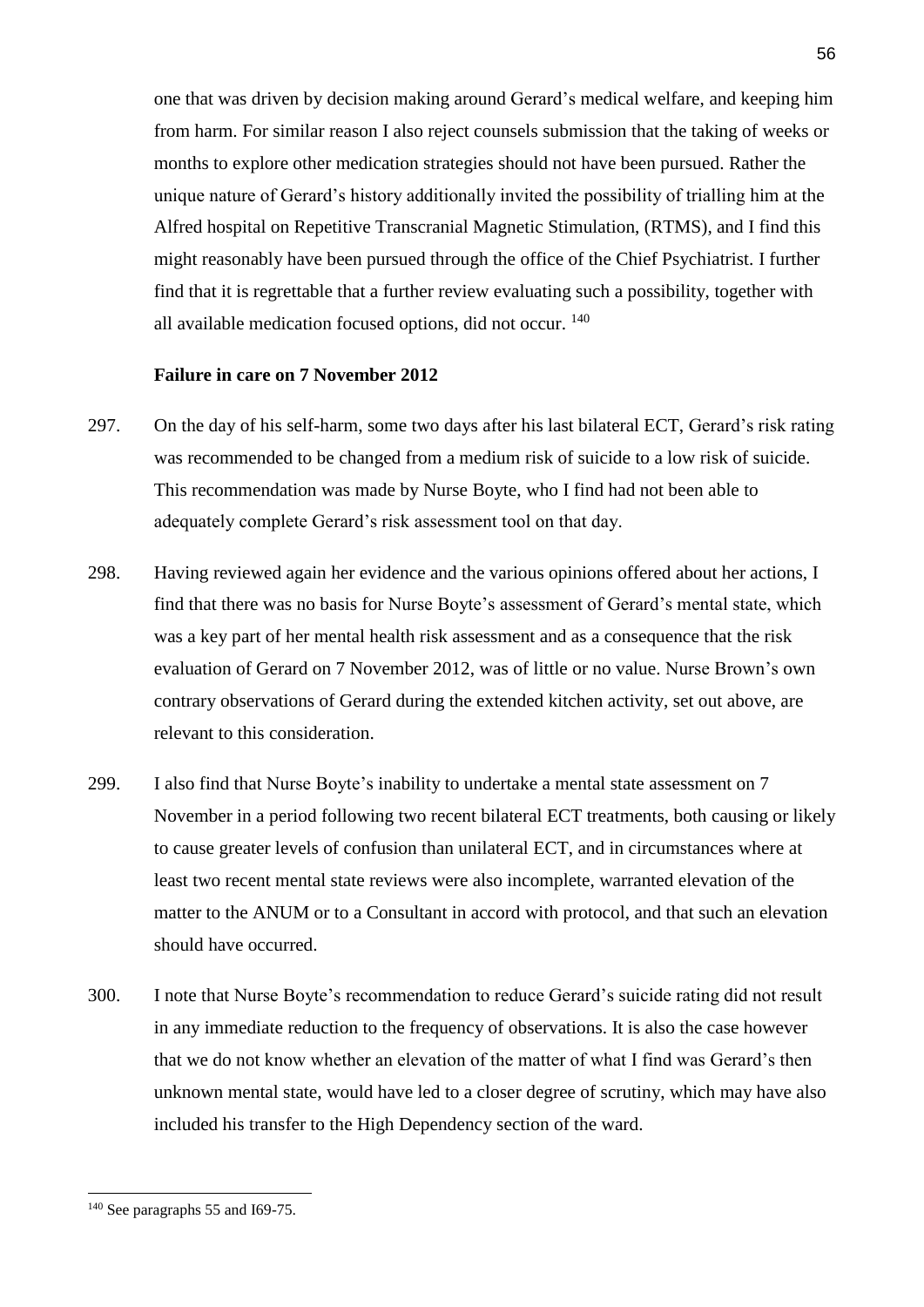301. Professor Jesperson additionally responded to questions concerning the danger which can emerge to a person under ECT who may recover to a certain extent following its use, and how that person may then become able to plan and conduct an act of self-harm, of which he or she was not previously capable. Although Dr Peavey testified that improvement was seen following some instances of treatment earlier provided to Gerard, followed by regression, the further evidence does not suggest that any precautions were taken to guard against this phenomenon.

#### **Failure in respect of creating a safe environment in Ward 2b**

302. I am satisfied that the ongoing availability of hanging points and the then and still ongoing practise in regard to tolerating potentially dangerous clothing and personal possessions within the ward, which matters were not put in dispute, also contributed to Gerard's death. Recommendations in respect of these two issues are set out below.

#### **Conclusion**

- 303. At the time of his death Gerard suffered from chronic bipolar affective disorder, which condition had not improved despite the various forms of treatment provided at Frankston Hospital over an eighteen year period. I also find that Gerard had reached a point in his life where he was at a serious risk of self-harm, which matter had not been properly evaluated, and that his environment provided an insufficient level of obstruction to that end.
- 304. The application of the duty of care in a hospital setting has not always limited the care provided, to tried and trusted approaches. This is especially so in respect of the delivery of psychiatric care, which is sometimes based upon some of the less certain areas of medical science.
- 305. What is consistently the case across all areas of medical science however is that in cases where a patient is unable or unwilling to give consent, that there must be a reasonable expectation that a progress in care will be made as the result of the implementation of a proposed care plan, and that there will be no harm done to the patient as a result of such implementation. This includes the likelihood of gross confusion and dysfunction reoccurring in circumstances where there is no reasonable basis for belief that a medical breakthrough will occur.
- 306. Having regard to all of the evidence I find that primary error occurred in this case because of a failure to establish during the period of his last admission that there was a reasonable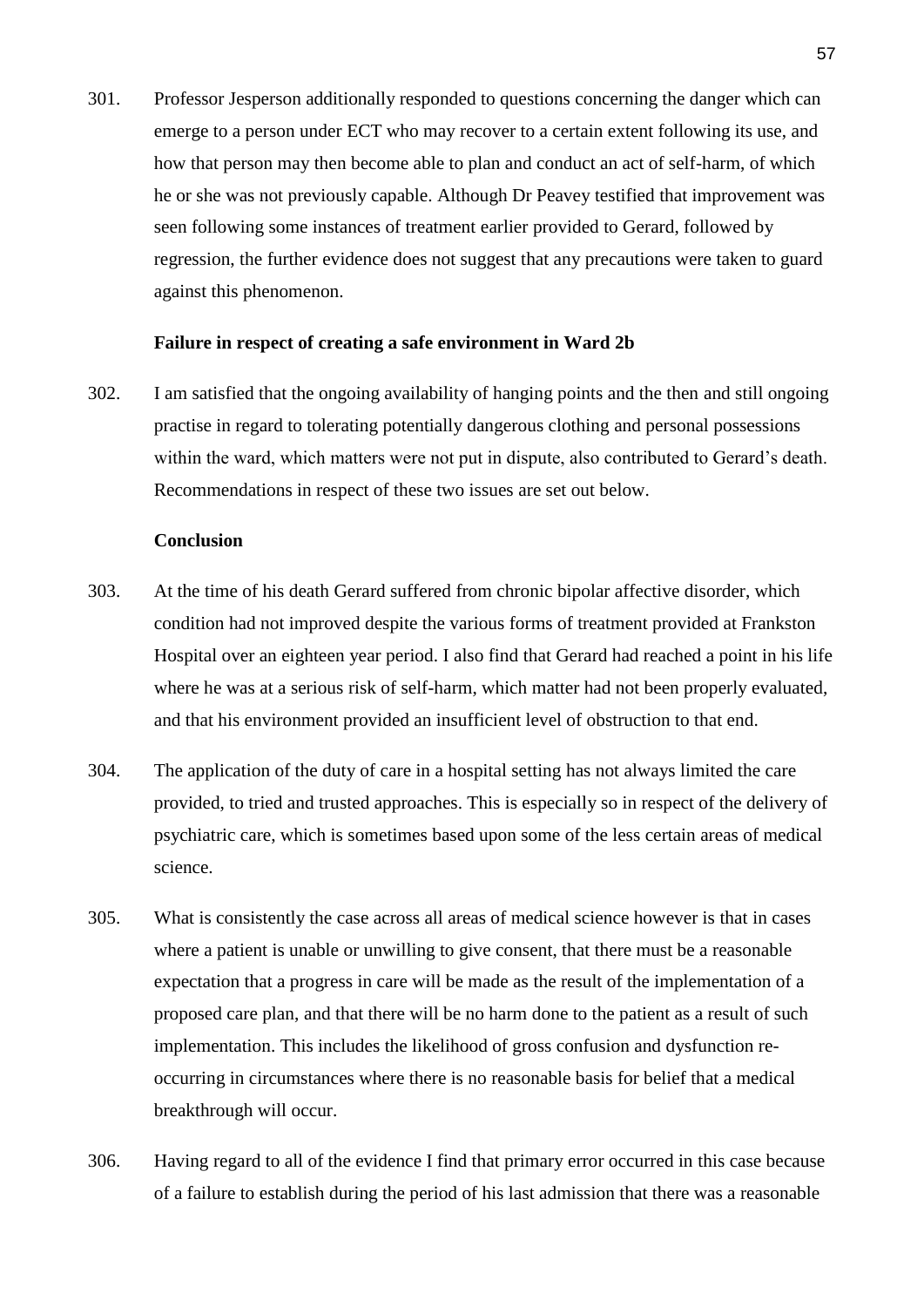likelihood that further ECT would provide Gerard with any relief and that it would not cause harm. I note Professor Jespersen's contrary evidence and to the extent of the difference between us on this matter, I reject his evidence.

- 307. Moreover as set out above error occurred in respect of risk assessment and care within this particular environment, all of which made Gerard's demise much more likely than need have been the case.
- 308. I further find that Dr Sharma, and Dr Peavey were both left in a difficult position in respect of the care plan, with the latter in a heartfelt moment indicating her concern that on 7 September 2012 he appeared so burdened.  $^{141}$  I additionally find that direction in regard to care in this case should not have continued to be left to Dr Sharma, but rather that the matter should have been elevated through Dr Jesperson to the then Chief Psychiatrist for his/her advice as to how to proceed. I refer to the relevance of the *Victorian Charter on Human* Rights *and Responsibilities Act 2006 and the UN Convention on the Rights of Persons with Disabilities,* to this matter under Comments set out from paragraph 314 below.
- 309. I further find myself satisfied that before November 2012, the ECT care provided to Gerard had become largely experimental in nature, this in the sense that there was no basis for confidence in its outcome. I also find that the review by Professor O'Connor who effectively passed the primary issue back to the treaters, should not have been viewed as having impacted upon that consideration.
- 310. Coming to the mid-afternoon on November 7 2012, and to Gerard's state of mind at that time, I am satisfied that by that afternoon he was upset by the ongoing ECT, to which he had been subjected. I am also satisfied that he felt unable to impact upon the course of treatment, which had been chosen for him. His earlier adverse reaction to a new anaesthesia provided in connection with the unilateral administration of ECT on 22 October 2012, is also relevant.<sup>142</sup>

<sup>&</sup>lt;sup>141</sup> See Dr Peavey's evidence set out at paragraph 176. This historical remark was made by Dr Peavey in respect of her assessment of Gerard's level of suicidal ideation when she saw him on 7 September 2012, i.e. some two months prior to his death.

 $142$  See paragraph 170. Gerard's objection to the continuance of the previously prescribed suite of two anti-psychotic medications, (this continuing after the resumption of ECT), caused him additional distress. See footnote 55. Dr Peavey's comments concerning the adequacy of ECT therapy treatment of bipolar affective disorder in its depressive phase (paragraph 181) and Professor Jesperson's comments concerning the dangers which can emerge in the short term following ECT therapy, are also relevant. See paragraph 301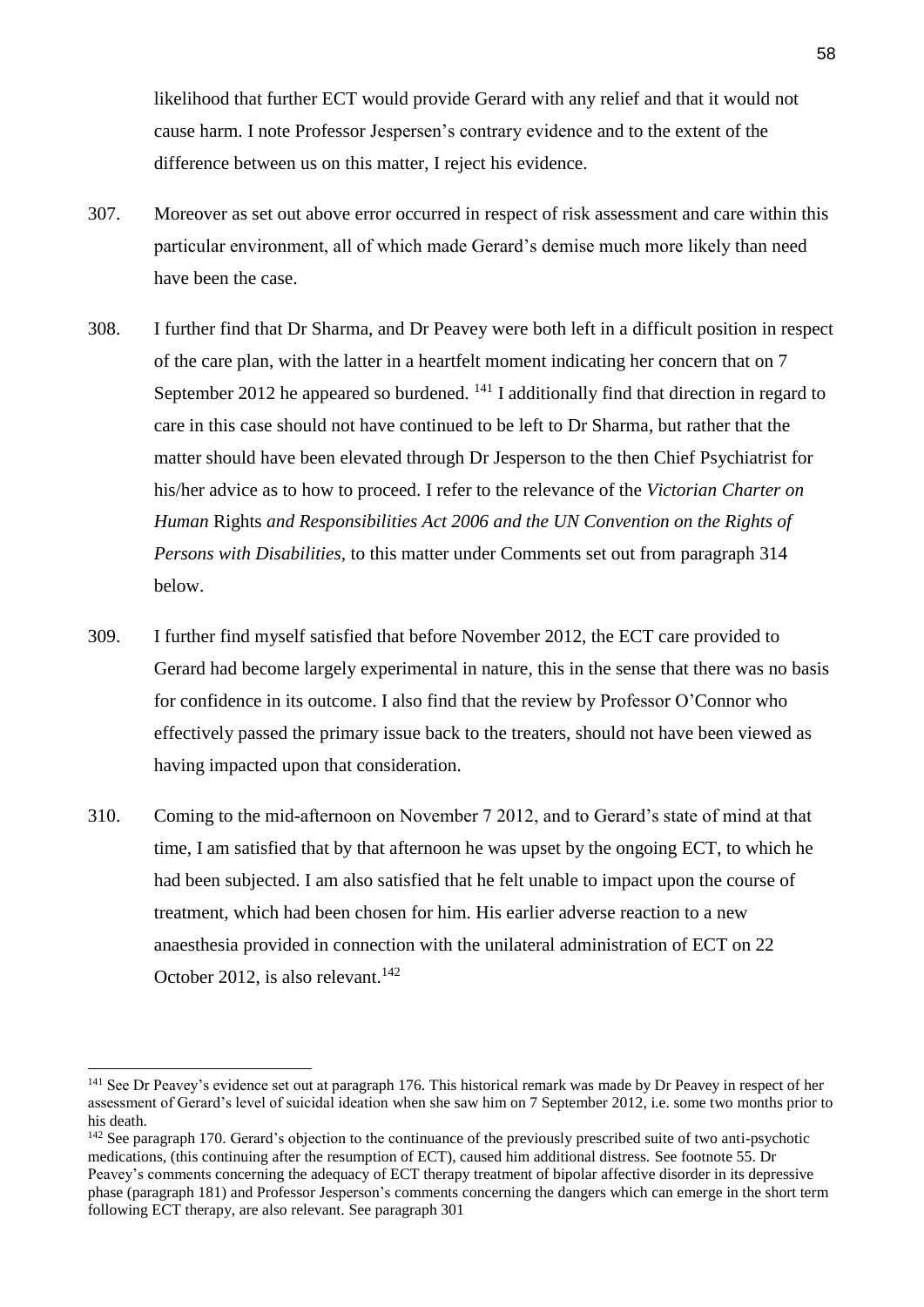- 311. It is also the case that he had recently prepared materials later intended for his solicitor and was heard to have a conversation with a fellow patient, at about 3pm, at or near the door to his room.
- 312. I further find myself satisfied that his later actions displayed both intent and planning and were coupled with sufficient cognitive ability to carry out his plan and give effect to his purpose.<sup>143</sup> It is also relevant that he was able to take this course in a psychiatric hospital environment, where he was subject to ongoing observation and believed by his family and friends in the community, to be safe from harm.
- 313. Having regard then to all of the evidence and Counsels submissions, I find that error occurred in the management of Gerard, and that his death was preventable.

## **COMMENT**

- 314. I am further satisfied that under the Victorian Charter on Human Rights and Responsibilities Act 2006, (and the Mental Health Act 2014), that the State of Victoria has an overriding duty of care in respect of all mentally ill patients placed in care.
- 315. The Charter on Human Rights and Responsibilities Act 2006, is a Victorian Law that sets out the basic rights and freedoms of all people in the state. It aims to foster a fairer, more inclusive community by requiring the Victorian Government, local councils and other public authorities (such as hospitals and the Office of the Chief Psychiatrist) to specifically consider human rights when they make laws, develop policies and provide services. This means the public bodies must act in ways compatible with human rights, which includes taking into account an individual's human rights when making decisions.<sup>144</sup>
- 316. Specifically Section 10 the Charter protects an individual from torture and cruel, inhuman or degrading treatment. It states that a person must not be:
	- *(a) Subjected to torture; or*
	- *(b) Treated or punished in a cruel, inhuman or degrading way; or*
	- *(c) Subjected to medical or scientific experimentation or treatment without his or her full, free and informed consent.*

<sup>&</sup>lt;sup>143</sup> We know this involved him in taking off his belt, tying off a knot and identifying and placing the knotted end in a secure position at the top of the doorway, and on his person.

<sup>&</sup>lt;sup>144</sup> Charter Rights may be limited in certain circumstances, but this must be reasonable, necessary, justified and proportionate, per section 7(2).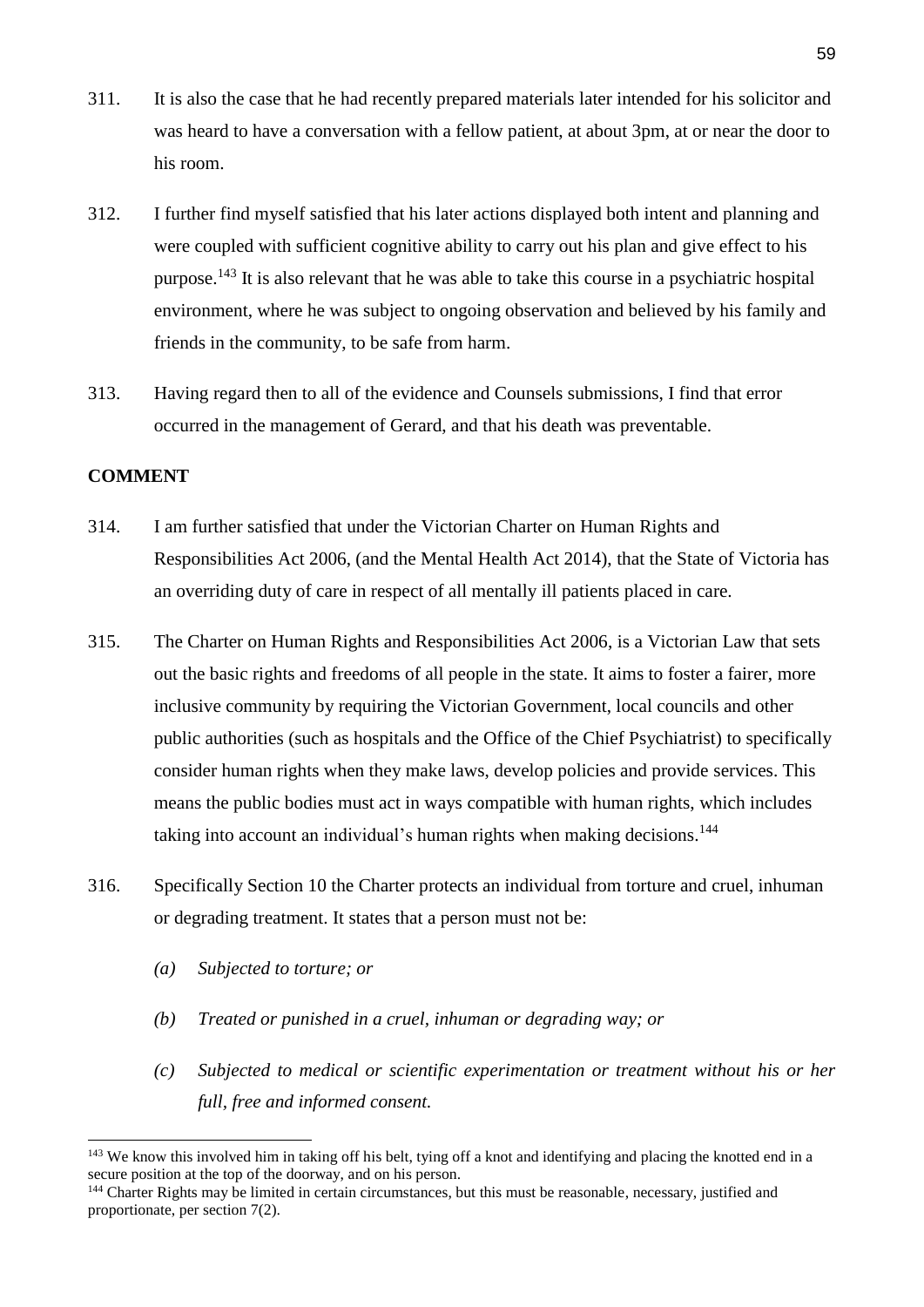- 317. Medical treatment is therefore a fundamental right in the same category as torture and Section 10 specifically prohibits coercive treatment and experimentation unless there is full, free and informed consent.
- 318. Under the Charter there exist exceptions or limitations to this *fundamental right*.
- 319. Section 7 of the Charter permits limitations as can be demonstrably justified, *in a free and democratic society based upon human dignity, equality and freedom, and taking into account all relevant factors, including:*
	- *(a) The nature of the right;*
	- *(b) The importance and purpose of the limitation; and*
	- *(c) The nature and extent of the limitation; and*
	- *(d) The relationship between the limitation and purpose; and*
	- *(e) Any less restrictive means reasonably available to achieve the purpose that the limitation seeks to achieve.*
- 320. In May 2008 Australia signed and ratified the *UN Convention on the Rights of Persons with Disabilities* (the Convention). Article 12 of the Convention states that signatories shall recognise that persons with disabilities enjoy legal capacity on an equal basis with others in all aspects of life. To that end, signatories are required to take appropriate measures to provide access by persons with disabilities, to the support they may require in exercising their legal capacity.
- 321. Further Article 25 requires health professionals to provide care of the same quality to persons with disabilities, including on the basis of free and informed consent, inter alia, raising awareness of the human rights, dignity, autonomy and needs of persons with disabilities through training and promulgation of ethical standards for public and private health care. Article 12 reflects a prohibition on inhumane/degrading treatment.
- 322. At the time of Gerard's death, both the Charter & the Convention were in force. In the light of the passing into law of the Charter in 2008 the Government set about a review of the Mental Health Act 1986 (The 1986 Act), to consider if it was compatible with the Charter.
- 323. In October 2012, the Department of Health released a policy paper *"A New Mental Health act for Victoria, summary of proposed reforms."*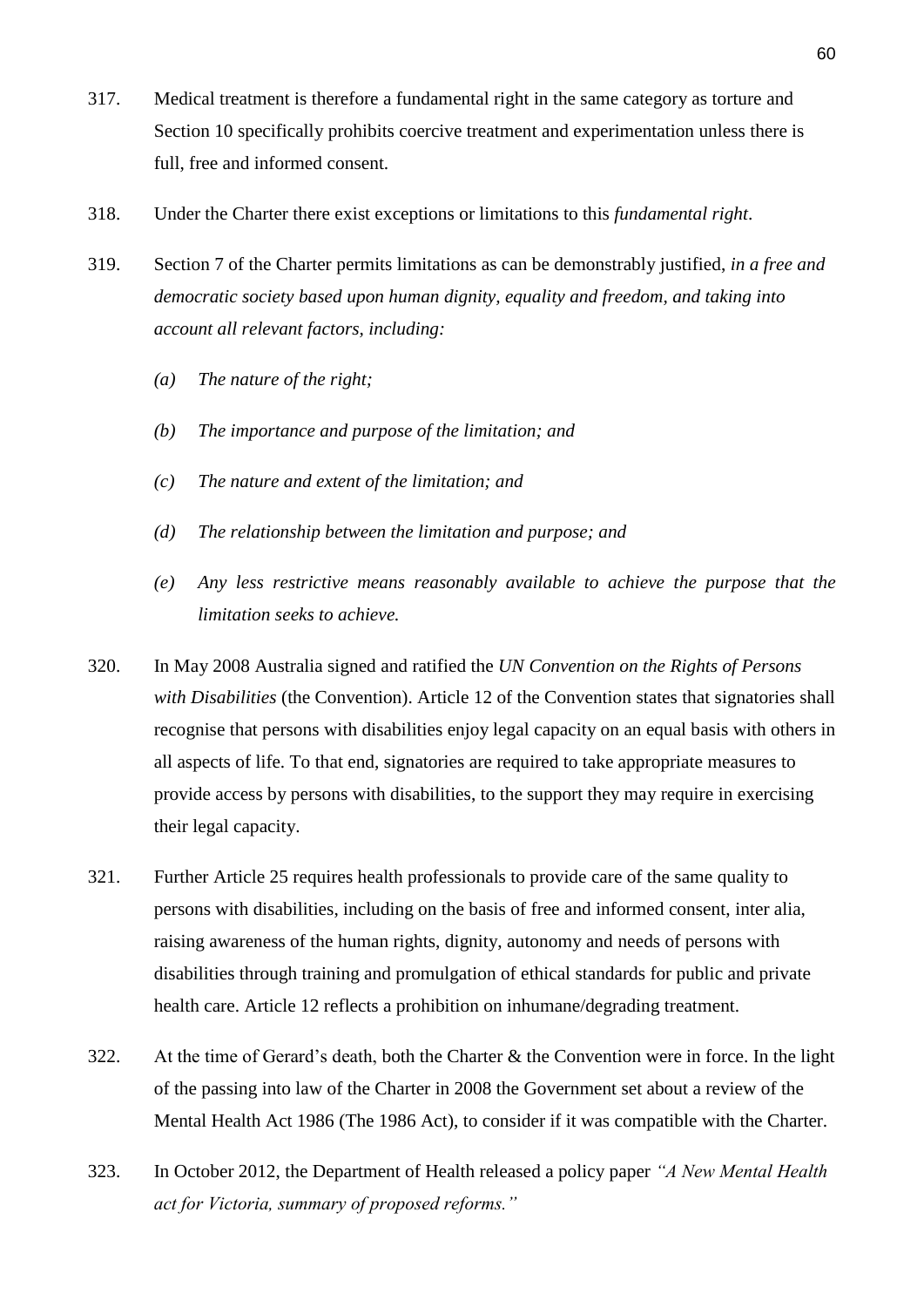- 324. It stated that central to the proposed reforms was the establishment of a supported decisionmaking model in the legislation. The model was to be informed and guided by a new set of legislative principles reflecting the Victorian Charter, (and the U N Convention on the Rights of Persons with Disabilities).
- 325. In particular, the summary set out:
	- (i) A Mental Health Tribunal would be established to replace the Mental Health Review Board. It was to consist of three members: a lawyer, a registered medical practitioner and a member of the community. It was envisaged decisions made by this Tribunal would take a holistic approach including the patient's goals, preferences and aspirations.
	- (ii) ECT would be subject to greater oversight than that provided by the 1984 Act. It was anticipated that where a patient could provide informed consent, that the tribunal would then permit ECT. Where the patient did not have capacity to consent, the tribunal would have to consider if the ECT was for the benefit of the person. In doing so, the tribunal would consider the likely success of the ECT in lessening the mental illness and other factors.
	- (iii) The legislation was also designed to provide a right for compulsory patients to seek a second psychiatric opinion about their treatment. Additional state funds would be available for these second opinions. The treating psychiatrist would have to consider the report and if not adopted, the patient could apply to the Chief Psychiatrist to review the case. The treating psychiatrist would be bound by the Chief Psychiatrist's decision.
	- (iv) Public Mental Health Services would be overseen by the Mental Health Complaints Commissioner that would be established.
	- (v) The Chief Psychiatrist was to focus solely on providing leadership and advice to the public mental health sector about the delivery of mental health services and no longer respond to complaints.
- 326. In February 2013, a draft Metal Health Bill 2014 was tabled in Parliament. It was duly enacted as the Mental Health Act 2014. It came into force on 1 July 2014.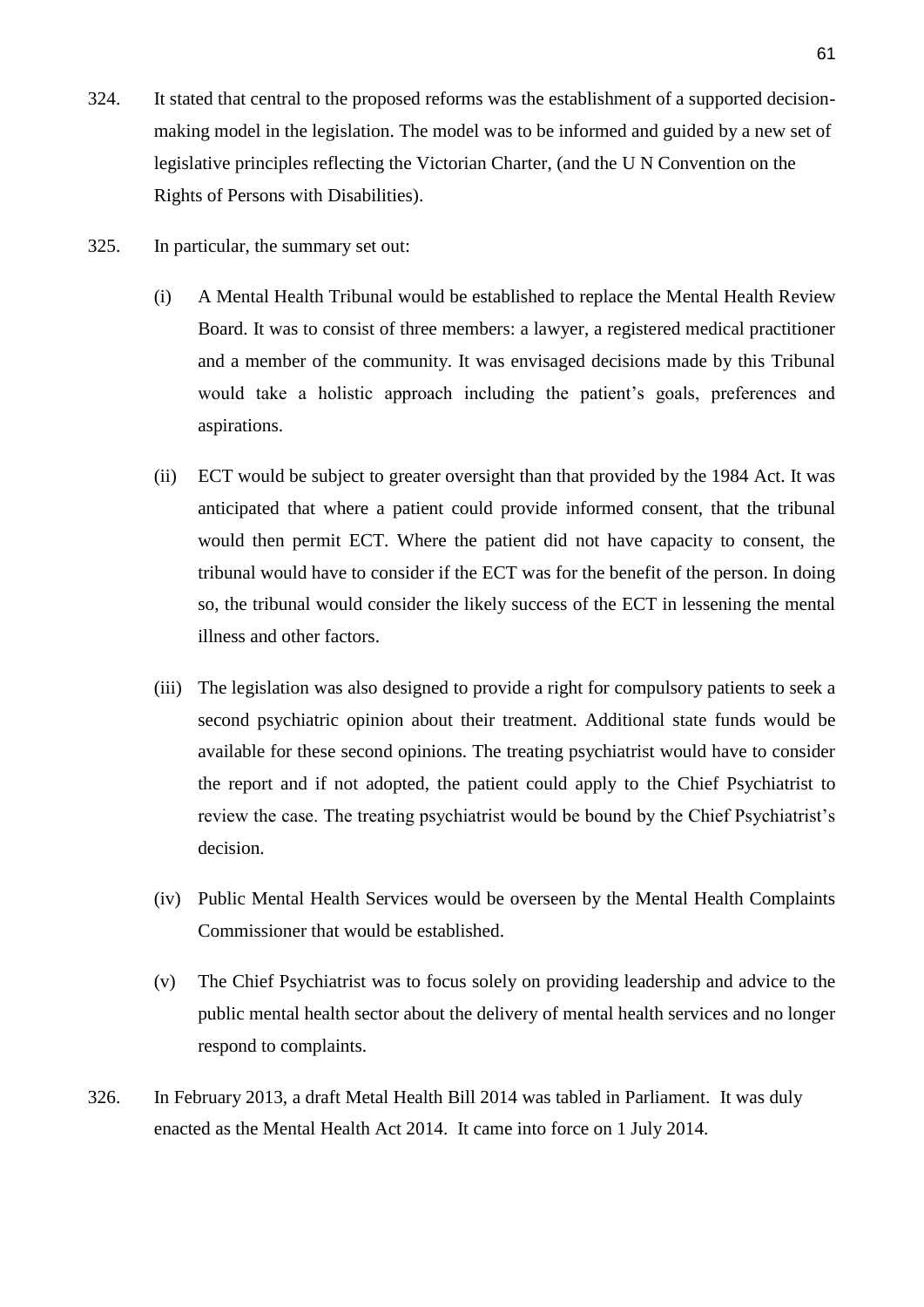- 327. It is apparent from the Mental Health Act 2014 (the 2014 Act), that it has incorporated the spirit of both the Victorian Charter and the UN Convention.
- 328. For example, section 11 establishes fundamental principles, which includes patients receiving mental health services that are provided with treatment that brings about the best possible therapeutic outcome; that patients be supported to make, or participate in, decisions about their assessment, treatment and recovery; and their rights, dignity and autonomy are respected and promoted.
- 329. There are a range of differences between the 1986 Act and 2014 Act, relevant to Gerard's treatment, which demonstrate compliance with the Victorian Charter and the Convention. For example:
	- (i) A Mental Health Tribunal (the Tribunal), replaced the Mental Health Review board, and has a wider remit and power, including hearing, determining and revoking Treatment Orders, applications to perform ECT and neurosurgery.<sup>145</sup> It is not limited to purely reviewing orders and treatment plans and hearing appeals on behalf of involuntary patients. A psychiatrist must now apply to the Tribunal for a Treatment Order.<sup>146</sup> The Tribunal must have regard to a patient's views and wishes, including as set out in their Advanced Statement, as well as the views of any nominated person.<sup>147</sup>
	- (ii) Under the 2014 Act, a Treatment Order can only be made by the Tribunal,  $^{148}$  which is different to the 1986 Act, which allowed the equivalent order to be made by an authorised psychiatrist. 149
	- (iii) The 2014 Act has enshrined and embedded a presumption of capacity, as a fundamental principle. It follows, that there is a presumption that a patient has the capacity to give informed consent, which must be obtained prior to administering treatment.<sup>150</sup>
	- (iv) Section 68(1) defines a person having capacity if they can understand, remember and weigh up information relevant to the decision, and are able to communicate the decision by some means.

<sup>145</sup> 2014 Act, s.153

<sup>146</sup> 2014 Act, s.53

<sup>147</sup> 2014 Act, s.55(2), s.93(2)

<sup>&</sup>lt;sup>148</sup> 2014 Act, s.46.

<sup>149</sup> The 1986 Act, s 12, s 12AA, s 12AC, s 14

<sup>&</sup>lt;sup>150</sup> 2014 Act, s.70.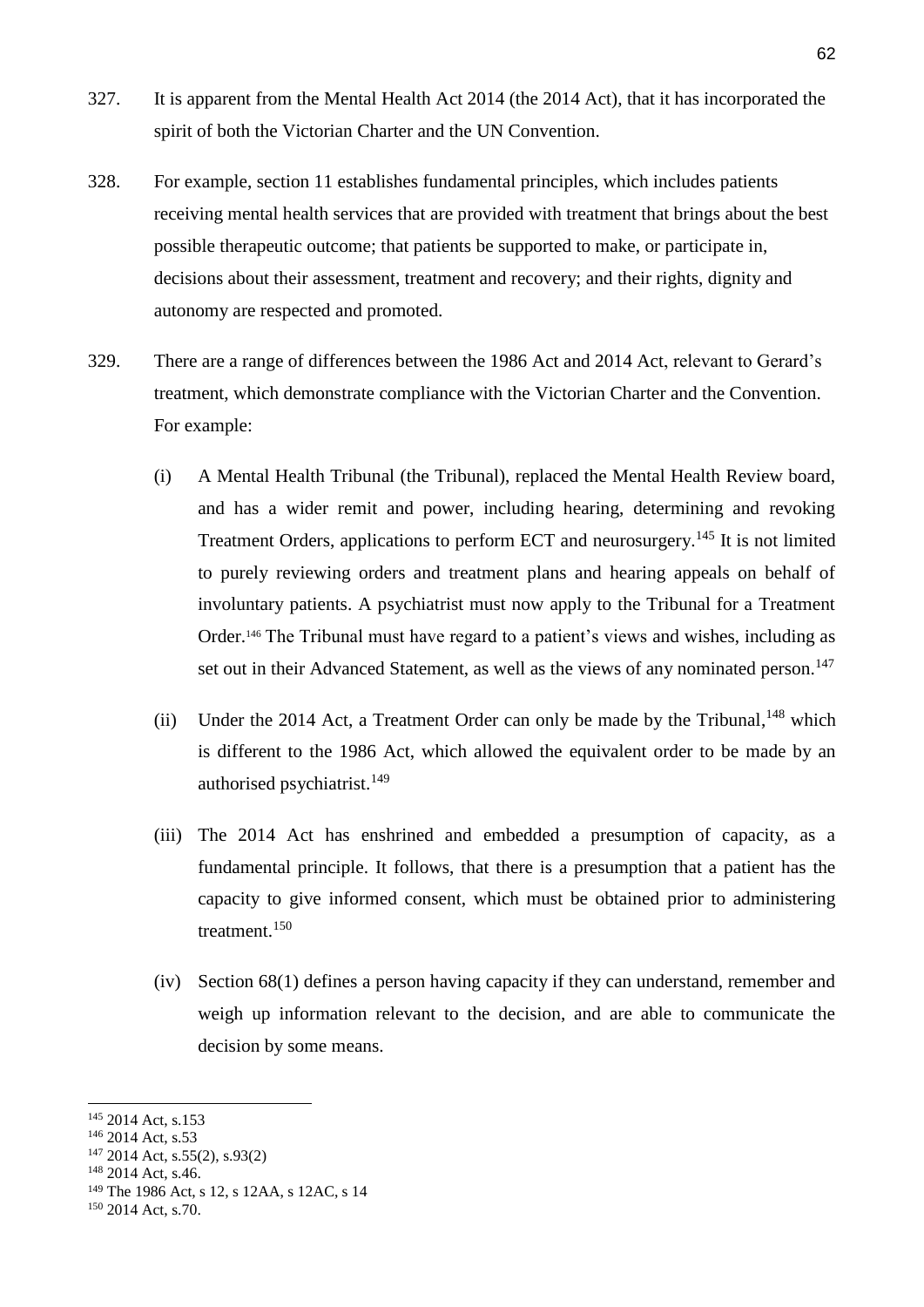- (v) There is also a new principle embodied in the 2014 Act, requiring the preparation of an Advanced Statement, which outlines a person's preferences/wishes, should they become a patient, in relation to treatments. It is signed by the person and appropriately witnessed.<sup>151</sup> That statement must then be considered by a psychiatrist, later down the line, to the extent that it is reasonable in the circumstances to consider it, including for ECT Treatment where a patient is deemed unable to consent.<sup>152</sup> Should a psychiatrist go against the wishes of the patient as set out in the Advanced Statement, the patient must be told and can be provided with written reasons on request.<sup>153</sup> That decision can then potentially be reviewed by a Complaint's Commission.
- (vi) The 1984 Act allowed for a patient to obtain a second psychiatric statement. However, it was not funded by the State. In addition, it was not prescribed within *the*  1984 Act as something the treating psychiatrist or the Mental Health Review Board had to take into account when considering whether or not to administer ECT. There was also no process whatsoever as to what a patient could do with a second opinion. As far as ECT was concerned, the ECT Manual, Part D: Clinical Practice Guidelines (Exhibit 10B at the Inquest) stated the following at page 22,

*If the authorised psychiatrist proposes to authorise ECT for an involuntary, security or forensic patient, a second psychiatric opinion should be obtained. This opinion should be recorded in writing in the clinical record before ECT is given. In rural areas where it may not be possible or practical to have a second psychiatrist examine the patient, other options including tele-psychiatry or telephone consultation should be considered.*

330. The 2014 Act maintained the need for a second psychiatric opinion, but has significantly improved on their availability and clarified their use. The 2014 Act now provides for funding for the second opinion; importantly it also allows the patient to choose the psychiatrist requested to provide a second opinion. Additionally, unlike the 1986 Act, the 2014 Act imposes an obligation on the treating psychiatrist, to consider the second opinion. 154

<sup>151</sup> 2014 Act, s.19-21.

 $152$  2014 Act, s.93 (2) (b).

<sup>&</sup>lt;sup>153</sup> 2014 Act, s.73.

<sup>&</sup>lt;sup>154</sup> 2014 Act, s.79.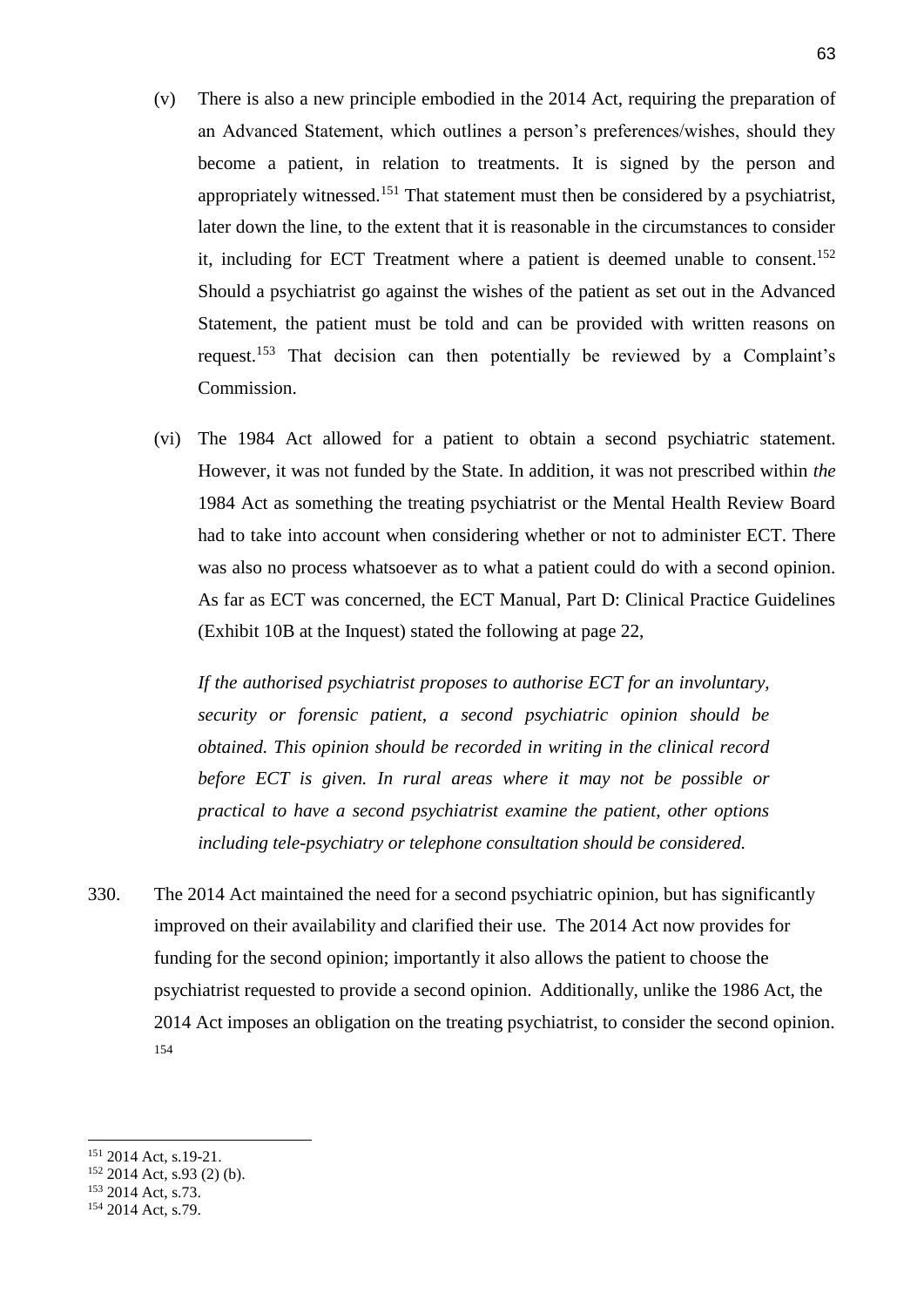- 331. If the treating psychiatrist does not adopt any recommendations of the second opinion, the patient can apply to the Chief Psychiatrist to consider it and the treatment proposed.<sup>155</sup> The Chief Psychiatrist can then direct the treating psychiatrist to amend a treatment plan, which is binding upon the treating psychiatrist.<sup>156</sup> A patient can also appeal to the Tribunal to have the treatment order revoked on the basis of the second opinion.<sup>157</sup> A second opinion can also be requested by any person on behalf of the patient.<sup>158</sup>
	- (vii) The 2014 Act has also created Nominated Persons, who are nominated by a patient (in writing) as a person who can receive information and be consulted about treatment and care decisions during compulsory treatment. They are to provide the patient with support in exercising their rights under the Act.<sup>159</sup> In order to assist in exercising their rights, the 2014 Act also establishes the right to access advocacy and support services, created by the Department of Health and Human Services. There is recurring state funding for this representation service of patients. There is also the avenue of appealing decisions of the Tribunal to VCAT.
	- (viii) There has also been a significant change as far as ECT usage is concerned. Under the 1986 Act, an authorised psychiatrist was able to provide substituted consent to ECT for involuntary patients if they did not have capacity to consent. In addition, a psychiatrist could override a patient's informed refusal of consent (where the patient has capacity) where the psychiatrist formed the view that the ECT was urgently required.
- 332. In contrast, under the 2014 Act, an ECT can only be performed on a patient with capacity, where there is written consent.<sup>160</sup> Where the patient does not have capacity to consent, then an application must be made to the Tribunal. In making that application, the psychiatrist must be satisfied that the ECT is the least restrictive treatment available, taking into account the patient's views, any alternative treatment, the advance statement, the views of the nominated person and the consequences of treatment not being performed.<sup>161</sup>
- 333. The 2014 Act has also created the Mental Health Complaints Commission which has a range of functions including managing investigating and resolving complaints relating to

-

<sup>160</sup> 2014 Act, s.92. <sup>161</sup> 2014 Act, s.93.

<sup>155</sup> 2014 Act, s.87.

<sup>&</sup>lt;sup>156</sup> 2014 Act, s.88.

<sup>157 2014</sup> Act, s.85 (2) (b).

<sup>&</sup>lt;sup>158</sup> 2014 Act, s.79.

<sup>&</sup>lt;sup>159</sup> 2014 Act, s.23.

<sup>64</sup>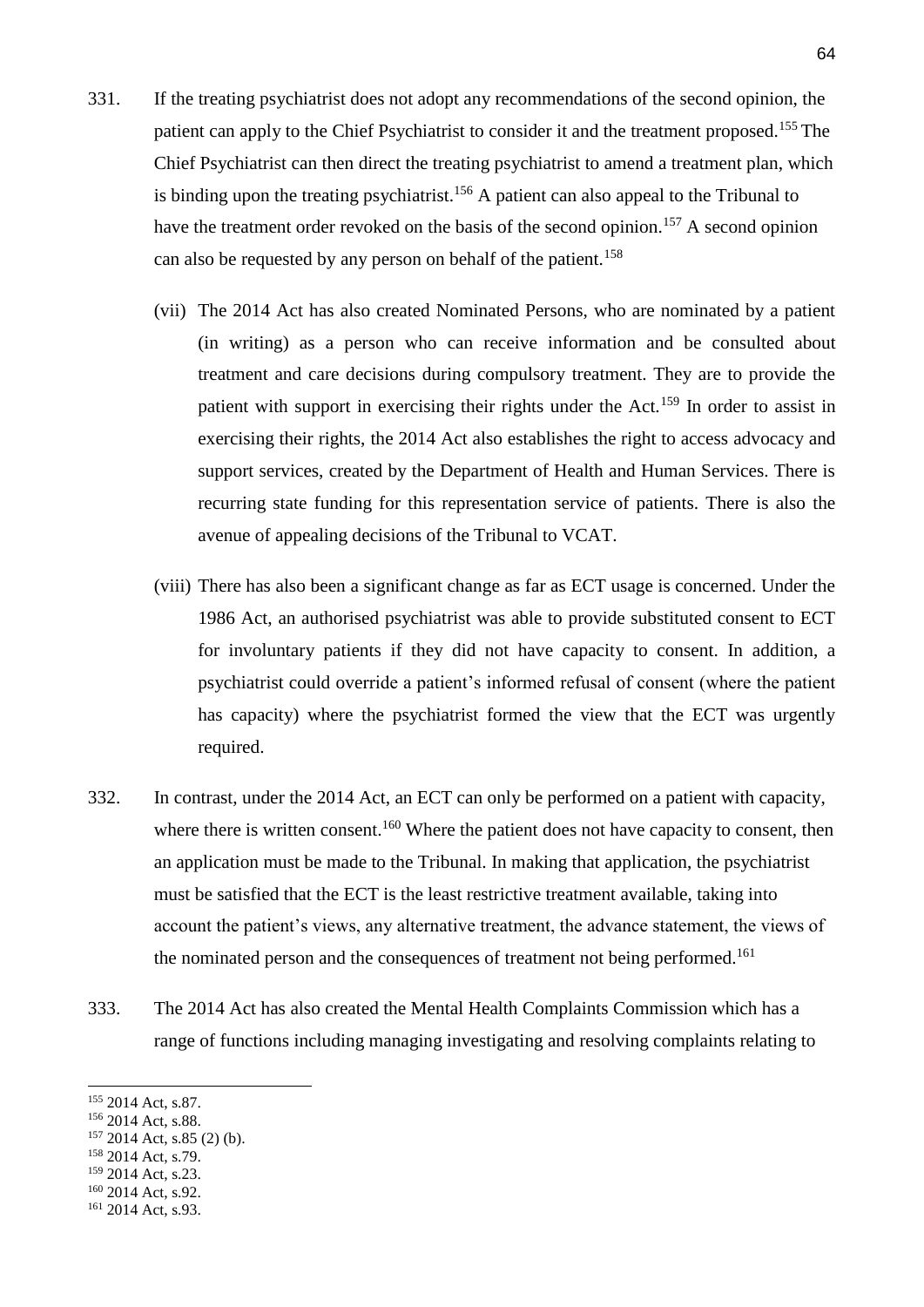mental health service providers, issuing of compliance notices and to identify, analyse and review quality, safety and other issues arising out of complaints and make recommendations to providers, the chief psychiatrist, the Secretary DHHS, and the Minister.<sup>162</sup>

- (ix) The 2014 Act has also changed the role of the Chief Psychiatrist, which is now considerably broader and includes clinical leadership, continuous improvement, promotion of rights and importantly, providing advice to the Secretary.<sup>163</sup> The extended powers include<sup>164</sup>:
	- a) entering mental health services, and undertaking inspections/investigations,
	- b) monitoring compliance with standards and guidelines and monitoring quality and safety,
	- c) undertaking clinical and practice audits. Clinical reviews relate to processes and practices that need to be changed to improve quality and safety.<sup>165</sup> *Section 134* states that the clinical practice audit relates to practices/matters relating to mental health services provided to identify systematic issues to address quality/safety.
	- d) analysing and publishing data and assist providers to comply with the Act. The Chief Psychiatrist's ECT Guidelines confirm that Designated Mental Health Services are required to report the use of ECT to the Chief Psychiatrist. Information must be provided within a month of treatment. The Chief Psychiatrist then monitors that information, and assists in informing and identifying potential problems and recommendations.
- 334. Accordingly, it is apparent that the 2014 Act has codified many of the Rights enshrined in the Victorian Charter on Human Rights and Responsibilities Act, 2006 and the UN Convention. It follows that the rights of patients, subject to involuntary treatment such as Gerard, are better protected and regulated by the law now governing this area. It is further apparent that a combination of all of the changes made by the 2014 Act would have resulted in closer scrutiny to the decision to administer further ECT to Gerard, and potentially have prevented his death.

-

<sup>164</sup> 2014 Act, s.121.

<sup>162</sup> 2014 Act, s.228.

<sup>163</sup> 2014 Act, s.120.

<sup>165</sup> 2014 Act, s.130.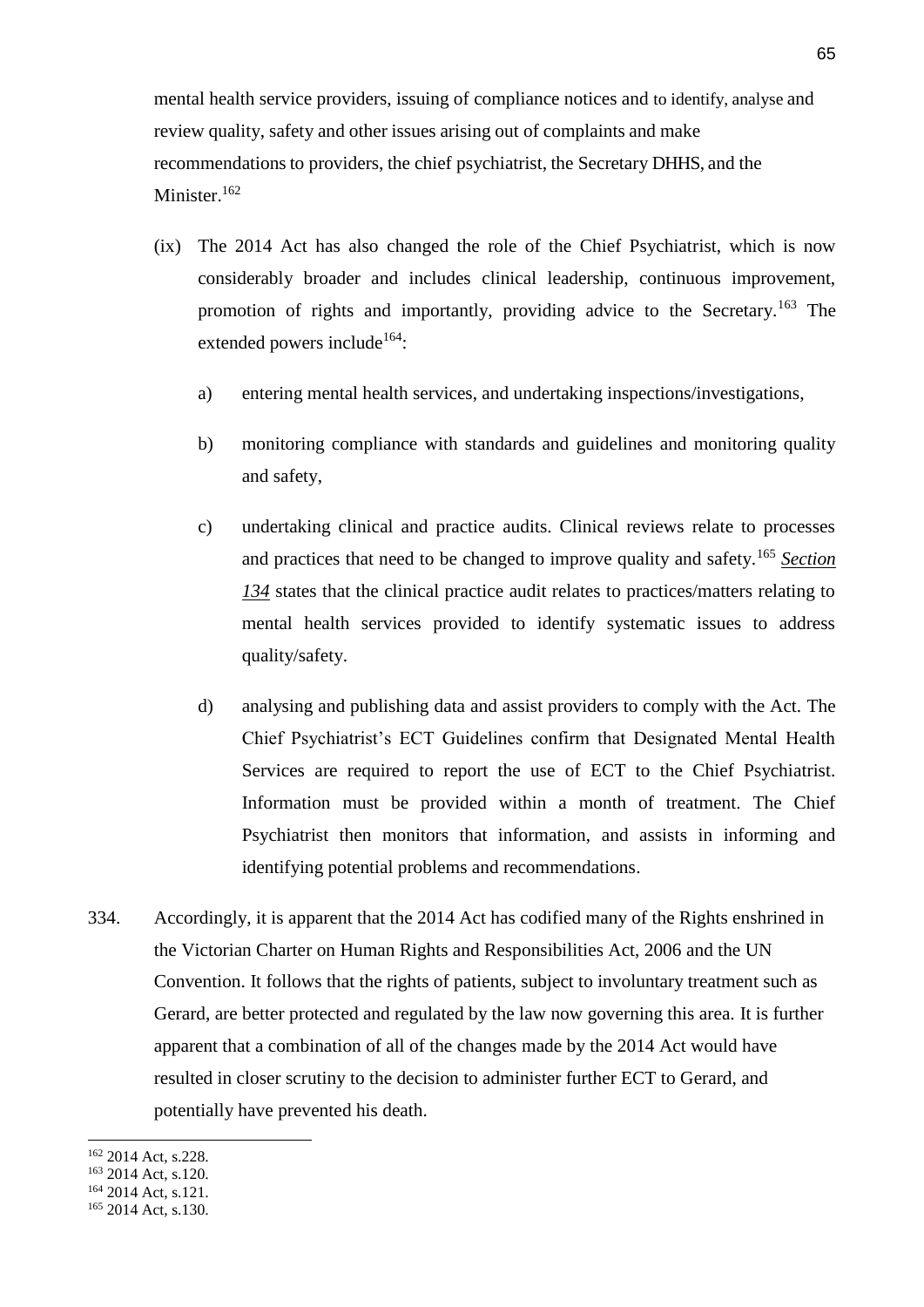- 335. In addition it is relevant that the Office of Chief Psychiatrist under the new Act is now mandated to publish data to assist providers. To that end, the Chief Psychiatrist provides an annual report, which contains information relating to ECT Treatment.
- 336. Having regard to these responsibilities and the information that the Chief Psychiatrist is now called upon to collate, it is further the case that his office is best placed to advise the profession concerning the treatment of people who are diagnosed with bipolar affective disorder, and more specifically as to how those who have demonstrated resistance to medication and ECT Treatments over a prolonged period, might be reasonably treated and protected.
- 337. I am also satisfied that appropriate accommodation does exist for the ongoing care of persons who are not suitable for further ECT in conjunction with acute management. Specifically pressure on bed space should not be any part of the issue, or the decision to proceed with ECT.<sup>166</sup> Again there is no issue made of this matter, and in my view this is the least standard appropriate to the provision of psychiatric care in a civilised society.
- 338. I also note however that the Office of Chief Psychiatrist, on behalf of State, is not put in a position where that Office might make appropriate arrangements consistent with the Mental Health Act 2014 and Victorian Charter unless it is informed of the particular difficulties, perhaps the unique difficulties, which may need to be addressed in any one case. Unfortunately and while (understandably) continuing to operate under the 1986 Mental Health Act, the evidence does not suggest that such a communication occurred in this instant.

## **Advice from the Chief Psychiatrist**

- 339. Recommendation A) below recommends the provision of an advice by the Office of the Chief Psychiatrist which seeks to ensure that interested parties are fully appraised as to how patients who are suffering from bipolar affective disorder and are acutely depressed and who have shown themselves to be resistant to ECT over an extended period, and have objected to its ongoing use, should hence forward be managed.
- 340. Such a review should be evidence based and so far as is possible, proffer a process which is non conjectural. Such a review might also advise that where ECT treatment has not provided a basis for a reasonable expectation that further similar treatment is medically

<sup>66</sup>

<sup>166</sup> See paragraphs 162-5.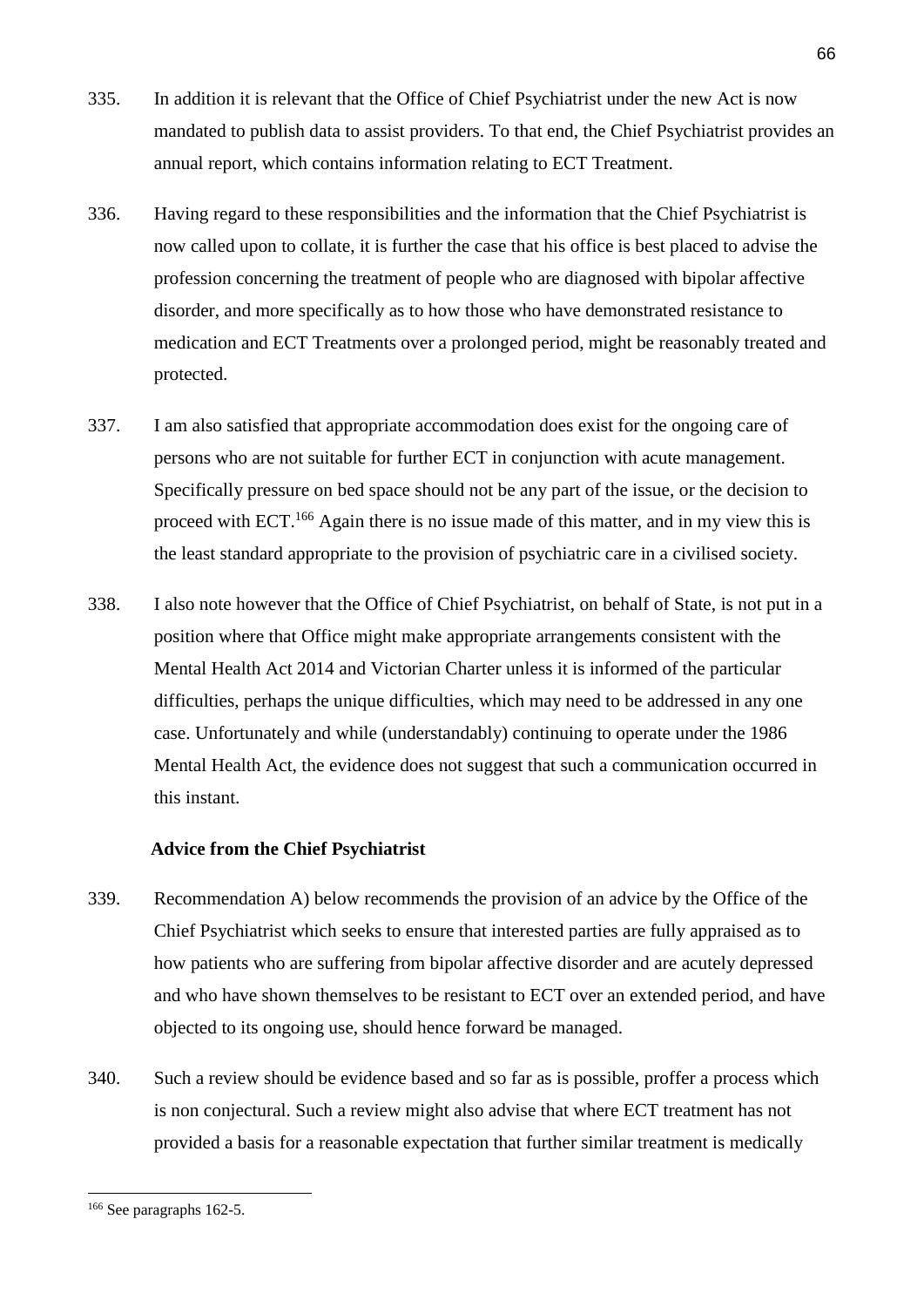appropriate and will not cause harm that henceforward such patients will continue to be treated and maintained within a hospital setting this until clinical progress making the patient suitable for alternative management, is achieved.

## **The current protocol**

- 341. In regard to the method of delivery of ECT, I observe that while general guidance is given in the current protocol as to when and how therapy should be delivered, that the type of dose and method of calculation of the level of shock to be delivered is not set out in either the then applicable protocol exhibit  $5(c)$ , or the present protocol redrafted following the 2014 Mental Health Act. Rather from Dr Peavey's evidence we know that such issues are left to training.<sup>167</sup>
- 342. I am aware of the success that is regularly achieved by the use of ECT in certain types of cases in our public and private hospitals.
- 343. However given the evidence, and the dearth of relevant research in this area, there remains an uncomfortable level of uncertainty about the medical management surrounding ECT treatment, and the potential for error in respect of the levels and frequency of ECT treatment to be offered in any one case.
- 344. In such circumstances I find that the exercise of discretion in terms of ECT type, frequency and dose, should be limited and that such an approach should be subject to specific direction within the protocol and to the continued review by the Chief Psychiatrist under the 2014 Mental Health Act. Given the potential level of functional decline of such patients, the need to offer all possible protection is paramount. Such an approach is therefore in the public interest and likely to add to the reputation of ECT, which is now offered in an area of medical science that has been shown to be difficult in research and inexact in its application.
- 345. It is envisaged that such an initiative would also help avoid the possibility of inconsistency in approach, which can occur when medical process relies exclusively on a training model of instruction. Recommendation B) refers.

## **Potentially dangerous items on the ward**

<sup>167</sup> Paragraph 184.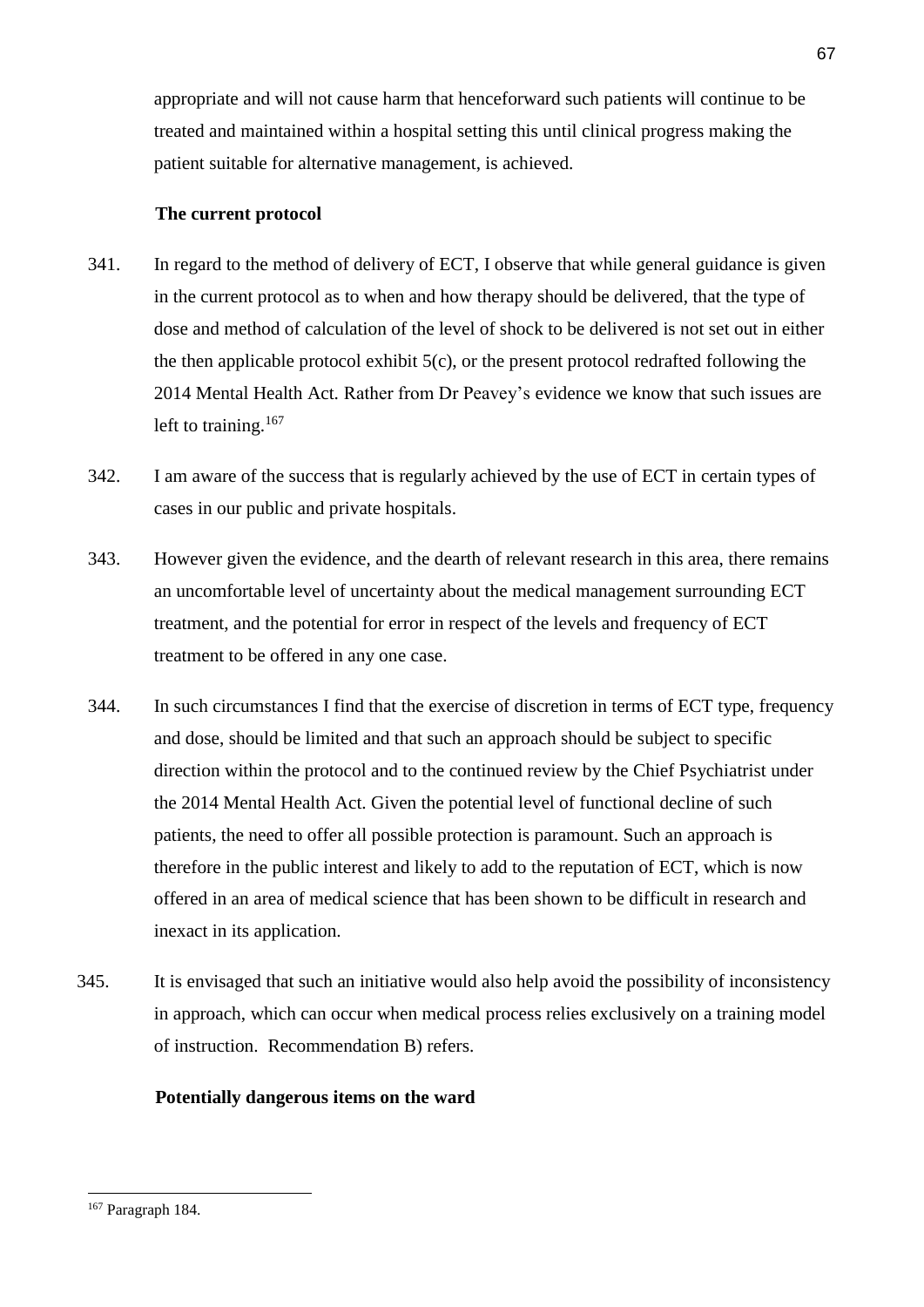- 346. In regard to the personal items currently permitted to be kept it is common ground that Gerard was permitted to have possession of the belt used in his act of self-harm, while he remained within the unit.
- 347. I further note as Professor Jespersen described that Mental Health clinicians strive to balance patient safety against issues of patient dignity and freedom of choice. While such a task is no doubt difficult there are a host of rules and procedures within hospitals, which have been put in place, as they are considered necessary to reduce risk and increase safety for both patients and hospital employees. For example patients cannot freely access their prescribed medications; the doors of the ward are generally locked and access to legal substances such as alcohol are prohibited. Further items that can be used as a weapon, or for self-harm, such as knives, hard plastics or plastic bags are also denied.
- 348. Restricting access to a possible means of inflicting self-harm as an appropriate defensive strategy is listed by the World Health Organisation, as strongly evidenced based. Earlier coronial inquests have also identified the value in such an approach.
- 349. Denying access to a means of hanging in a psychiatric inpatient unit is a reasonable and proper purpose within the meaning of the Victorian Charter of Human Rights and Responsibilities Act 2006, and it follows that our defensive strategy should include restriction for patients, preventing access to both ligatures and ligature points.
- 350. The idea that this issue should be left to individual nursing units as maintained in the present protocol, has been shown in this Court to be too great a risk, and accordingly no longer appropriate. It should be amended as soon as practicable.
- 351. In the circumstances I therefore (again) recommend a change in the protocol so as to seek to ensure a strict management of the nature of personal items patients are permitted to bring into the ward. Such a course would offer additional protection to the disabled patient and to co-patients, as well as to those practitioners now working both within ECT delivery and within the separate clinical teams who are concerned with the ongoing care provided within the unit. Recommendation C) refers.  $^{168}$

#### **Ligature points on the ward**

<sup>&</sup>lt;sup>168</sup> My finding in Inquest Case 4823 of 2012 refers. See also the decisions by my learned colleagues Coroner Spanos in Inquest Case 4587 of 2012, and Coroner Carlin in Inquest Case 531 of 2015.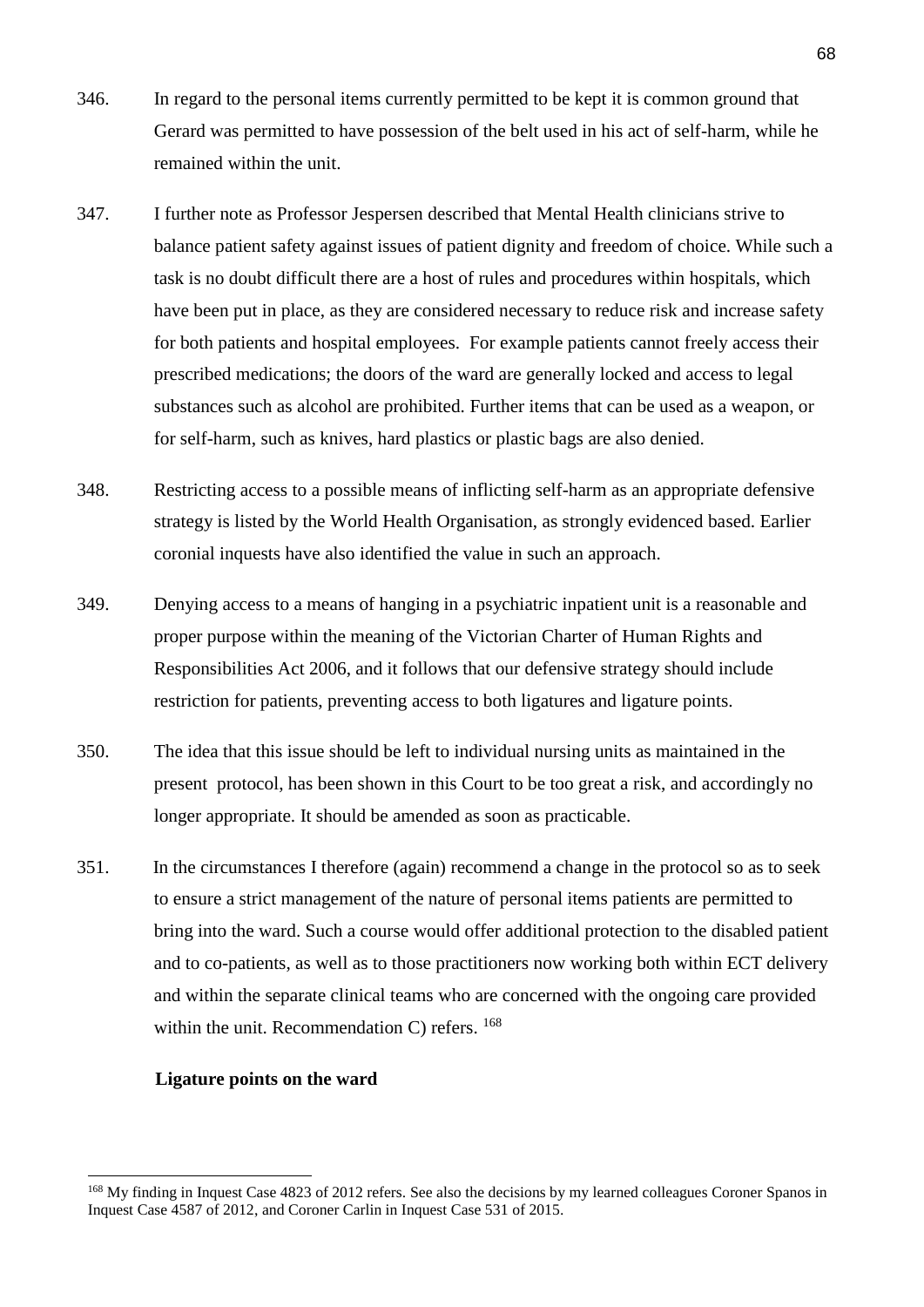352. To help better ensure that ligature points are also reviewed with fresh eyes there is a need for greater rigour, together with a contribution to this issue by a team led by an independent and appropriately experienced person. Such a team should endeavour to create a more informed, objective and rigorous assessment procedure for identifying potential ligature points within its psychiatric unit. In carrying out such duties such a body might reasonably seek to follow the direction provided by the Worcestershire (UK) Mental Health tool, for assessing and managing ligature risks in an inpatient unit. Recommendation D) refers. <sup>169</sup>

#### **RECOMMENDATIONS**

- A) That the Office of the Chief Psychiatrist reviews all relevant research including its own data, and advises the mental health profession at large as to how patients who are suffering from bipolar affective disorder and are acutely depressed and who have shown themselves to be resistant to ECT over a prolonged period (and have objected to its ongoing use), should be assessed and managed in a hospital setting. Such advice should also deal with such other methods of management, which might be employed in such cases, this having regard the Mental Health Act, 2014 and the Victorian Charter on Human Rights and Responsibilities Act, 2006.
- B) That the Office of the Chief Psychiatrist amends the December 2015 guidelines on Electroconvulsive therapy so as to provide greater direction to the mental health profession as to the type, frequency and as to the appropriate manner of calculation of the top end limit to the level of shock delivery, in all instances of delivery of ECT to mentally unwell patients. Direction in regard to the delivery of anaesthesia in connection with the condition under treatment, should also be part of such an amendment.
- C) That the Office of the Chief Psychiatrist reviews its approach to the bringing into psychiatric hospital units of any personal items of a potentially dangerous nature. Belts, cords and the like are clearly such items.
- D) That Peninsula Health creates a new audit team to be responsible for assessment of risk concerning the existence of ligature points, within Ward 2b Frankston Hospital, which team is to be answerable directly to the Chief Executive Officer Peninsula Health, and is to be chaired by an independent person who is possessed of appropriate training and experience in risk assessment in a hospital setting.

<sup>169</sup> My finding in Inquest Case 4823 of 2012 also refers.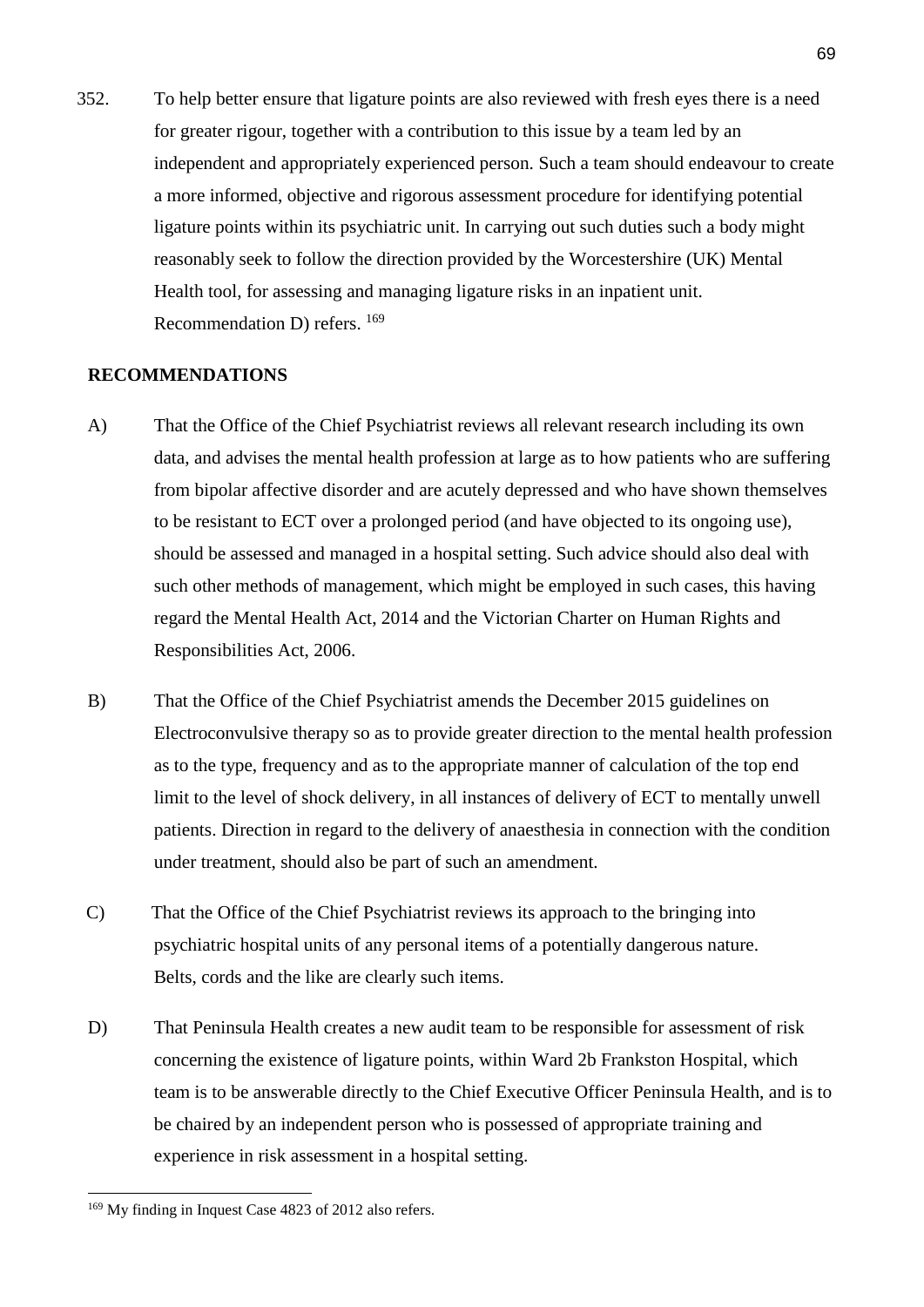353. In conclusion I express my sincere condolences to Gerard's family for their loss. I am also aware of the sense of loss suffered by Frankston hospital Ward 2b personnel, and express my sympathy to that group, who like their colleagues in other similar units are frequently called upon to work through some of the most difficult issues facing hospital workers in the State.

#### **DISTRIBUTION**

Mr C Wilson. Ms K Campbell.

Dr B Sharma.

Dr C Peavey.

Professor D O'Connor.

Ms A Ciotta.

Nurse A Boyte.

Chief Executive Peninsula Health.

…..

Clinical Director Peninsula Mental Health Service.

Chief of Nursing Peninsula Health.

The Chief Psychiatrist.

The Chief Executive of the Royal Australian and New Zealand College of Psychiatrists.

The Chief Executive Safer Care, Victoria.

The Chief Executive Victorian Equal Opportunities and Human Rights Commission.

The Secretary Department of Health and Human Services in the State of Victoria.

The Secretary Department of Justice in the State of Victoria.

The Manager Coroners Prevention Unit.